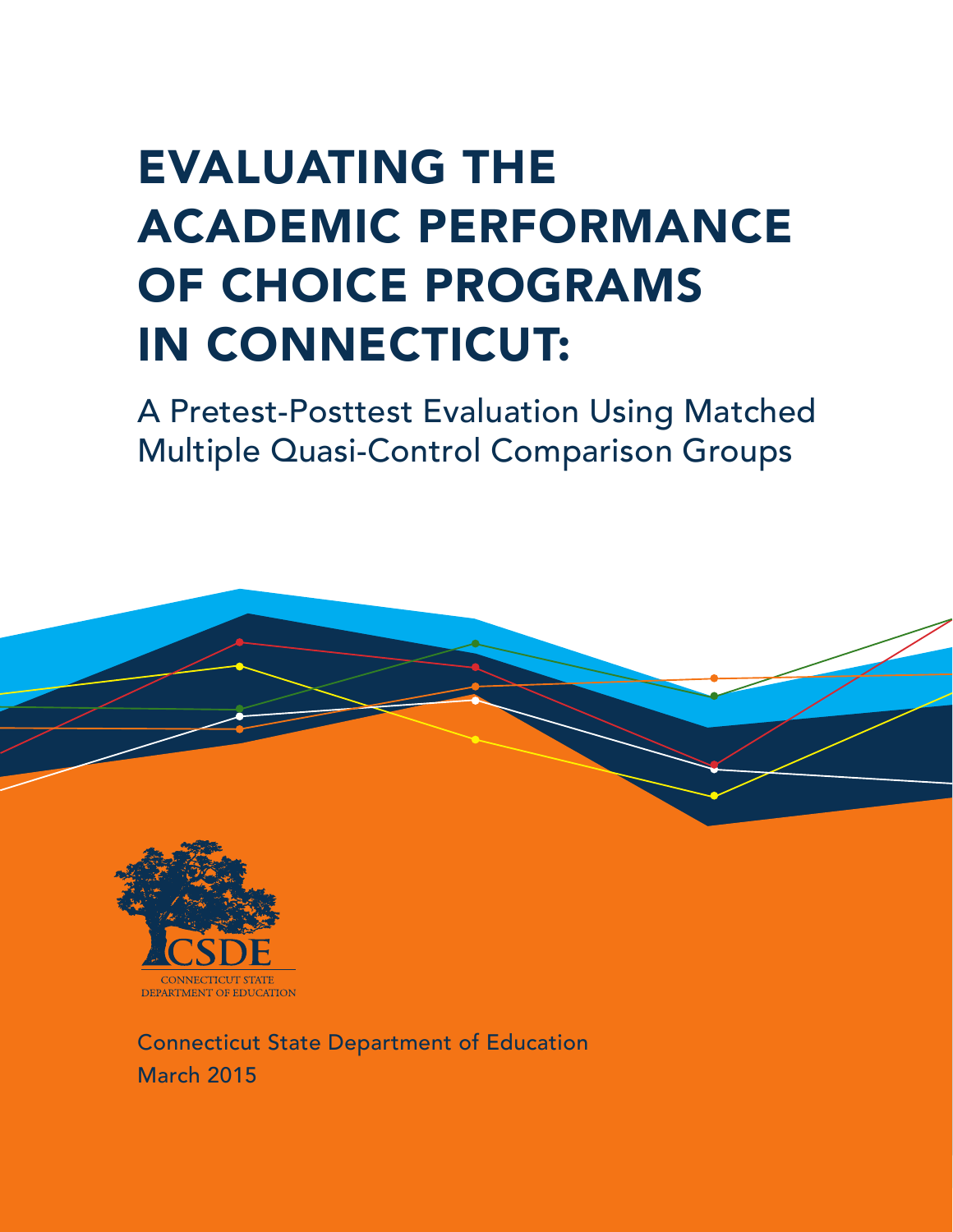## EVALUATING THE ACADEMIC PERFORMANCE OF CHOICE PROGRAMS IN CONNECTICUT:

A Pretest-Posttest Evaluation Using Matched Multiple Quasi-Control Comparison Groups



Connecticut State Department of Education March 2015

Dr. R. F. Mooney, Principal Investigator Ajit Gopalakrishnan, Interim Chief Performance Officer Mark Linabury, Bureau Chief, Bureau of Choice Programs Kenneth Imperato, Education Consultant, Bureau of Choice Programs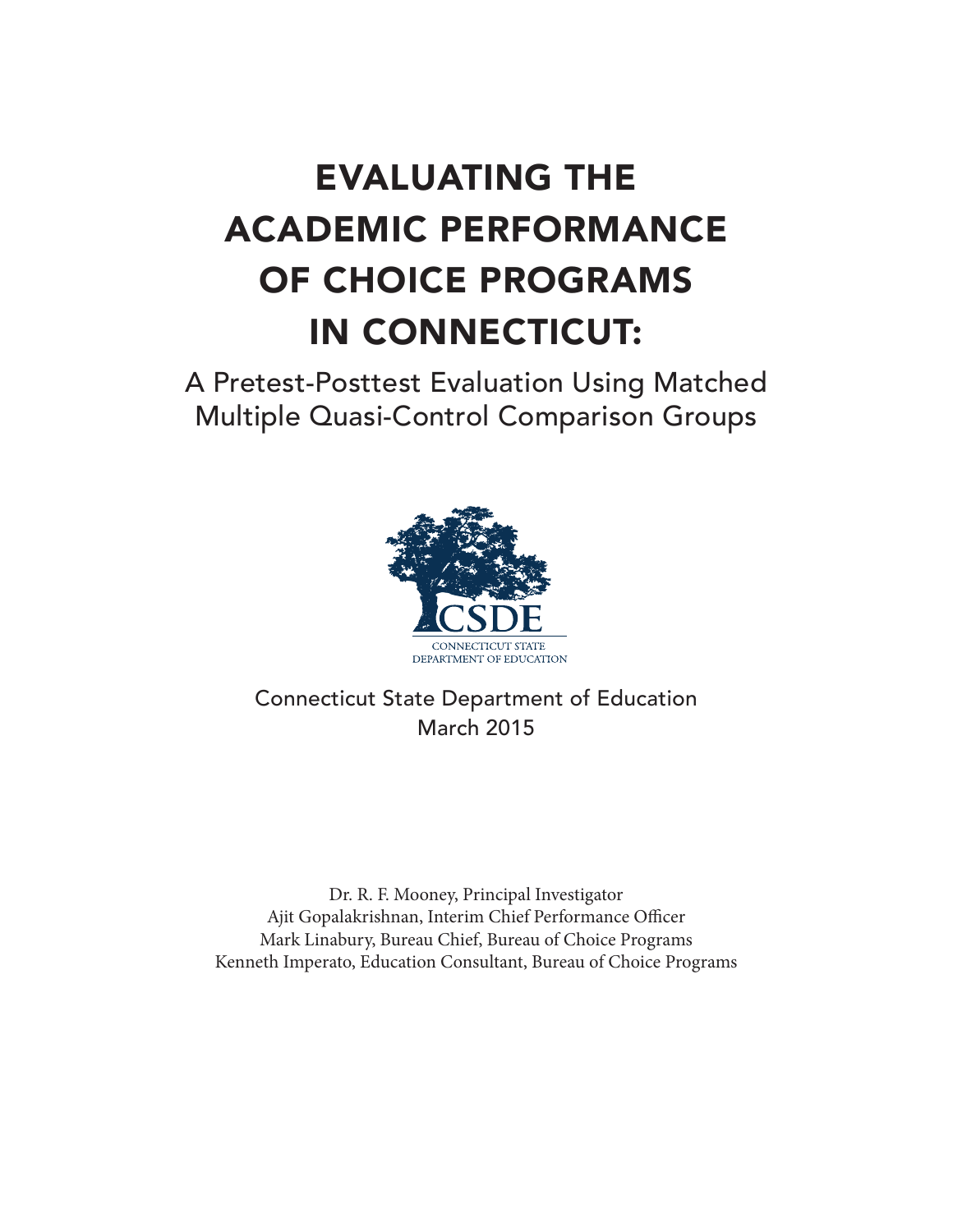## **CONTENTS**

| Appendix A — Quasi-Control Selection and Matched Test Performance Comparisons |
|-------------------------------------------------------------------------------|
|                                                                               |
|                                                                               |
|                                                                               |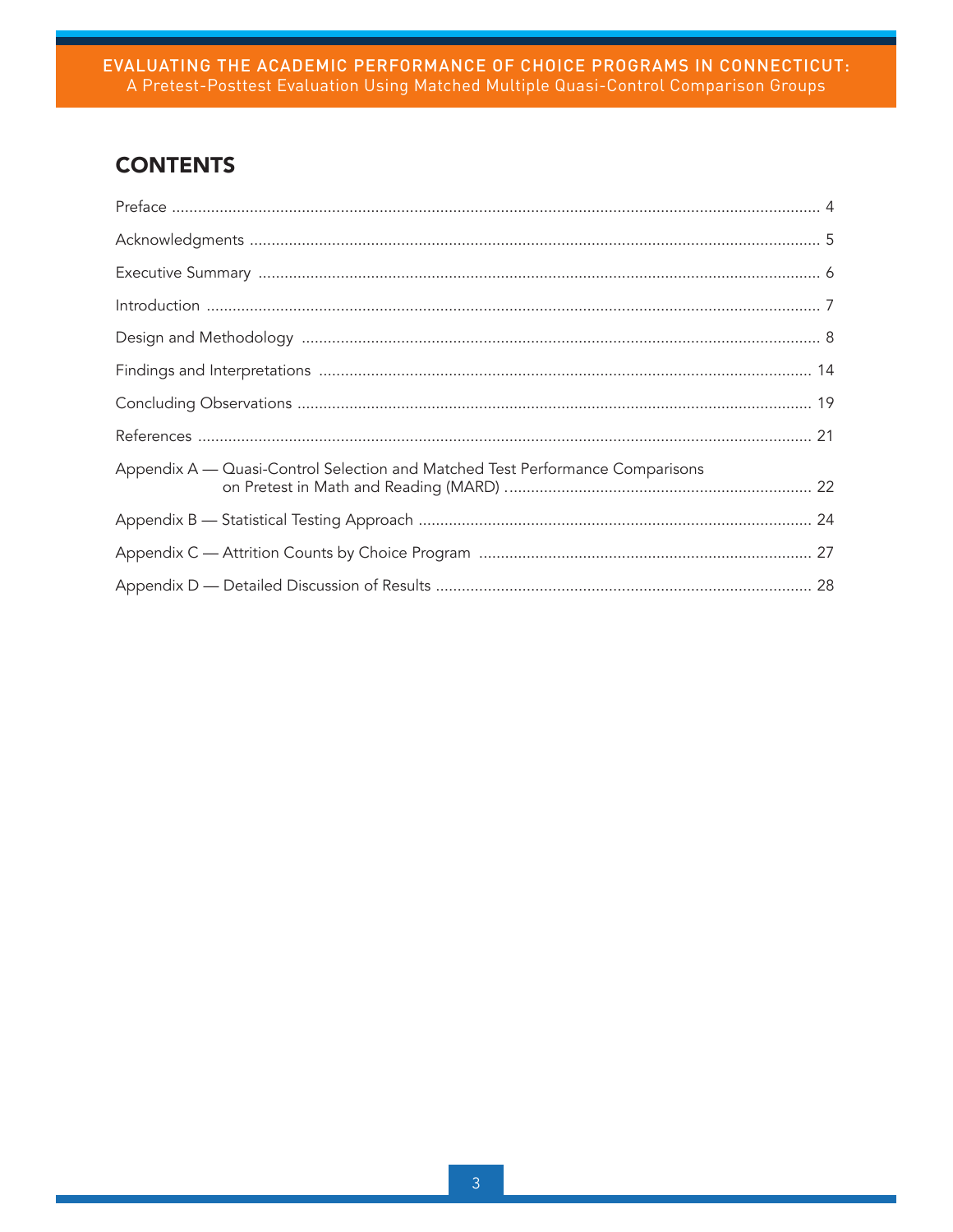## <span id="page-3-0"></span>PREFACE

The Connecticut State Department of Education commissioned this evaluation to study if Choice programs were effective in raising academic achievement. Conducting an analysis of educational program outcomes is an inherently complex endeavor. This study also serves to illustrate the limitations of commonly drawn inferences made using annual assessment results. The CSDE appreciates the passion, commitment, and dedication of its former employee, Dr. Richard Mooney, for his continued partnership in designing and conducting this study.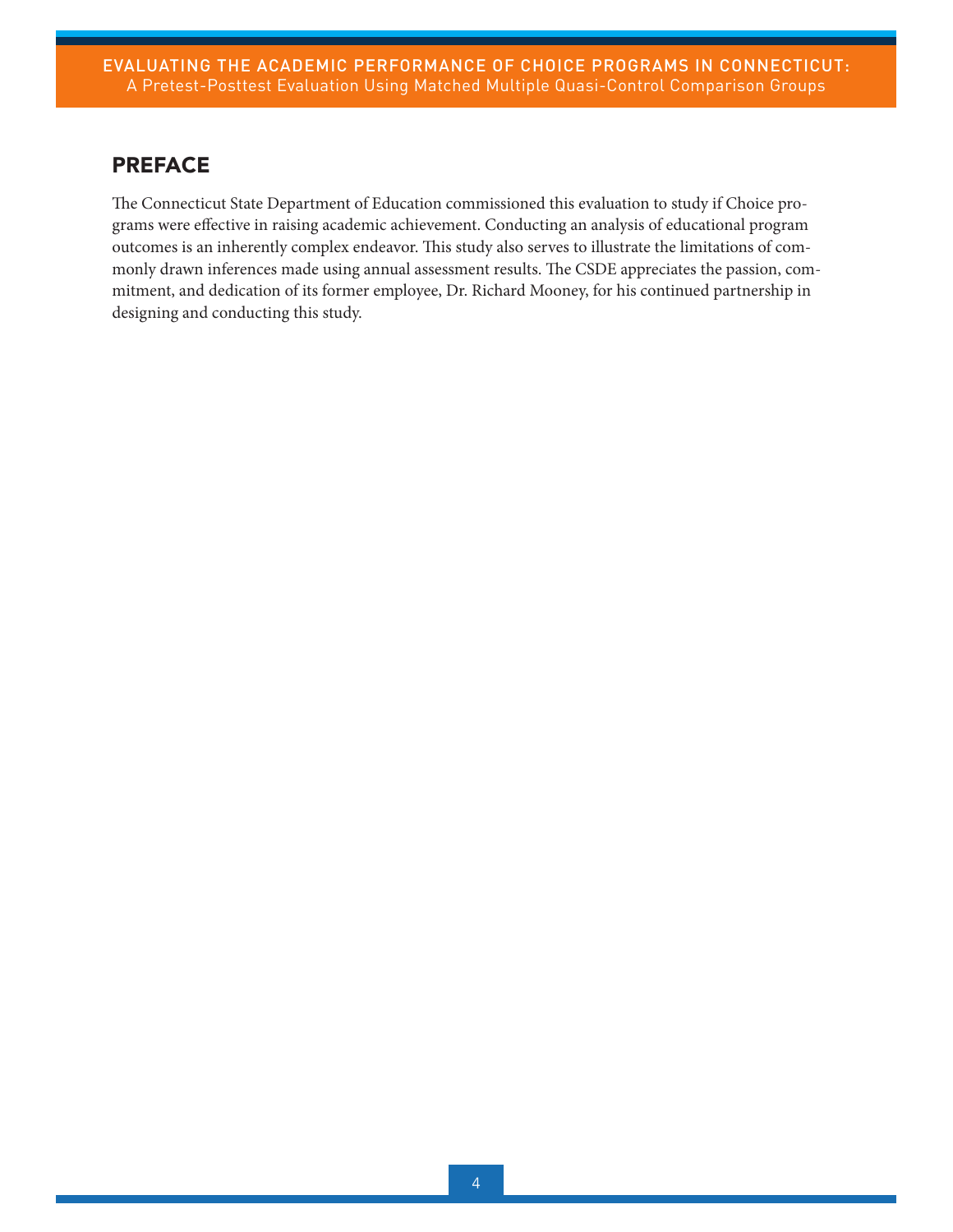## <span id="page-4-0"></span>ACKNOWLEDGMENTS

The State Department of Education wishes to acknowledge former Commissioner of Education Stefan Pryor and Chief Operating Officer Charlene Russell-Tucker for supporting the efforts required to conduct this study. We also wish to recognize the invaluable contributions made by Dr. Richard Mooney, former State Department of Education staff member, who served as principal investigator. We thank him for his continued partnership on this project. We acknowledge Ajit Gopalakrishnan, Interim Chief Performance Officer; Mark Linabury, chief of the Bureau of Choice Programs; and education consultant Dr. Kenneth Imperato, also of the Choice bureau, for their contributions to this project, as well. In addition, we thank Drs. Mohamed Dirir and Norma Sinclair from the Academic Office's Psychometric Analysis and Support Unit for sharing their expertise and for helping shape this project.

We also wish to extend special thanks to Professor H. Swaminathan of Connecticut's Neag School of Education for his review of the methodology for this analysis and helpful critique of the findings and interpretations.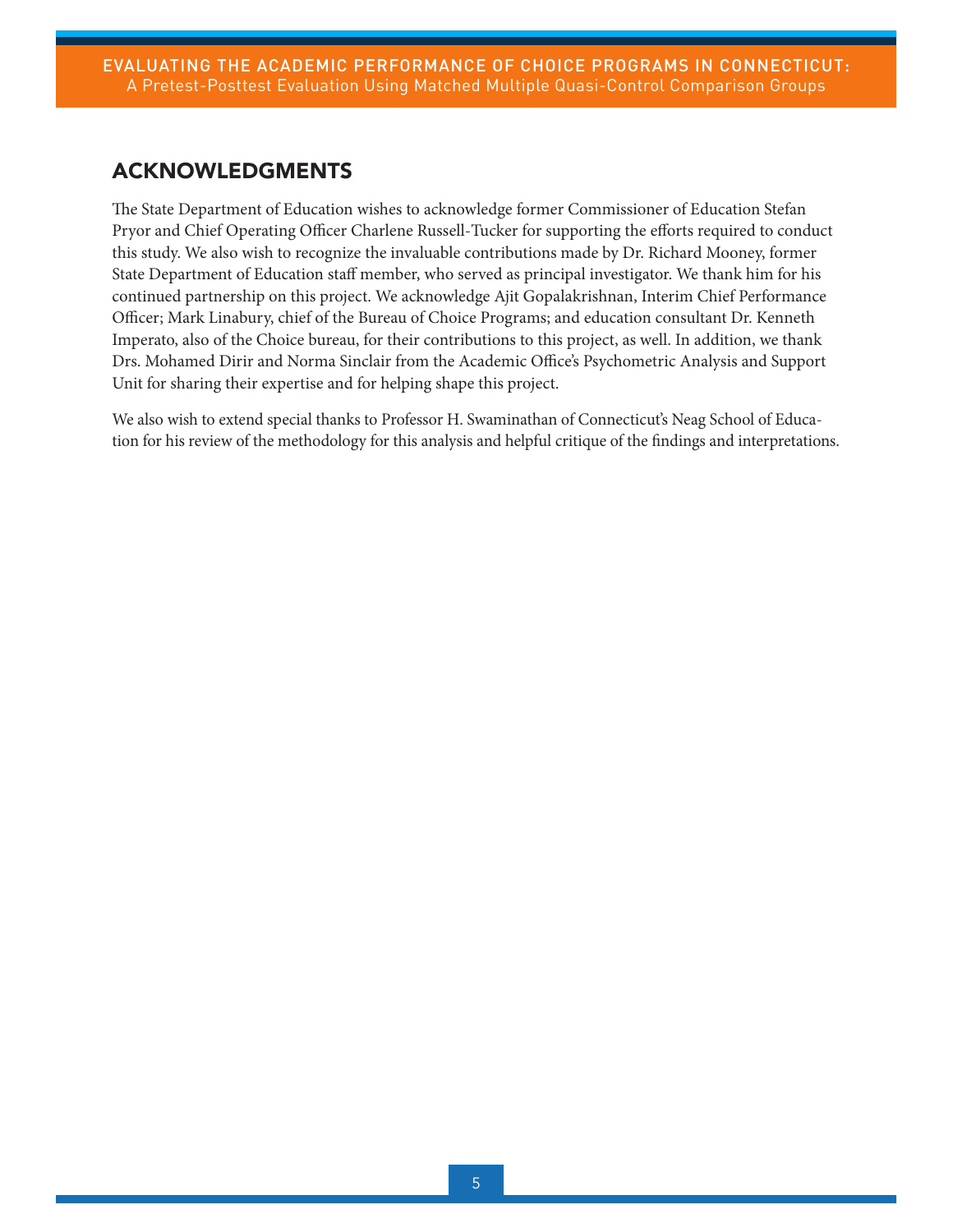## <span id="page-5-0"></span>EXECUTIVE SUMMARY

Public charter schools, interdistrict magnet schools, and the Open Choice program are collectively called Choice programs. One of their key missions is to improve educational outcomes of historically underperforming students from Connecticut's urban public schools. This analysis examines the academic growth and outcome performance based on the Connecticut Mastery Tests (CMT) for Choice program attendees from Connecticut's four largest cities—Bridgeport, Hartford, New Haven, and Waterbury—over a two-year period (2010 to 2012).

To conduct the most effective examination of ex post facto or pre-existing data where random assignment is either impossible or unethical (Murnane, R.J. and Willett, J.B., 2011), 30 stratified random samples of quasi-controls were generated from the co-present population of CMT test-takers. Then, the academic results for urban Choice program attendees were compared with results from the 30 samples. To counter known biasing influences such as higher baseline test performance, these quasi-control samples were matched with their respective Choice program "treatment group" on baseline test performance as well as on student background characteristics known to be related to test performance (Behuniak, P., Mooney, R. F., Cloud, R., 1990).

Results for each Choice program group and its respective quasi-control groups were tracked and compared longitudinally for the same students in two grade cohorts:

- 1. Grade 3 in 2010 to Grade 5 in 2012
- 2. Grade 6 in 2010 to Grade 8 in 2012

The use of longitudinal data allows us to ascribe academic performance gains over time to the educational interventions that have taken place; additionally, comparing gains achieved by the Choice program groups to their respective quasi-control groups enables us to control for gains that might have occurred naturally due to student maturation.

In the Grades 3 to 5 cohort, the analysis reveals statistically meaningful gains at or above the CMT Proficient level in interdistrict magnet schools operated by regional educational service centers (RESCs) and for the Open Choice program, and nearly statistically meaningful gains at or above the CMT Goal level for the RESC-operated interdistrict magnet schools.

In the Grades 6 to 8 cohort, public charter schools alone showed statistically meaningful gains at or above Proficient *and* Goal levels on the CMT.

This study remains an ex post facto, or "after the fact" analysis, thus not allowing causal attribution of the program outcomes. Hence, in practice it cannot be said with certainty that clones of these Choice programs, or an exportation of specific pedagogical techniques and strategies used, will necessarily ensure similar performance successes for urban students in general.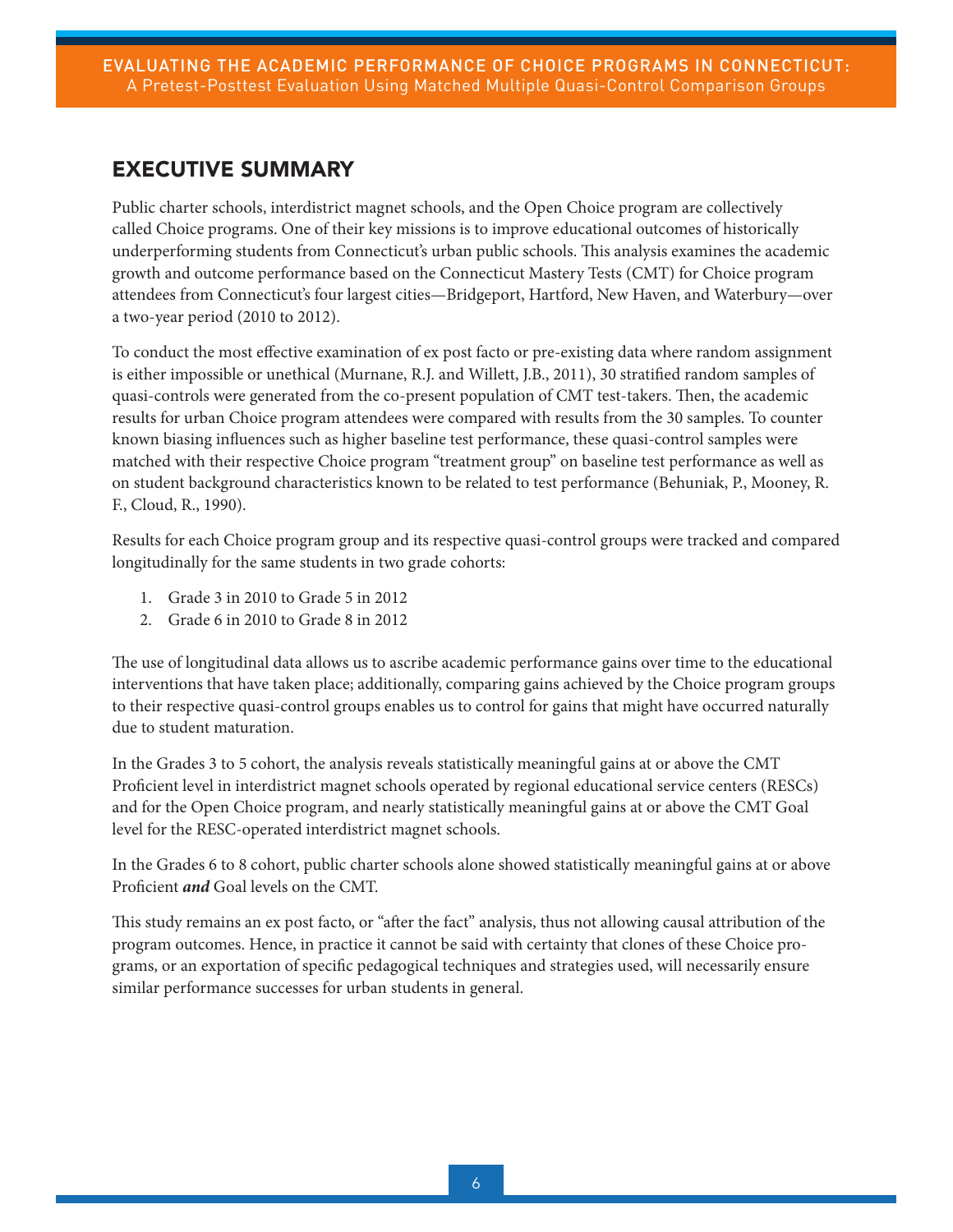## <span id="page-6-0"></span>INTRODUCTION

Public charter schools, interdistrict magnet schools, and the Open Choice program are collectively called Choice programs. One of their key missions is to improve educational outcomes of historically underperforming students from Connecticut's urban public schools. The purpose of this evaluation is to answer a specific question: Are Connecticut's Choice programs succeeding in helping urban students (i.e., students from Connecticut's major cities of Bridgeport, Hartford, New Haven, and Waterbury) to close the academic achievement gap by enabling them to make greater academic gains as compared with peers who did not participate in these programs?

Four distinct Choice programs will be evaluated separately: public charter schools, interdistrict magnet schools operated by regional educational service centers (RESCs), interdistrict magnet schools operated by local school districts, and the Open Choice program. The academic outcomes used for this evaluation were based on results from the Connecticut Mastery Test (CMT).

Statement of the Problem: The central challenge in this study is that the performance of students attending these Choice programs tends not to be representative of the general urban population. As compared with neighborhood peers, urban students who choose to attend Choice program schools tend to reflect higher performance at baseline on standardized academic assessments. They also may differ in terms of background characteristics that are known to predict better test performance; for instance, Choice program attendees tend to have fewer special education students (SPED) or English language learner students (ELL). In order to conduct a fair, balanced, and meaningful evaluation, the key concern is to find an appropriate comparison group. So, who are the comparable peers?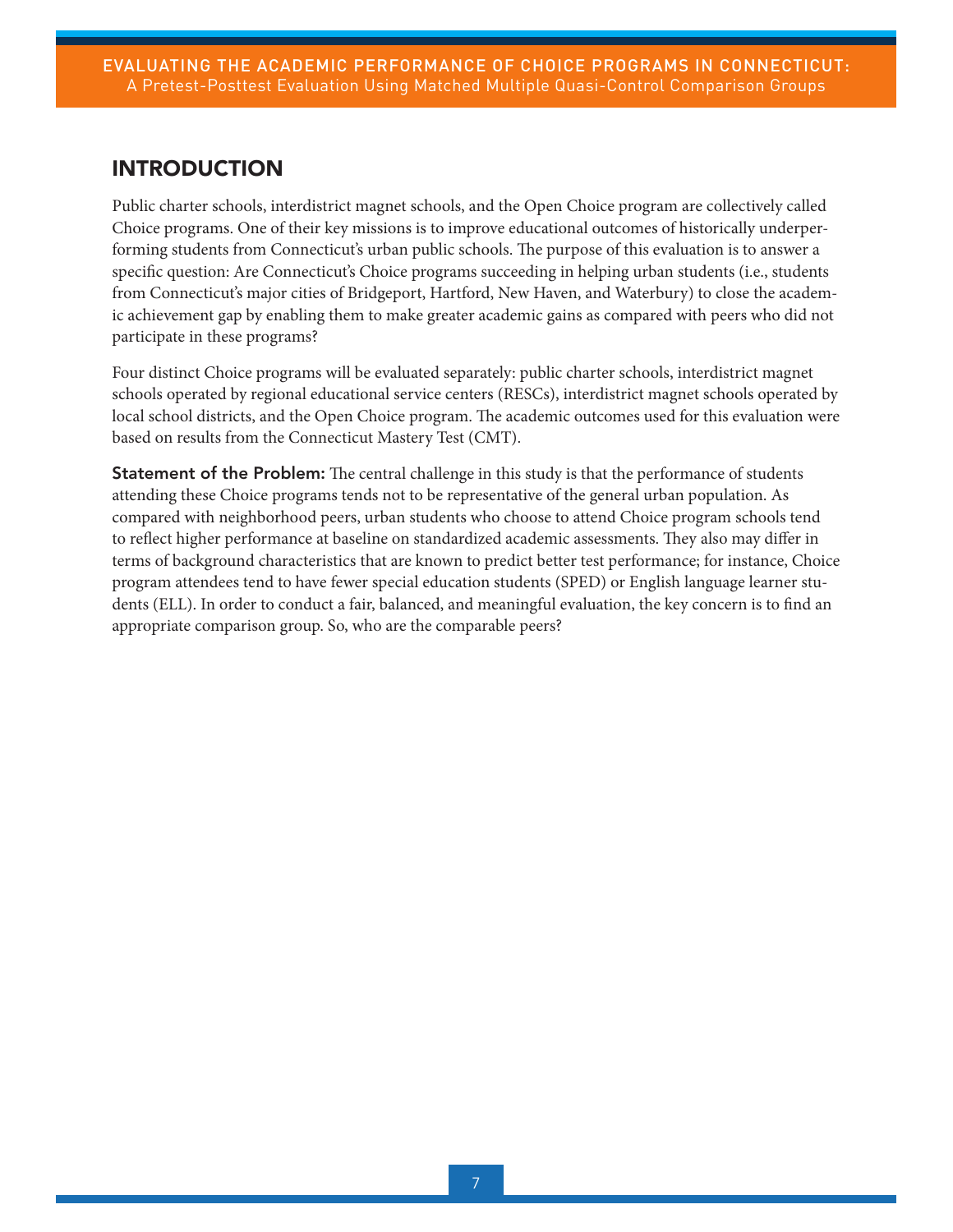## <span id="page-7-0"></span>DESIGN AND METHODOLOGY

Overview: To evaluate Choice programs in a fair, unbiased way, a carefully considered methodology is critical. The attribution of cause remains a major obstacle in the evaluation of any study where the treatment has occurred in the past (Campbell, D.T. and Stanley, J.C., 1963). A study that takes place after the fact is technically known as an ex post facto study. A traditional experimental research design using random assignment of subjects to an experimental and a control group prior to the treatment intervention is the only legitimate way to claim causal inference. Nevertheless, it is important to recognize the need for more effective examinations of ex post facto studies—as in the case of this Choice program evaluation where random assignment is either impossible or unethical (Murnane, R.J. and Willett, J.B., 2011). Hence, we seek to conduct the best possible investigations, and draw the best possible conclusions despite the inherent limitations of ex post facto research. In other words, we should strive to do post hoc investigations in the spirit of sound scientific inquiry in spite of the fact that true causal conclusions are not possible.

Back in 1972, Harvard statisticians Frederick Mosteller and Senator Daniel Patrick Moynihan expressed frustration with the conclusions of the famous Coleman Report. They called for "better research designs" and "representative prospective longitudinal data in order to understand more comprehensively the impacts on children of investments in schooling" (Murnane, R.J. and Willett, J. B, 2011, p.6). Therefore, a good first step is to use pretest-posttest longitudinal academic assessment data. Measuring growth over time allows us to ascribe any performance gains to the educational interventions that have taken place from time 1 to time 2. A pretest-posttest only design is shown in figure 1:

## Figure 1: Pretest-Posttest Only Design

- O1 X O2, where
- O1 = pretest group performance X = treatment, i.e., Choice program O2 = posttest group performance

Such a pretest-posttest design has important benefits over single-point-in-time studies because academic test-score gains can be directly attributed to educational teaching and learning that occurred during the period of study. While this design is preferable to a static or single-point-in-time analysis, one important limitation is that it does not control for student maturation (Campbell, D.T. and Stanley, J.C., 1963). Maturation refers to the relative educational test performance gains of students who attended a regular neighborhood school and did not attend a Choice program. Thus, it becomes impossible to tell what academic test performance gains might have occurred for Choice program attendees had they not received any treatment intervention. Therefore, to better understand what normal gains might have occurred without any intervention, an untreated and unbiased control group is needed.

Matching: Although a true random control group cannot be obtained after the fact, the next best option is to define a matched group of students who possess comparable academic achievement and background characteristics at baseline. We can do this by identifying student test-takers who are very similar to choice program attendees at baseline based on standardized test performance and performance related background characteristics. We can then use this information to track their performance and compare those results to Choice program attendees at outcome. Such a sample is intended to reflect a meaningful "quasi-control" comparison group.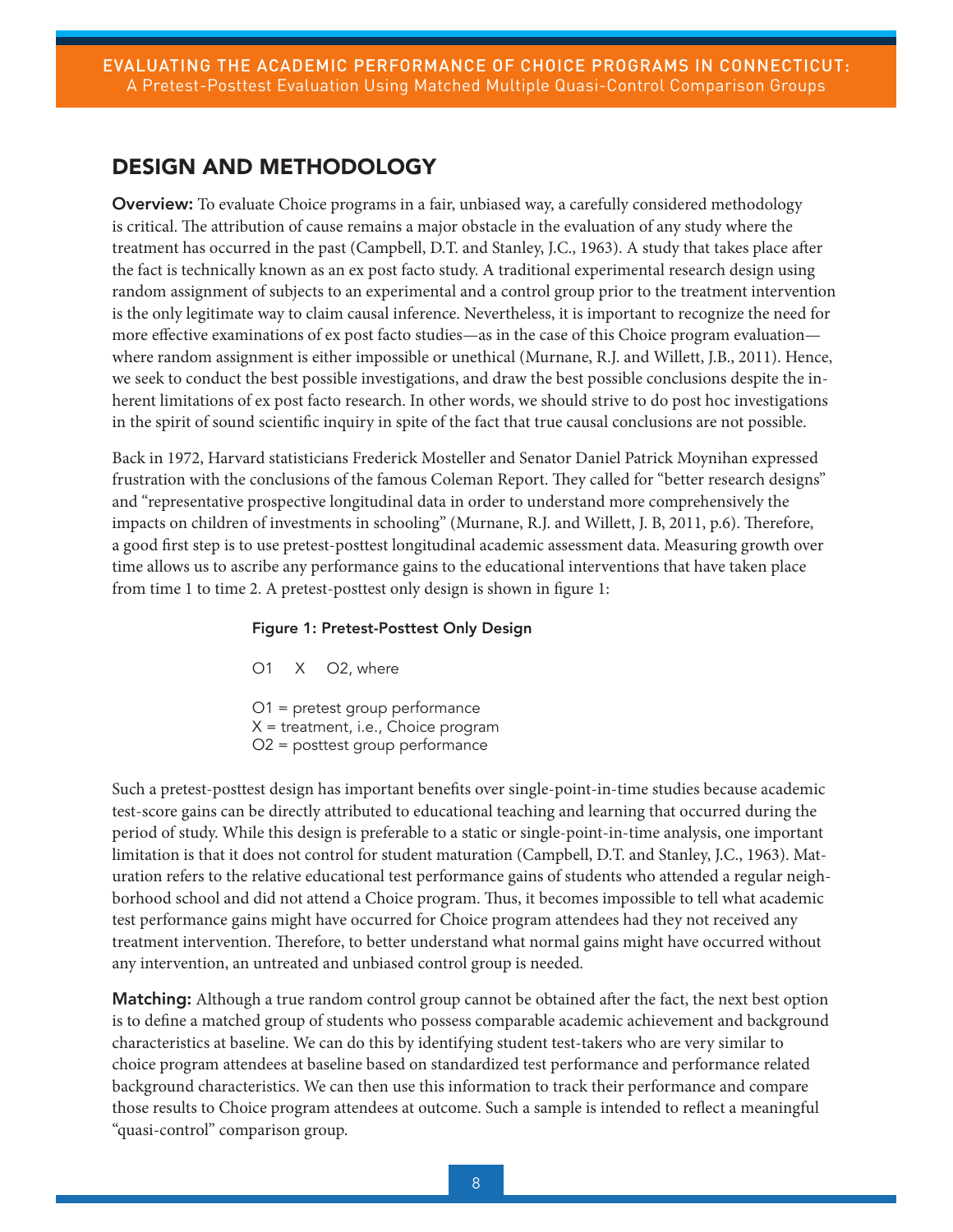Thus, in order to counter known biasing influences such as higher educational skills and abilities at baseline, the quasi-control group must be matched with the Choice treatment group on both baseline test performance and background characteristics known to be related to test performance.

To improve on the pretest-posttest only design (shown in figure 1), a matched quasi-control group can be added to help control for these known biasing influences and the maturational effects. Because it is not a true experimental design with random assignment to experimental and control groups prior to the introduction of the experimental intervention, it is known as a "quasi experimental" design (Campbell, D.T. and Stanley, J.C., 1963). Figure 2 (below) displays the structure of the pretest-posttest design with the addition of a matched quasi-control group:

## Figure 2: Pretest-Posttest Quasi-Control Group Design

O1 X O2 --------------------- C1 C2 Match, where O1 = pretest group performance O2 = posttest group performance X = treatment, i.e., Choice program C1 = mean of one matched control group at pretest C2 = mean of one matched control group at posttest

The dotted line in figure 2 represents the fact that the treatment and control groups, although matched across critical attributes, are nonetheless not randomly assigned to treatment and control groups *prior* to the treatment intervention. This design is more powerful than the pretest-posttest only design shown in figure 1, but still cannot explain other possible underlying causal differences between students who opt to enlist in the Choice programs and those who do not—for example, student motivational factors.

While this design does not support causal interpretations concerning program outcomes, the addition of a matched quasi-control group nevertheless strengthens the pretest-posttest only design significantly because it allows for comparisons between the treatment group and untreated students with similar performance and background characteristics. It provides a meaningful lower-bound expectation of the outcome performance of very similar matched students who did not enter a choice program, *provided* the control group is a sufficiently valid representation of the treatment group at baseline.

Finally, we need a way to identify meaningful performance differences at outcome between the Choice program attendees and the quasi-control group. While many true experimental studies are faulted for basing conclusions on tiny samples that are insufficient to achieve statistical significance, an equally important practical problem in ex post facto studies is that comparisons can be identified as significant, regardless of their practical or substantive meaning, due to large samples. Technically, this somewhat obscure statistical problem is known as "inflation of the type 1 error rate." This very real technical problem occurs when researchers apply standard statistical tests intended for true experimental studies based on random samples to studies of large extant groups (Henkel, R.E., 1976).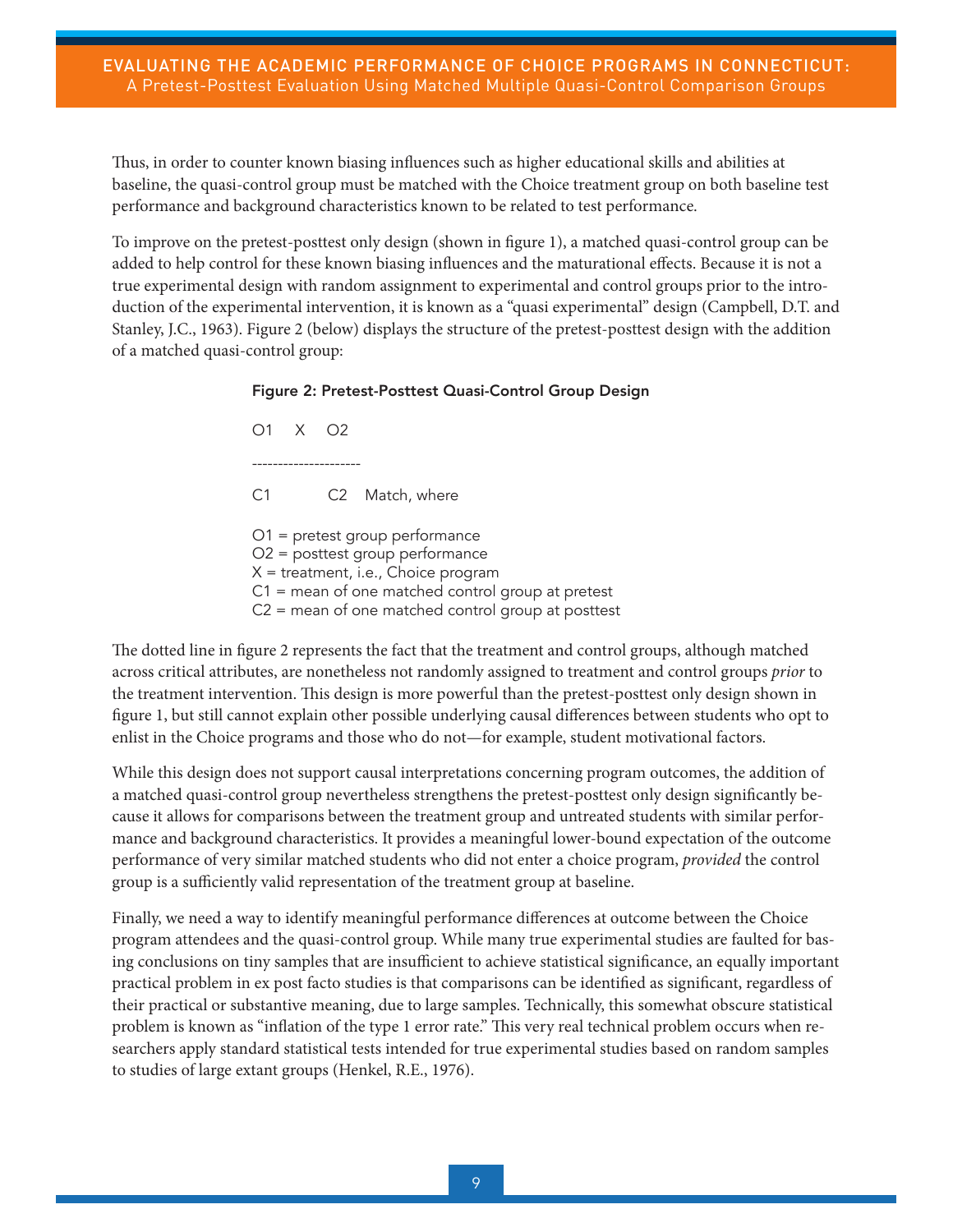What this means in practice is that the application of standard statistical tests can increase the potential for finding "statistical significance" even when such differences are trivial or not meaningful. Thus, ex post facto evaluations such as this Choice study, which has relatively large groups, can yield false-positive findings if standard statistical tests are applied. While these problems may seem exotic to the nontechnical reader, they are nevertheless legitimate and have been cited in critiques of recent national investigations of charter school performance (see Maul, A. and McClelland, A., 2013).

To resolve these problems, a novel strategy employed in this study is to use "matched *multiple* quasi-control groups" rather than just one matched quasi-control group. Thirty stratified random samples of students were selected from the regular test-taking population of CMT archives that match both the overall test performance *and* performance related background characteristics of each individual Choice program group. Figure 3 (below) shows the diagram of the design used in this study. It differs from figure 2 only because it uses *multiple* matched quasi-control samples. These are identified by the number "30" in parentheses after each representation of the matched quasi-control groups (see figure 3).

## Figure 3: Pretest Posttest Design with Multiple Quasi-Control Groups Design

O1 X O2 --------------------- C1(30) C2(30) Match, where O1 = pretest group performance O2 = posttest group performance X = intervention, i.e., a Choice program C1(30) = means of 30 matched control groups at pretest C2(30) = means of 30 matched control groups at posttest

This approach has two critical benefits. First, it stabilizes the performance estimates for students in the general population who share the same performance and performance-related background characteristics for each of the Choice group comparisons; these estimates in total—the grand mean obtained from the assembled distribution of 30 means—best reflects the true population mean *and* provides a greater degree of stability for the performance estimates. Second, having 30 sample means rather than just one describes the empirical sampling error and, therefore, provides a practical and meaningful empirical benchmark of expected performance for students of similar background and ability against which to compare specific treatment group outcomes. The range of those sample means will be normally distributed, regardless of the shape of the parent distributions from which the samples were derived (Kerlinger, F.N., 1973). By establishing a predetermined cutoff value on the sample distribution at outcome and without resorting to standard statistical procedures, the two groups—those who attend the Choice programs and those who do not—can be compared with statistical rigor, while avoiding the type 1 error rate problem.

Stated differently, the matched quasi-control groups can thus be considered "virtual peers" and their performance at outcome will help level the playing field so that comparisons between treatment and controls can be both fair *and* meaningful. The virtual peers established at baseline are tracked co-presently over the same grade levels and time as the Choice program attendees and used to compare the relative test performance results at outcome or posttest. The specific detailed steps for obtaining the virtual peer samples are presented in appendix A.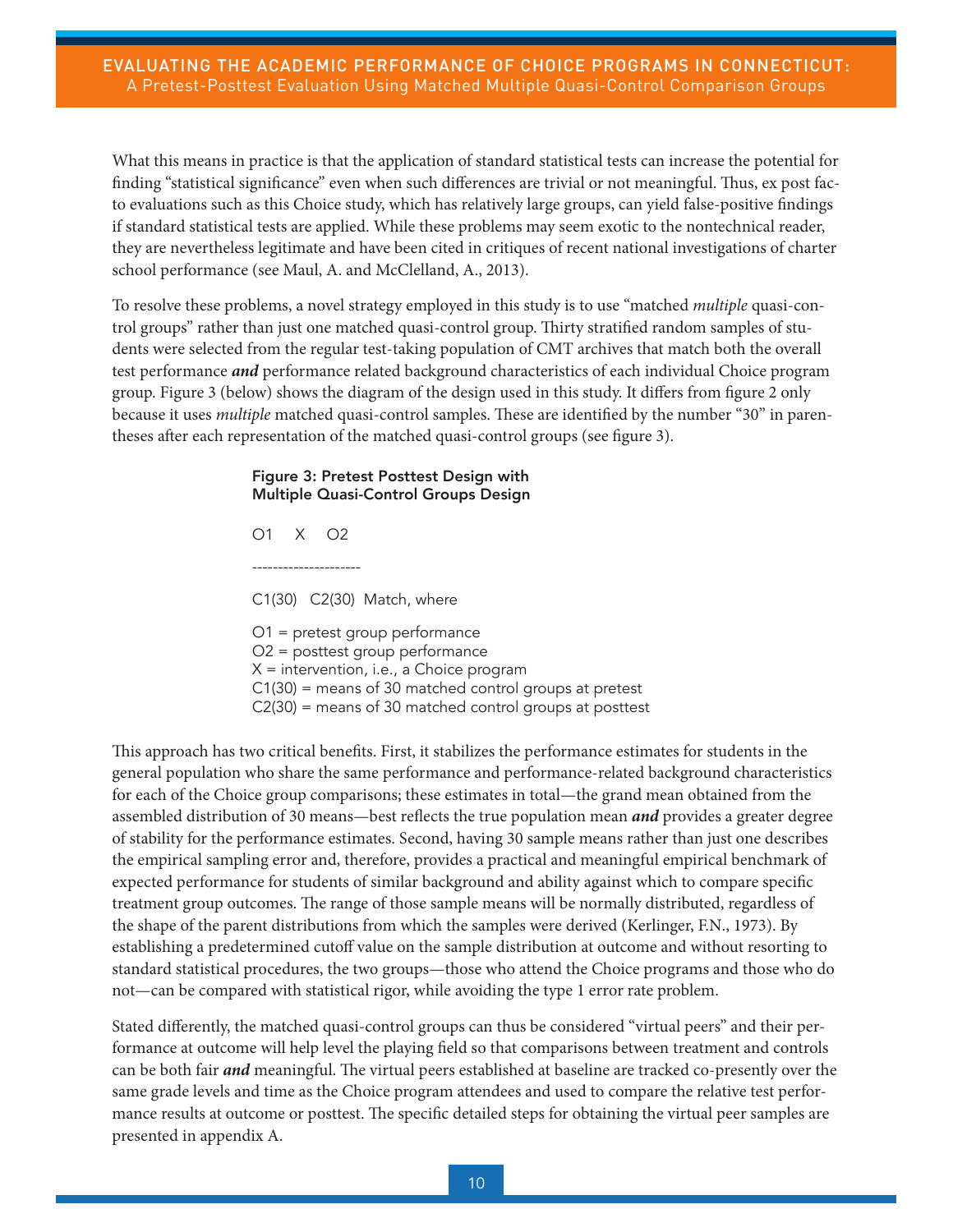## Operational Definitions:

Cohorts: This study is based on a longitudinal matched pretest-posttest quasi-experimental design using two matched cohorts of students. Cohort 1 includes students in the Choice programs from pretest at Grade 3 in 2010 to posttest at Grade 5 in 2012. Cohort 2 includes students in the Choice programs from pretest at Grade 6 in 2010 to posttest at Grade 8 in 2012.

Dependent Measures: All student results reported in this study will be based strictly on matched student test records from 2010 to 2012 with valid pretest and posttest CMT results. Given that mobility tends to occur more frequently among urban students, this study moderately under-represents this group. Because the achievement gap affects both mathematics and reading performance, the dependent measure for this study is based on combining the results from both of these CMT tests. Thus, to achieve proficiency (which is achievement level 3 of 5), a student must be at or above the Proficient level in *both* mathematics *and* reading, abbreviated as MARD. Similarly, to achieve Goal level performance (which is achievement level 4 of 5), a student must be at or above the Goal level of performance in *both* mathematics *and* reading. Each program assessment will therefore be based on change in the percentage of students who have achieved these performance levels (henceforth referred to as Proficient and Goal) in both reading and math.

Performance over Time: To measure academic gains, it is first necessary to assess performance over time (Behuniak, P., Mooney, R.F. and Cloud, R, 1990). That is, to ascribe program gains or losses to academic treatments that have taken place, first baseline performance must be established and then, after a period of treatment—for example, membership in a specific Choice program—performance must be evaluated again at outcome. Only then is it possible to ascribe the educational activities from the treatment to the performance of the treatment group at outcome. For this analysis, student performance on the CMT is tracked from 2010 to 2012.

Achievement Gap: For this study, the achievement gap is defined as the academic test performance differential between urban and nonurban students. This achievement gap has been a critical issue for educators in Connecticut and throughout the country (Behuniak et al., 1990). For this study, the achievement gap is operationalized as a specific score range obtained from the test results stored in the CMT archives. The lower-bound estimate of the achievement gap is based on the longitudinal matched urban achievement results from the CMT for students who attended the same local school in the target districts at pretest in 2010 and posttest in 2012. The corresponding upper-bound estimate of the achievement gap is based on the summary test performance outcomes for all nonurban students (i.e., excluding students from all seven of Connecticut's largest cities) with valid CMT test results who attended the same school for the pretest/posttest period.

Hypotheses: A hypothesis is a formal assertion written in the form of a question that is central to the evaluation of a specifically defined research outcome. In this case, the hypothesis focuses on the determination of whether the Choice programs help students demonstrate better academic gains at outcome and achieve higher academic performance on MARD at posttest, over and above the benefits of attending a traditional urban neighborhood school.

A statistical test is fundamentally rooted in sampling theory and incorporates a concept known as the standard error. The standard error is a measure of variability that takes into account normal sample fluctuations.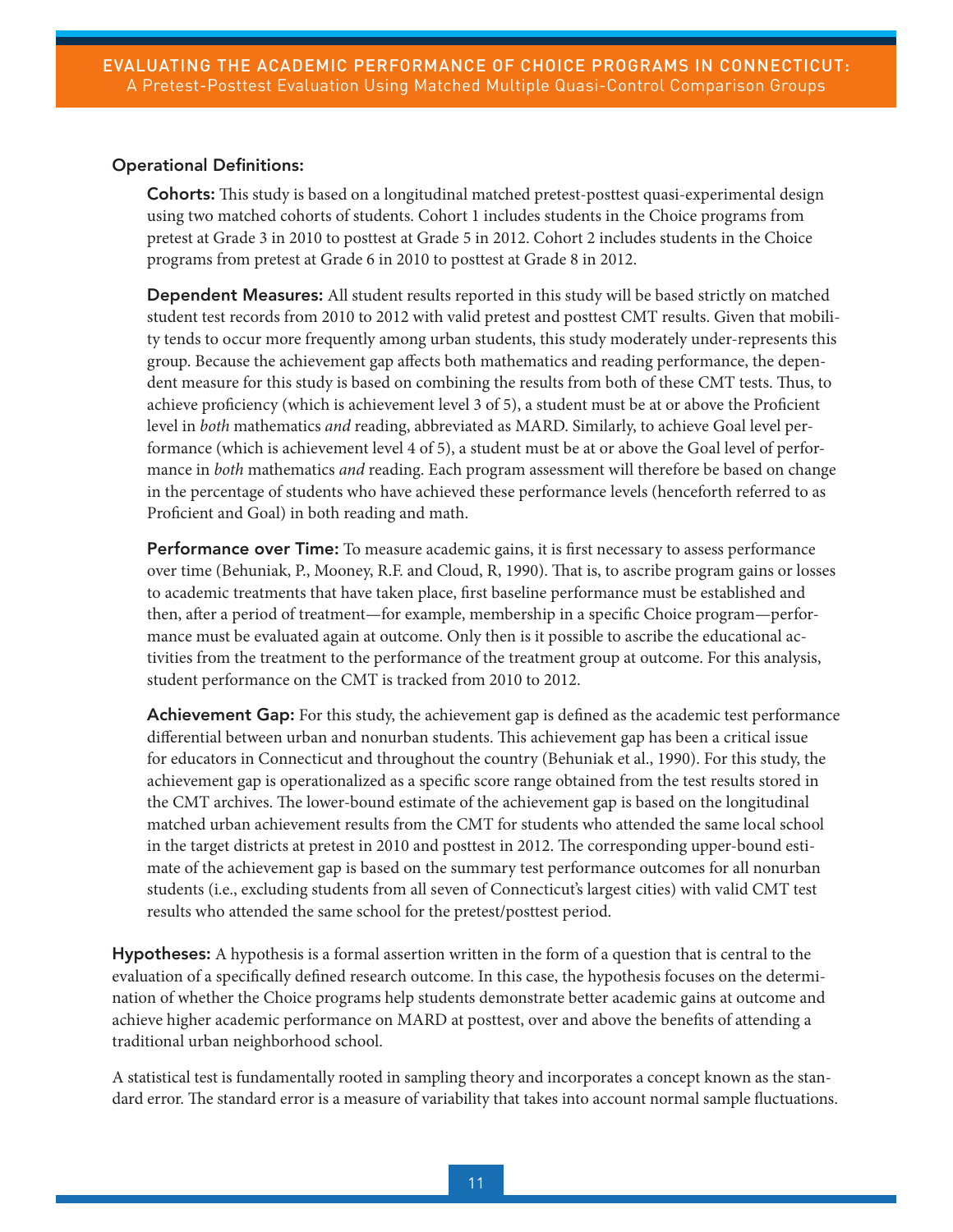Thus, if a particular experimental outcome exceeds the results of the control groups at posttest this in itself may not be meaningful, but if the difference also exceeds the extreme range of the empirical sampling error then the finding is considered statistically robust or "significant." In this evaluation, the interpretation that a particular finding is "statistically meaningful" describes cases where a particular Choice program exceeds the benchmark expectations or distribution of mean outcomes for the quasi-control groups.

There are two statistical tests of central importance in this study:

## Hypothesis 1: Gains Test

Do the treatment gains at outcome exceed control gains in a statistically meaningful way? These gains**<sup>1</sup>** are diagrammed in the hypotheses depicted below. This hypothesis asks whether the treatment gains from baseline to outcome  $(T2 - T1)$  exceed quasi-control gains at outcome  $(C2 - C1)$ .

Ho 1: T2 − T1 ≤ C2 − C1 (Treatment gains are less than or equal to Control gains) Ha 1: T2 – T1 > C2 – C1 (Treatment gains exceed Control gains)

## Hypothesis 2: Outcome Test

Does the MARD performance of the treatment group exceed the control group at outcome? This answers the question: how did Choice program students perform at posttest compared with virtual peers who remained in their local neighborhood schools? This hypothesis and the alternative hypothesis are shown below.

Ho 2:  $T2 \leq C2$  (Treatment outcome is less than or equal to Control outcome)

Ha 2: T2 > C2 (Treatment outcome exceeds Control outcome)

<sup>1.</sup> It should be noted that the pretest and the posttest measures based on CMT results (MARD) are derived from tests of different levels of difficulty (grade levels), and in this case the test performance levels have not been vertically equated on the measures of interest (i.e., mathematics and reading). The content of the tests reflects increasing pedagogical expectations from the lower to the higher grades. That said, this gains test is a good, practical way to measure student gains from grade to grade based on the Proficient and Goal levels. For example, if the percentage of students who are at or above the Proficient level at pretest are greater at posttest, and they exceed quasicontrol peer samples by a meaningful extent, then this argues that academic growth has occurred for the treatment group over and above the expected growth for the quasi-control peers.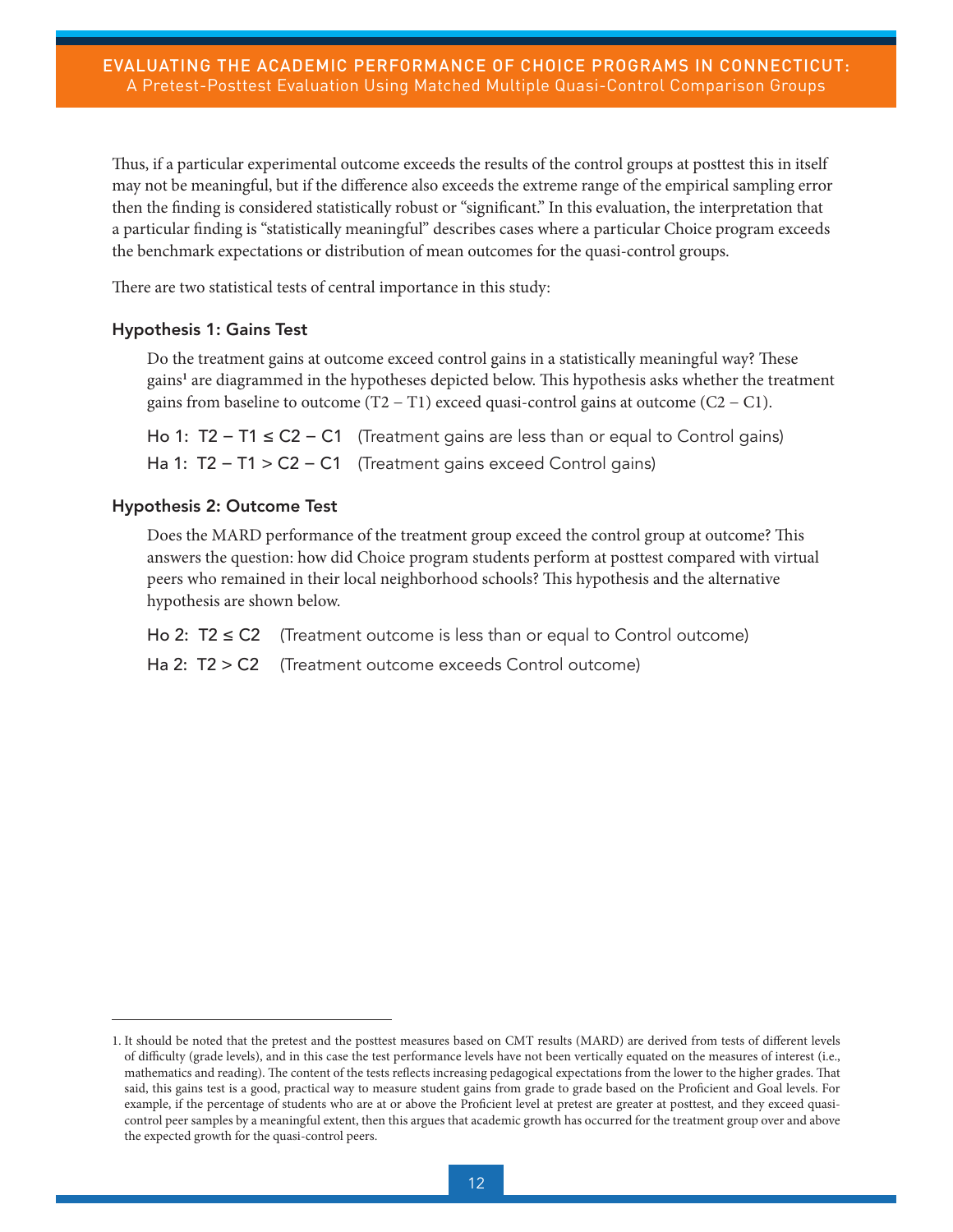Statistical Analysis: Due to limitations related to ex post facto research designs, classical statistical tests are generally not appropriate for comparing group performance (Henkel, R.D., 1976). Instead, a novel strategy developed in this analysis is to use empirical tests using the empirical overall sample average and the empirical standard error of 30 quasi-control matched samples to determine statistical meaningfulness. An overriding principle of this study is to conduct all the statistical tests using the most conservative procedures. Hence, all tests will be conducted as if the comparisons at pretest and posttest are independent, and the p value<sup>2</sup> will be set at two standard deviations, which reflects the 95th percentile point of the normal null distribution of deviates. Thus, without resorting to the usual statistical procedures, the groups who attended the Choice programs and those who did not can be compared with statistical rigor. A detailed explanation of the empirical statistical testing approach is included in appendix B.

**Reattribution:** To counter the argument that Choice programs may be driving away lower performing students in order to bolster their test scores, the outcome scores of students who leave the Choice programs and go on to attend other Connecticut schools and take valid CMT tests in mathematics and reading are reattributed to the Choice programs at outcome. Unless the leavers are very high or very low performing at posttest (i.e., biased), this should have a neutral influence on outcome performance. Students who cannot be traced to Connecticut public schools will be regarded as cases of normal attrition. This approach is intended to be consistent with the overarching policy of conservative performance assessment decisions in this study. See appendix C for the attrition rates and the students reattributed.

<sup>2.</sup> *P* value is the probability or level of significance for rejecting a null hypothesis. In this instance, if a choice program evidences gains that are two standard deviations greater than the gains evidenced by the 30 quasi-control matched samples, then one can conclude with high confidence that the gains of the choice program were not by chance.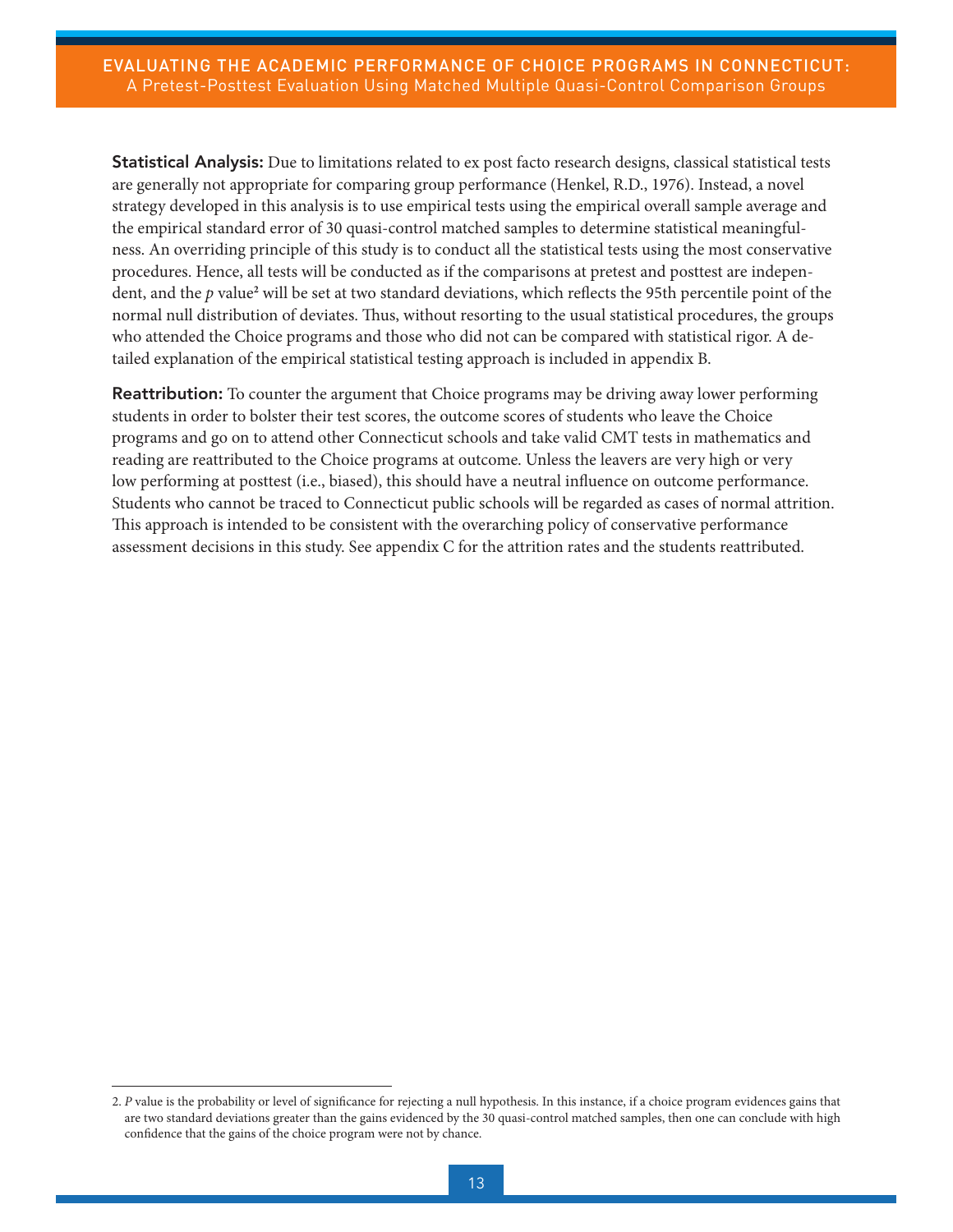## <span id="page-13-0"></span>FINDINGS AND INTERPRETATIONS

The purpose of this report was to compare each of the Choice programs in order to determine their relative effectiveness at closing the achievement gap for students in Bridgeport, Hartford, New Haven, and Waterbury. Importantly, both the direct observation of the performance scores and gap indicators, as well as the development of statistical cut scores based on virtual peer samples converged and were in agreement in this analysis. A more detailed and technical discussion of the results is contained in appendix D.

Cohort 1 Findings: For cohort 1 (Grade 3 2010 to Grade 5 2012) the RESC magnet group performed best at closing the gap at both the Proficient level and the Goal level compared with the other Choice programs. The RESC magnet group made statistically meaningful gains over time of 25.4% at the Proficient level from pretest to posttest that exceeded the standard set by the virtual peer samples. In absolute terms, the RESC magnet group score at outcome was 83.6% at Proficient, coming to within -1.6% of closing the posttest achievement gap at the Proficient level on MARD.

|                                                  | $\mathsf{N}$ | % Proficient<br>on 2010 CMT | 2010<br>gap %     | % Proficient<br>on 2012 CMT | 2012<br>gap %     | Change in<br>% Proficient |
|--------------------------------------------------|--------------|-----------------------------|-------------------|-----------------------------|-------------------|---------------------------|
| Nonurban schools                                 | 18,318       | 78.9                        | $\qquad \qquad -$ | 85.2                        | $\qquad \qquad -$ | 6.3                       |
| Urban students                                   |              |                             |                   |                             |                   |                           |
| Urban schools<br>(non-Choice)                    | 2,496        | 43.9                        | $-35.0$           | 48.3                        | $-36.9$           | 4.4                       |
| Public charter schools                           | 184          | 63.6                        | $-15.3$           | 58.2                        | $-27.0$           | $-5.4$                    |
| Magnet schools<br>operated by local<br>districts | 353          | 48.4                        | $-30.5$           | 58.1                        | $-27.1$           | 9.7                       |
| Magnet schools<br>operated by RESCs              | 55           | 58.2                        | $-20.7$           | 83.6†                       | $-1.6$            | $25.4+$                   |
| Open Choice program                              | 89           | 47.2                        | $-31.7$           | 66.3‡                       | $-18.9$           | 19.1 <sub>†</sub>         |

## Table 1. Cohort 1 CMT Growth (Grades 3 to 5) at Proficient level

*† Exceeds empirical cut value ‡ Near empirical cut value*

Furthermore, performance for the RESC magnet group at the higher Goal level of achievement was also very nearly statistically meaningful, attaining an absolute score of 56.4% at Goal and an absolute gap closure to within -14.9% of the majority for closing the gap at Goal (see Table 2). This reflects a substantial gain in goal performance of 21.9% for the RESC magnets. Goal level achievement is particularly important, because it demonstrates a higher level of learning and understanding.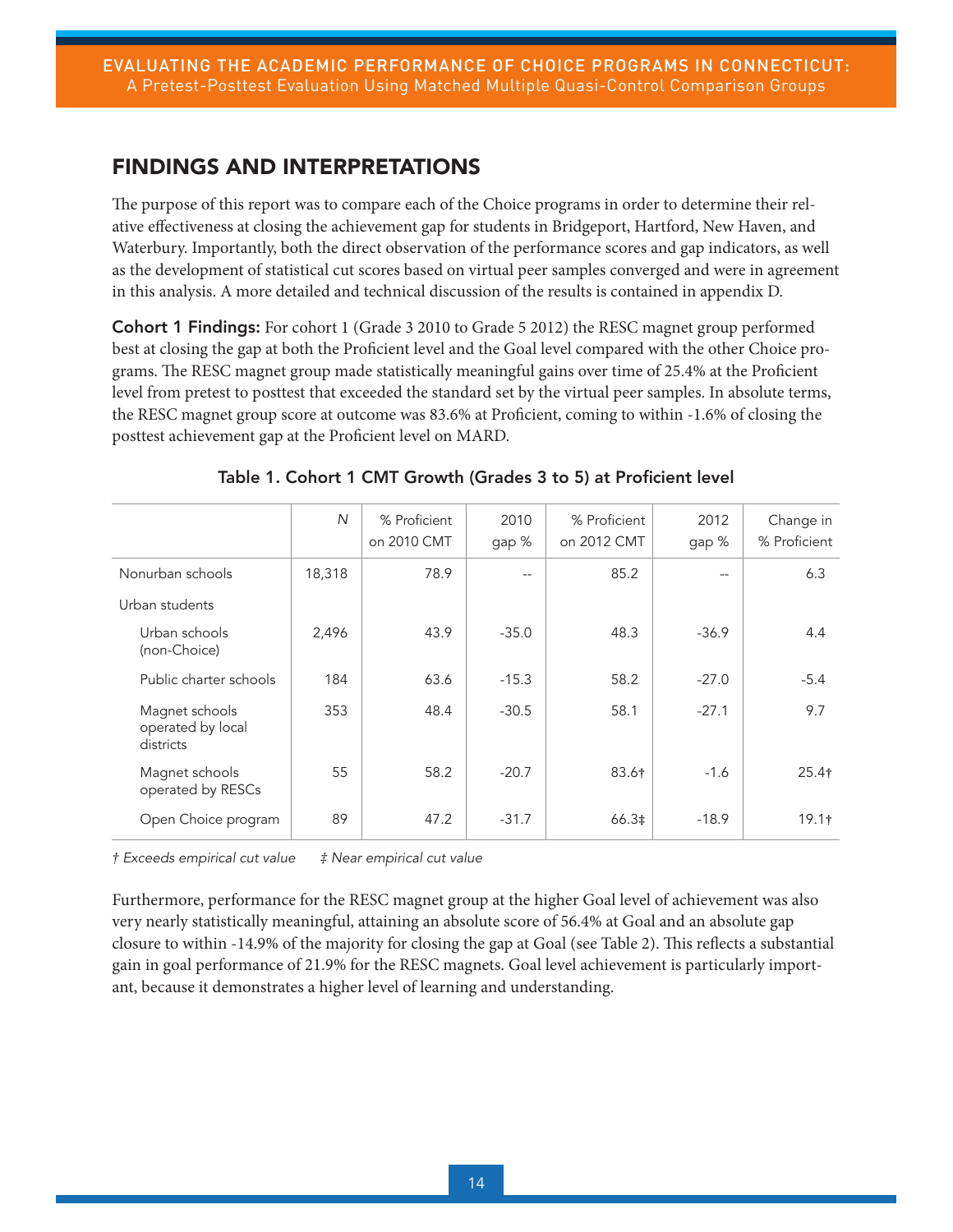The Open Choice group exceeded the statistical cut off compared with their virtual peer samples in terms of performance gains over time, which were 19.1% in absolute terms from pretest to posttest at the Proficient level (see Table 1). Open Choice also performed well for cohort 1 in terms of closing the gap at the Proficient level—although not doing as well as the RESC magnets. The Open Choice students very nearly exceeded the statistical cutoff value for the virtual peer samples in terms of overall MARD performance at posttest by achieving 66.3% of the students at the Proficient level. None of the other Choice programs met or exceeded these performance results for cohort 1. These findings are interpreted to mean that urban students in cohort 1 benefited more from the RESC magnet and Open Choice programs than from the other Choice programs based on MARD performance at outcome. The Open Choice program did not achieve a statistically meaningful level of performance at the Goal level for cohort 1.

|                                                  | $\mathsf{N}$ | % Goal on<br>2010 CMT | 2010<br>gap % | % Goal on<br>2012 CMT | 2012<br>gap % | Change in<br>% Goal |
|--------------------------------------------------|--------------|-----------------------|---------------|-----------------------|---------------|---------------------|
| Nonurban schools                                 | 18,318       | 59.1                  | $-$           | 71.3                  | $-$           | 12.2                |
| Urban students                                   |              |                       |               |                       |               |                     |
| Urban schools<br>(non-Choice)                    | 2,496        | 21.6                  | $-37.5$       | 29.8                  | $-41.5$       | 8.2                 |
| Public charter schools                           | 184          | 39.7                  | $-19.4$       | 41.3                  | $-30.0$       | 1.6                 |
| Magnet schools<br>operated by local<br>districts | 353          | 26.6                  | $-32.5$       | 38.0                  | $-33.3$       | 11.4                |
| Magnet schools<br>operated by RESCs              | 55           | 34.5                  | $-24.6$       | 56.4†                 | $-14.9$       | 21.9 <sub>†</sub>   |
| Open Choice program                              | 89           | 24.7                  | $-34.4$       | 36.0                  | $-35.3$       | 11.3                |

## Table 2. Cohort 1 CMT Growth (Grades 3 to 5) at Goal level

*† Near empirical cut value*

An overall caution in interpreting the findings in cohort 1 is to bear in mind that the statistically meaningful findings for RESC magnet and Open Choice programs were based on rather small groups of urban attendees. The sample size of the programs was taken into account by the quasi-control statistical sampling procedure that was used, so this in no way reflects on the meaningfulness or robustness of the findings themselves. Nevertheless, as a practical consideration it has to be taken into account that smaller sized groups of urban students could potentially have received specialized educational support or interventions that might not be possible were these programs replicated to include larger numbers of urban students.

A second consideration in interpreting these cohort 1 results is to point out that the Open Choice program does not reflect a single unified educational program, but is actually a kind of omnibus "treatment" that allows urban students to volunteer to attend nonurban schools. Another confounding factor is that the number of urban students attending each individual school varies from school to school. Each school, therefore, may have somewhat different approaches to teaching and learning as well as variable levels of educational support and interventions. Again as a practical consideration, it is therefore difficult to say whether the Open Choice option can be precisely replicated or if the program would have the same successes if these schools had larger numbers of urban students in Grades 3 through 5.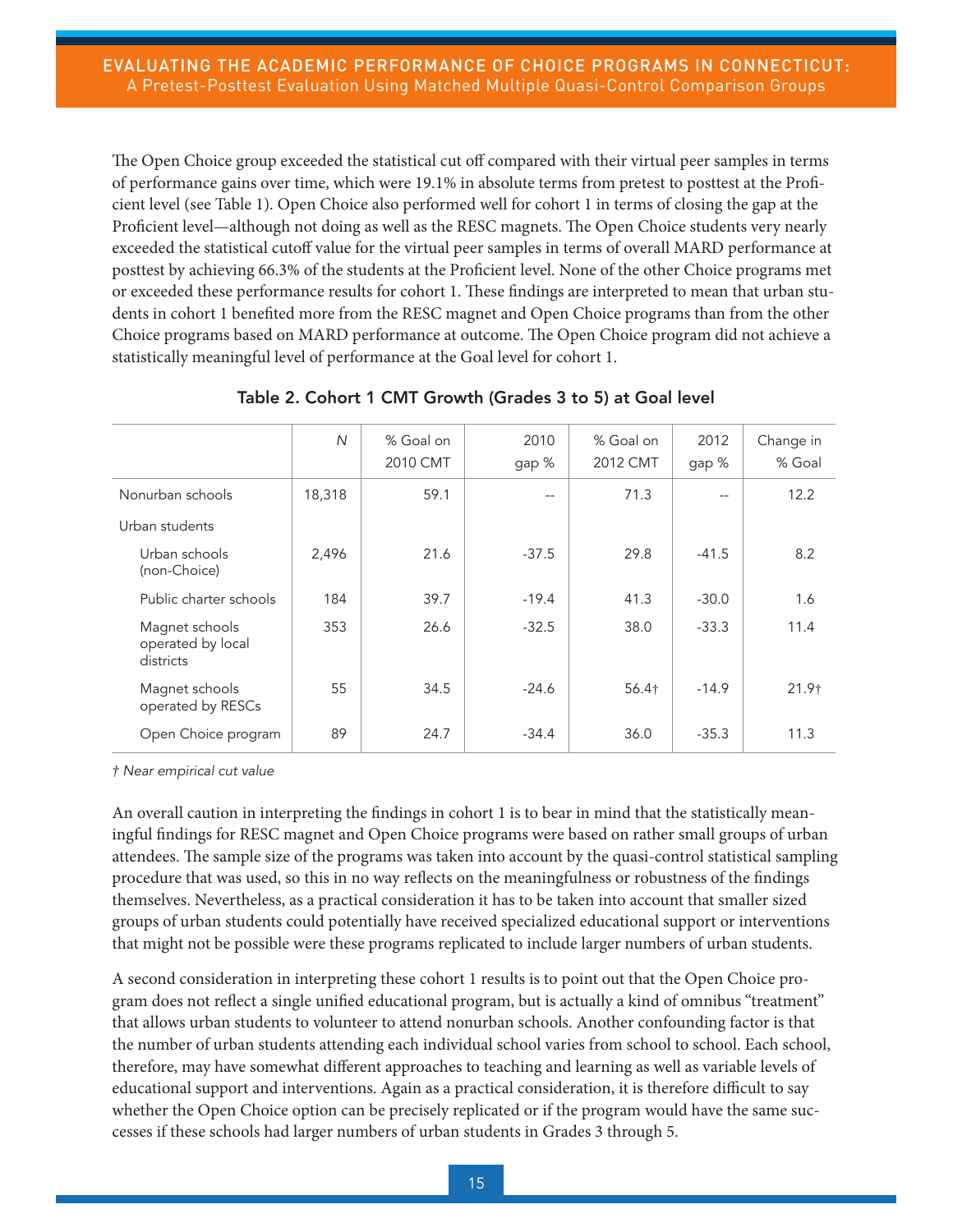Cohort 2 Findings: For cohort 2 (Grade 6 2010 to Grade 8 2012), the results demonstrate that public charter schools did best at closing the gap both at the Proficient level and at the Goal level on MARD by a statistically meaningful margin. Gains at Proficient for the charters in cohort 2 were 8.0%, widely outperforming the other Choice programs (see Table 3). The charter schools in cohort 2 posted an absolute performance score of 81.3% at the Proficient level at posttest and also demonstrated an absolute Proficient level gap closure of within -9.5% at posttest compared with the nonurban majority. These findings exceeded the empirical cut value for the virtual peer samples at posttest and also in terms of performance gains over time.

|                                                  | $\mathsf{N}$ | % Proficient<br>on 2010 CMT | 2010<br>gap % | % Proficient<br>on 2012 CMT | 2012<br>gap % | Change in<br>% Proficient |
|--------------------------------------------------|--------------|-----------------------------|---------------|-----------------------------|---------------|---------------------------|
| Nonurban schools                                 | 19,246       | 89.0                        | $-$           | 90.8                        |               | 1.8                       |
| Urban students                                   |              |                             |               |                             |               |                           |
| Urban schools<br>(non-Choice)                    | 2,352        | 61.3                        | $-27.7$       | 59.6                        | $-31.2$       | $-1.7$                    |
| Public charter schools                           | 326          | 73.3                        | $-15.7$       | $81.3 +$                    | $-9.5$        | 8.0 <sub>†</sub>          |
| Magnet schools<br>operated by local<br>districts | 512          | 69.9                        | $-19.1$       | 69.3                        | $-21.5$       | $-0.6$                    |
| Magnet schools<br>operated by RESCs              | 96           | 75.0                        | $-14.0$       | 75.0                        | $-15.8$       | 0.0                       |
| Open Choice program                              | 76           | 72.4                        | $-16.6$       | 75.0                        | $-15.8$       | 2.6                       |

Table 3. Cohort 2 CMT Growth (Grades 6 to 8) at Proficient level

*† Exceeds empirical cut value*

Even more importantly, the performance at the higher Goal level showed that the public charter schools demonstrated a higher level of learning and understanding compared with the other Choice programs in cohort 2 (see Table 4). Gains at Goal for the charters in cohort 2 (10.7%) were even higher than that at Proficient (8.0%), again widely outperforming the other Choice programs. The absolute Goal performance on MARD was 60.1% at Goal, demonstrating a performance gap closure at the Goal level at posttest of -15.1% compared with the nonurban majority. This is nearly two or more times better than any of the other Choice programs at Goal for cohort 2. Furthermore, none of the other Choice programs approached a statistically meaningful outcome for cohort 2 at either the Proficient or Goal levels on MARD. This is interpreted to mean that the urban students in public charter schools benefitted more than urban students in the other Choice programs and therefore may be assumed to be better prepared for the academic demands of high school.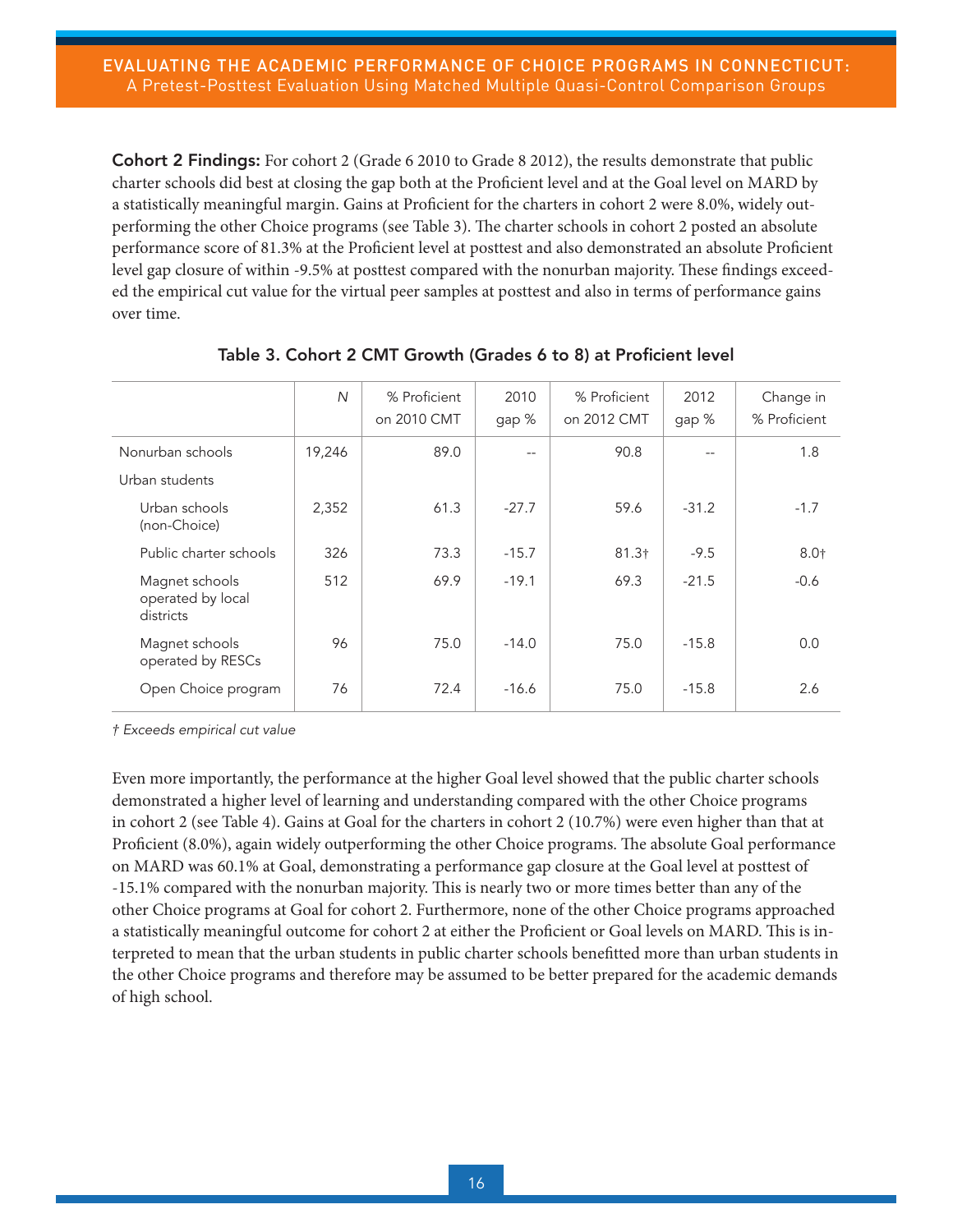|                                                  | $\mathsf{N}$ | % Goal on<br>2010 CMT | 2010<br>gap % | % Goal on<br>2012 CMT | 2012<br>gap % | Change<br>in % Goal |
|--------------------------------------------------|--------------|-----------------------|---------------|-----------------------|---------------|---------------------|
| Nonurban schools                                 | 19,246       | 73.6                  |               | 75.2                  |               | 1.6                 |
| Urban students                                   |              |                       |               |                       |               |                     |
| Urban schools<br>(non-Choice)                    | 2,352        | 37.8                  | $-35.8$       | 32.9                  | $-42.3$       | $-4.9$              |
| Public charter schools                           | 326          | 49.4                  | $-24.2$       | $60.1$ †              | $-15.1$       | 10.7 <sub>†</sub>   |
| Magnet schools<br>operated by local<br>districts | 512          | 39.5                  | $-34.1$       | 34.2                  | $-41.0$       | $-5.3$              |
| Magnet schools<br>operated by RESCs              | 96           | 42.7                  | $-30.9$       | 45.8                  | $-29.4$       | 3.1                 |
| Open Choice program                              | 76           | 40.8                  | $-32.8$       | 31.6                  | $-43.6$       | $-9.2$              |

## Table 4. Cohort 2 CMT Growth (Grades 6 to 8) at Goal level

*† Exceeds empirical cut value*

Interaction Effects for Cohorts 1 and 2: The inconsistent findings between cohort 1 and cohort 2 are puzzling. In research, this is known as an interaction effect. Once again, it is important to note that these findings showed a convergence of results for the descriptive test performance scores—such as in absolute performance terms at Proficient or Goal or on the gap closure index—as well as in terms of the findings for the empirical cut-value technique based on comparisons with random samples of matched quasi-control peers. Therefore, it seems that these overall findings support an interpretation of meaningful program performance differences. More investigations are required to draw conclusions about this interaction effect confidently. One possible explanation for the disparity is that strategies that work best for the younger students in cohort 1 may not be as effective for the slightly more mature students in cohort 2, and vice versa. Nevertheless, this is conjecture. Closer examination of these circumstances and a more complete understanding of the teaching methods and support environment would be helpful in interpreting these phenomena.

How can this study be used? This analysis provides an important benchmark for evaluating Connecticut's Choice programs. The methodology provided several ways to view performance comparisons, as well as including an innovative method of comparing program performance results at outcome to the results of matched multiple samples of quasi-control peers. These quasi-controls, or virtual peer samples, were derived from selecting matched random samples at pretest, tracking them over the same time as the treatment group, and comparing those findings at posttest with the Choice program attendees. The purpose of the quasi-controls is thus to adjust or control for baseline performance disparities or bias among the Choice programs and to provide a way to estimate the benefits of natural maturation for nonprogram attendees during the period of study (i.e., from 2010 to 2012).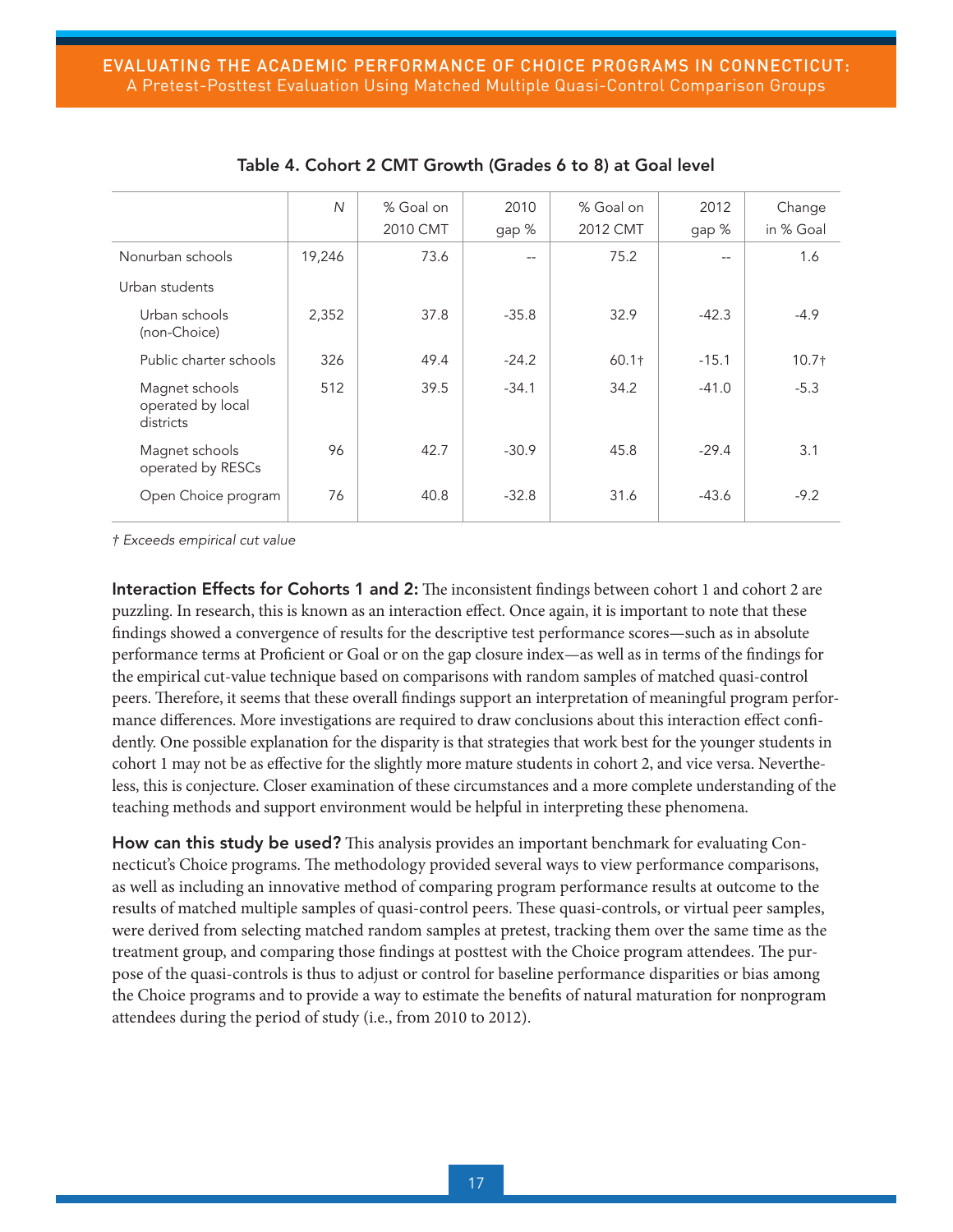This study demonstrates that pretest-posttest comparisons are clearly a superior method over traditional single-point-in-time or cross-sectional analyses for evaluating program effectiveness. Second, using matched multiple quasi-controls appears to be a useful enhancement to the traditional pretest-posttest quasi-experimental design.

Empirically determined performance benchmarks provide a useful way to compare the relative performance of the matched cohorts to help interpret the influence of normal student maturation effects and also to help determine robust and statistically meaningful program differences at outcome while controlling for type 1 errors. Short of employing true experimental designs with random assignment of subjects to treatment and control groups, replications of the analysis across different times would be a useful way of confirming the findings in this report.

Note that this study does not attend to other intangible gains that may be derived from attendance at these programs, including benefits to students that are not measured by the CMT. More needs to be known about the potential benefits of these programs beyond the limits of academic test performance alone.

A more detailed follow-up, school-level analysis of the best-performing programs is needed to determine the relative stability of these findings from school to school because higher overall program performance generally does not ensure that all schools are applying the model equally well. A school-level study can determine in more detail precisely what specific pedagogical or programmatic methods yield the observed performance gains in the better performing programs.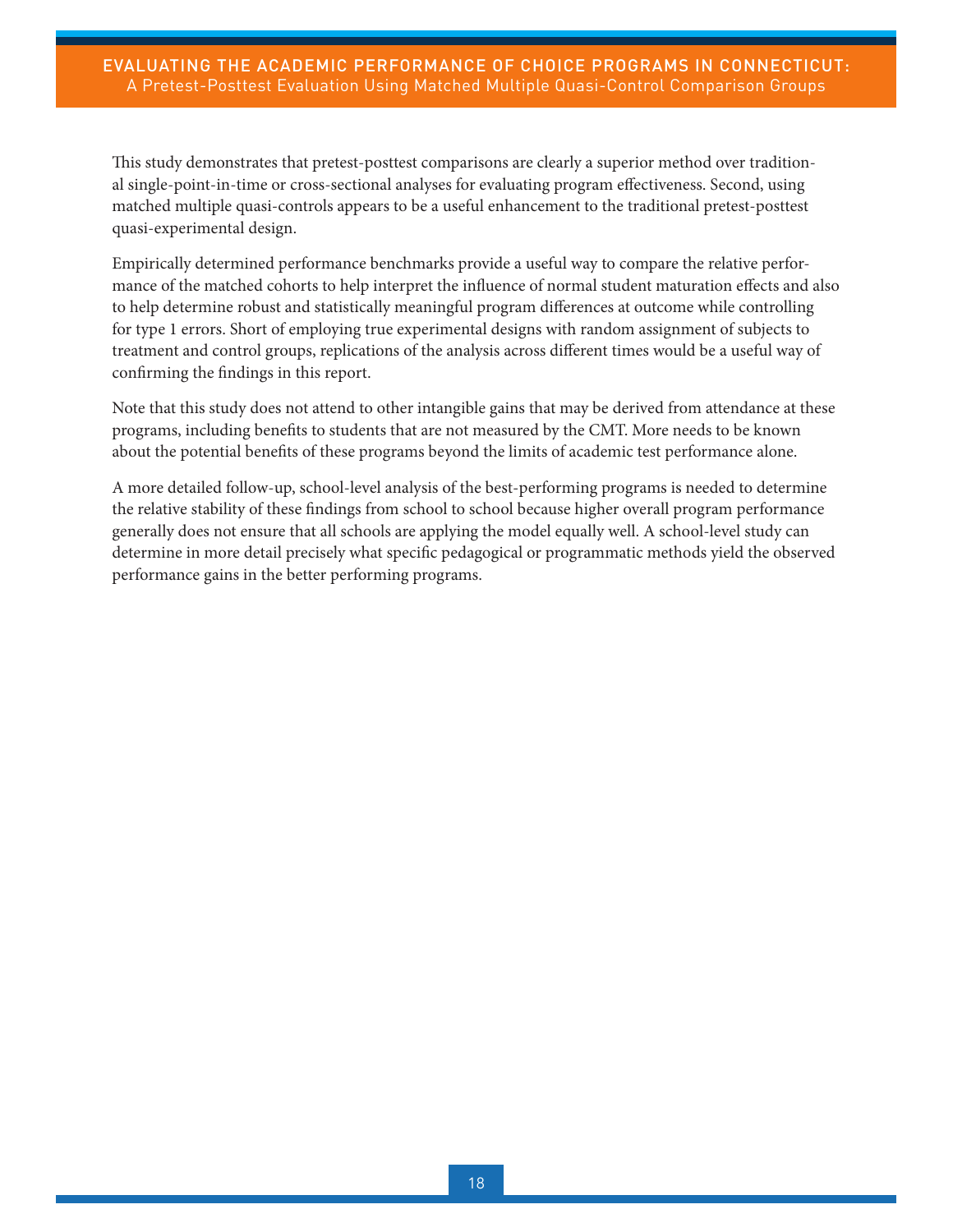## <span id="page-18-0"></span>CONCLUDING OBSERVATIONS

This study examined the achievement of urban students from Bridgeport, Hartford, New Haven, and Waterbury attending Connecticut's Choice programs from 2010 to 2012 from several different perspectives. The primary finding is that urban students in cohort 1 (Grade 3 2010 to Grade 5 2012) benefitted more in terms of MARD test gains and performance at outcome from the RESC magnet schools at the Proficient level. These results in terms of absolute gap closure were consistent with comparisons with mean performance results for matched groups of virtual peer samples.

The Open Choice program also benefitted cohort 1 students on MARD at the Proficient level only in terms of performance gains. The RESC magnet program achieved near statistically meaningful performance at the Goal level as well. While demonstrating good performance gains and gap closure at the Proficient level is important, Goal level achievement is interpreted as reflecting a higher level of learning and understanding. It was noted that both of these programs are relatively small compared with some of the other Choice programs and, furthermore, that the Open Choice program actually reflects a broad diversity of treatments because each receiving school may be quite different. These issues raise questions about the broader applicability of these models.

In addition, the urban students in cohort 2 (Grade 6 2010 to Grade 8 2012) benefitted more from public charter schools both in terms of performance gains and absolute gap closure at Proficient as well as at Goal on MARD, and also exceeded the cut value established by the combined performance of matched groups of randomly selected peers. The charter performance effects at outcome demonstrated statistically meaningful performance outcomes at the Goal level of achievement, reflecting a substantially higher level of learning and understanding than achievement at the Proficient level. This is notably important for urban students because the middle school years are a gateway to high school, and this is the critical period urban students tend to decline in academic performance as compared with their nonurban peers.

An important caveat is that this study remains an ex post facto or "after the fact" analysis, thus prohibiting causal attribution for these program outcomes. This may in turn affect program transferability. Therefore, it cannot be said with certainty, for example, that clones of these choice programs, or a piecemeal exportation of the pedagogical techniques and strategies used, will necessarily ensure similar performance successes for urban students generally. Validation of these findings by identifying key elements of the programs and randomly assigning some or all of these programmatic or pedagogical methods of these programs to other urban schools would be a very helpful way to crosscheck these results further.

Also note that the Choice programs vary widely in terms of students' test performance at baseline compared with the neighborhood urban target districts examined in this study. Nevertheless, regardless of the causal reasons behind these baseline performance disparities, higher overall group performance at baseline was not always shown to result in better performance at outcome. Therefore, selecting students for admission to Choice programs based solely on better baseline achievement should not be considered a substitute for effective teaching and learning strategies.

This study is an example of a longitudinal pretest posttest study of student performance that compares the same students from time 1 to time 2. This study built on and extended the work of a prior report (Behuniak et al., 1990) by not only examining student performance over time, but also using several novel and innovative strategies for examining, reporting, and interpreting student performance. These include the development of absolute gap indicators as well as the development of a newly developed statistical test strategy based on empirical student performance of matched cohorts of students with similar baseline performance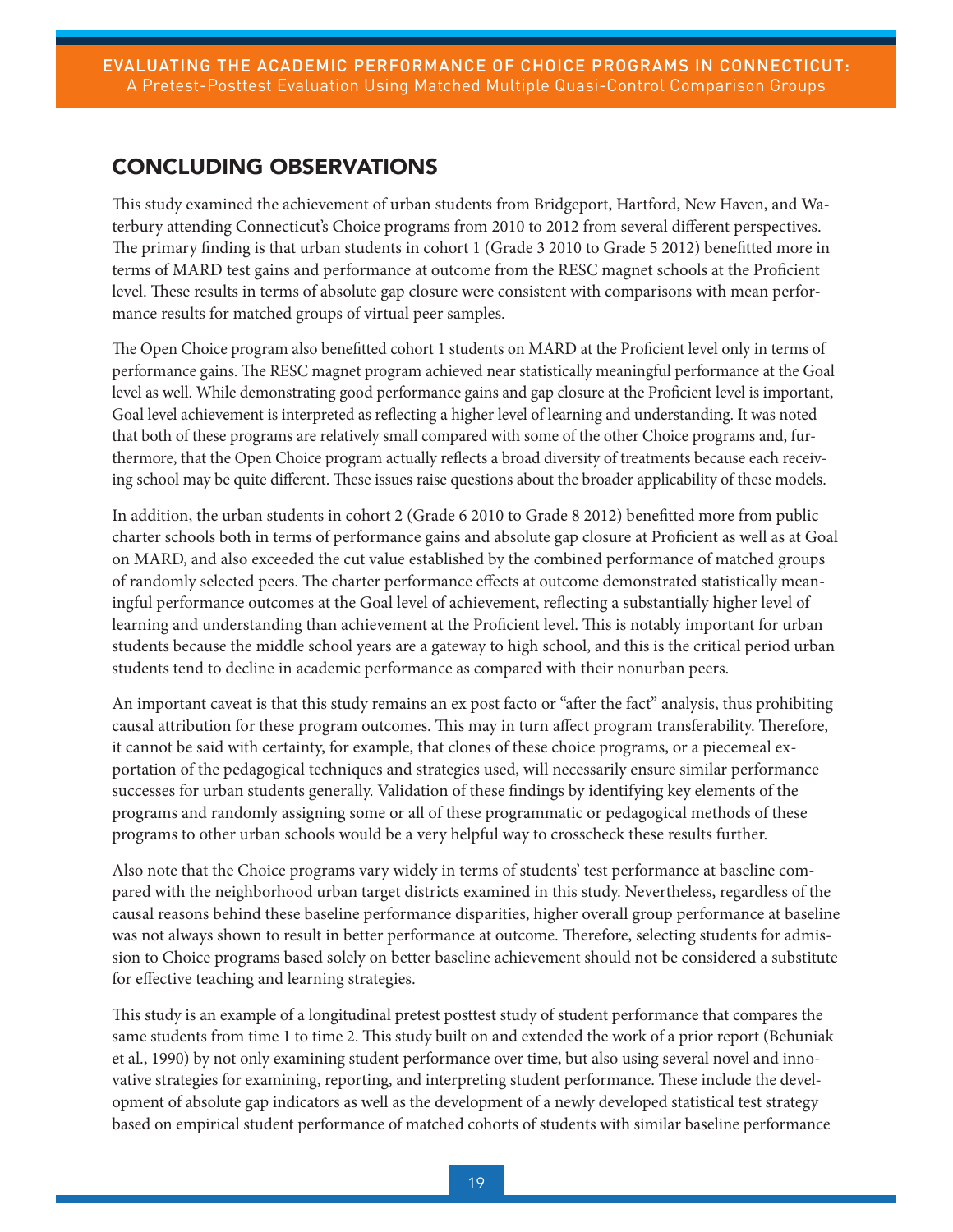and performance-related characteristics. This study therefore represents a new standard for innovation and thoroughness regarding the evaluation of programs designed to improve student performance.

Although this work provides a very important perspective on urban student performance in the various Choice programs, it is equally important to consider a number of issues not included in this study as these findings are reviewed and considered. For instance, while all the Choice programs showed improved performance over the students who remained in their urban local schools, these differences were not always statistically meaningful after taking into account baseline test performance and normal maturational effects using quasi-control groups, but may still have important long term benefits for urban student attendees above and beyond test performance alone.

In addition, apart from test performance outcomes alone, it is also important to take into account other practical considerations that could not be included in this study but which may also affect student achievement in the longer term. For example, the Choice programs may have many important long-term benefits for student participants, including social integration factors and elements other than academic test performance as measured on the CMT. Finally, in interpreting these results, keep in mind that prior program experience in the Choice programs occurring before the measured periods of cohort 1 and cohort 2 may help to explain cases of higher test performance at baseline.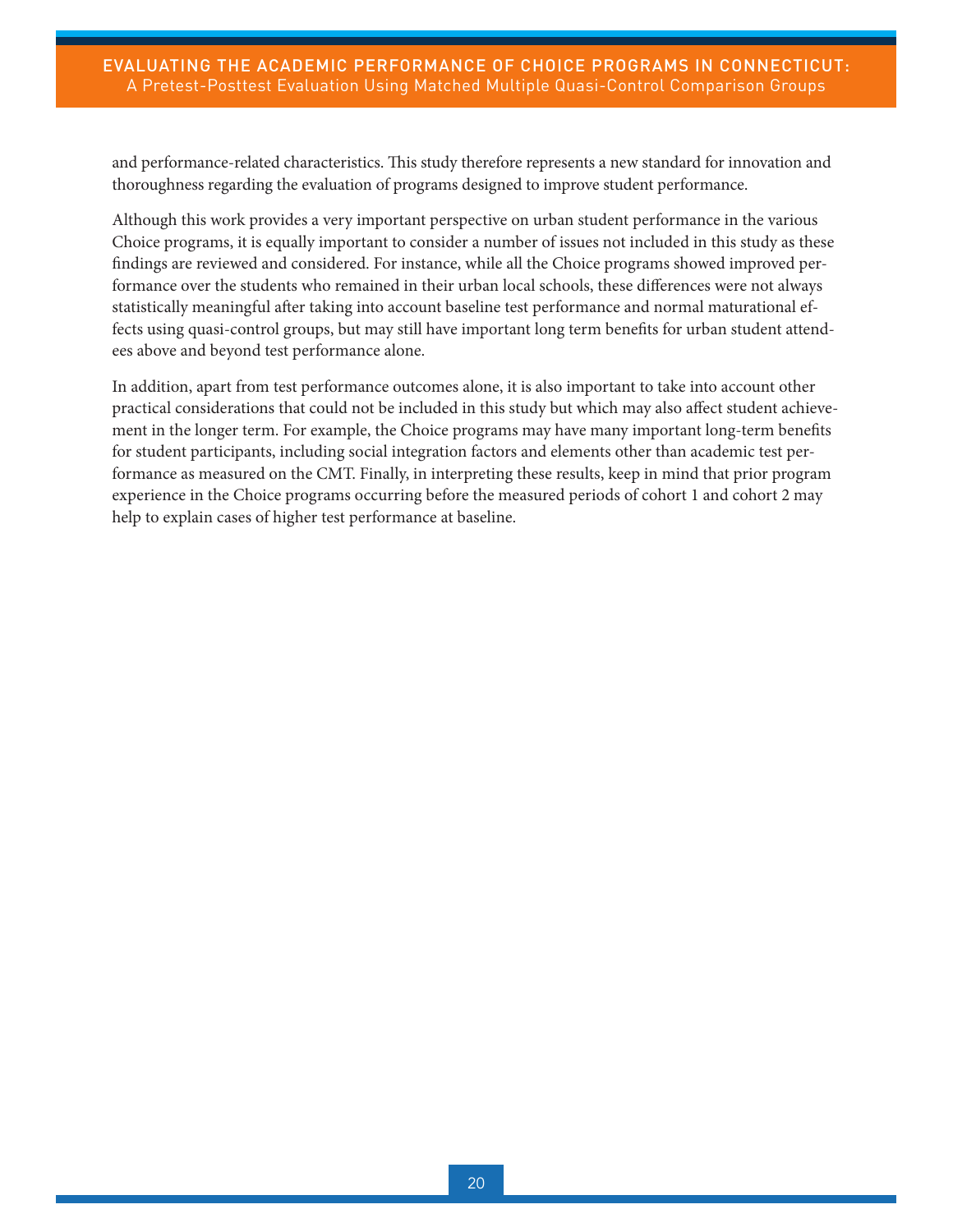## <span id="page-20-0"></span>REFERENCES

- Behuniak, P., Mooney, R., Cloud, R. 1990. *Special Connecticut Mastery Test Research Report: Students at Risk Academically.* Report to the Connecticut State Department of Education, Hartford, CT.
- Campbell, D.T. and Stanley, J.C. 1963. *Experimental and Quasi-Experimental Designs for Research.* Chicago: Rand McNally College Publishing Company.
- Cook, T.D. and Campbell, D.T. 1979. *Quasi-Experimentation: Design and Analysis Issues for Field Settings.* Boston: Houghton Mifflin Company.
- Ferguson, George A. 1981. *Statistical Analysis in Psychology and Education (5th Ed).* New York: McGraw-Hill Bood Company.
- Hambleton, R. & Swaminathan, H. 1986. *Item Response Theory: Principles and Applications.* Norwell, MA: Kluwer Nijhoff Publishing, Kluwer Academic Publishers.
- Henkel, R.E. 1976. *Tests of Significance.* Sage University Paper series on Quantitative Applications in the Social Sciences, 07-004. Beverly Hills and London: Sage Pubns.
- Kerlinger, F. N. 1973. *Foundations of Behavioral Research 2nd Ed.* New York: Holt, Rinehart and Winston, Inc.
- Maul, Andrew and McClelland, Abby. 2013. *Review of "National Charter School Study 2013."* Boulder, CO: National Education Policy Center.
- Mooney, R. 2013. Towards a Fairer Ex-Post Facto Program Evaluation Model Using "Virtual" Control Groups. Presentation at the Northeastern Educational Research Association Conference, October 23–25, in Rocky Hill, CT.
- Mooney, R and Beaudin, B. 2009. Looking Backward: Using Data Mart Technology to Track Low-Performing Grade 4 Census Test-Takers in Connecticut. Presentation at the Northeastern Educational Research Association Conference, October 21–23, in Rocky Hill, CT.
- Mooney, R and Beaudin, B. 2008. Using a Longitudinal Data Mart to Examine the Effects of Student Mobility on Test Performance Over Time. Presentation at the Northeastern Educational Research Association Conference, October 22–24, in Rocky Hill, CT.
- Murane, R.J. and Willett, J.B. 2011. *Methods Matter: Improving Causal Inference in Educational and Social Science Research.* New York: Oxford University Press.
- Spector, P. E. 1981. "Research Designs." Sage University Paper Series on Quantitative Applications in the Social Sciences, series number 07-023. Beverly Hills and London: Sage Pubns.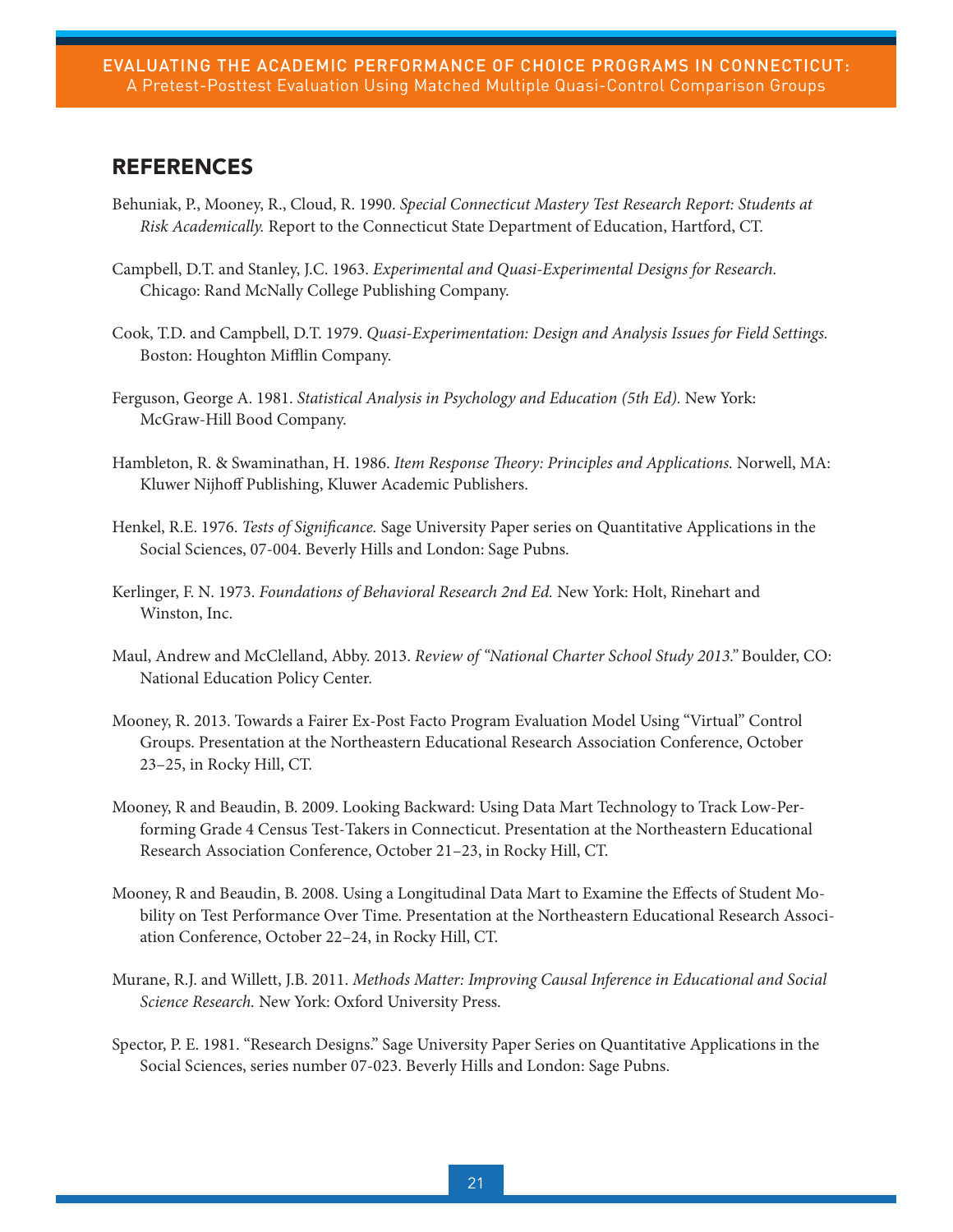## <span id="page-21-0"></span>PERFORMANCE COMPARISONS ON PRETEST IN MATH AND READING (MARD) PERFORMANCE COMPARISONS ON PRETEST IN MATH AND READING (MARD) APPENDIX A — QUASI-CONTROL SELECTION AND MATCHED TEST APPENDIX A - QUASI-CONTROL SELECTION AND MATCHED TEST

Cohort 1 Grades 3 to 5 Cohort 1 Grades 3 to 5

| Title            | sampcnt          | mard_n | respedpct      | preellpct                | prelunchpc                | minorpct     | preedfac      | oresocfac | premardp             |
|------------------|------------------|--------|----------------|--------------------------|---------------------------|--------------|---------------|-----------|----------------------|
| 1.0 CITIES OUT   |                  | 18318  | 5.8            | $rac{1}{4}$              | 19.6                      | 20.2         | 9.5           | 17.8      | 78.9                 |
| 2.0 LOCAL DIST   |                  | 2496   | 3.6            | 14.3                     | 93.0                      | 86.3         | 17.4          | 85.0      | 43.9                 |
| 3.0 CHARTER DIST |                  | 184    | $\ddot{6}$     | $\overline{\phantom{a}}$ | 68.5                      | 98.4         |               | 97.3      |                      |
| 3.1 RANDOM       | 373              | 185    | $\sim$         | $\sum$                   |                           | 97.9         |               | 97.9      |                      |
| 4.0 MAG NOT RESC | Ł                | 353    | 2.5            |                          | $71.\overline{5}$<br>81.3 |              | 2775666699    | 80.7      | 8345<br>8458<br>8458 |
| 4.1 RAND         | $\sim$<br><br>13 | 349    |                |                          | 68.5                      | 82.7<br>88.2 |               | 88.0      |                      |
| 5.0 MAG RESC     |                  | 55     | $2.6$<br>$3.6$ |                          | 45.5                      | 92.7         |               | 92.7      |                      |
| 5.1 RAND         | 704              | 55     | $3.6$<br>$6.7$ |                          | 56.6                      | 93.6         |               | 93.5      |                      |
| 6.0 OPEN CHOICE  | ŧ                | 88     |                |                          | 68.5<br>70.5              | 94.4         |               | 94.4      | 57.3<br>48.4<br>48.4 |
| 6.1 RAND         | ო<br>۰Ó          | 93     | 6.5            |                          |                           | 93.2         | $\frac{6}{8}$ | 93.1      |                      |

## Cohort 2 Grades 6 to 8 Cohort 2 Grades 6 to 8

| <b>Title</b>     | sampcnt                  | mard_n | prespedpct       | preellpct        | prelunchpc     | minorpct | preedfac                | presocfac    | premardp |
|------------------|--------------------------|--------|------------------|------------------|----------------|----------|-------------------------|--------------|----------|
| 1.0 CITIES OUT   | $\mathbf{I}$             | 19246  | $\overline{7.1}$ |                  |                | 16.4     | $\frac{8}{8}$           | 14.4         | 89.0     |
| 2.0 LOCAL DIST   | I                        | 2352   | $4.\overline{3}$ | $\frac{1}{11}$ 4 | $17.3$<br>90.6 | 85.8     | 15.2                    | 84.3         | 61.3     |
| 3.0 CHARTER DIST | $\mathbf{I}$             | 326    | $\overline{3}.1$ | 5.2              | 73.9           | 99.4     |                         | 99.4         | 73.3     |
| 3.1 RANDOM       | 86                       | 351    | 2.8              | $4.\overline{8}$ | 72.2           | 96.8     | 8.7<br>7.7              | 96.7         | 69.6     |
| 4.0 MAG NOT RESC | $\overline{\phantom{a}}$ | 512    | $2.\overline{3}$ | <b>D.C</b>       | 84.8           | 93.0     | $\delta$ .4             |              | 69.9     |
| 4.1 RAND         | 57                       | 532    | $2.\overline{3}$ | 6.8              | 71.9           | 94.6     | 9.0                     | 91.8<br>94.4 |          |
| 5.0 MAG RESC     | $\mathbf{I}$             | 96     | 2.1              | 5.2              | 62.5           | 88.5     | $5.\overline{2}$<br>7.4 | 88.5         | 67.9     |
| 5.1 RAND         | 59                       | 95     | 2.1              | 5.3              | 68.3           | 93.9     |                         | 93.8         | 73.3     |
| 6.0 OPEN CHOICE  | $\mathbf{I}$             | 76     | 14.5             | 3.9              | 57.9           | 93.4     | 17.1                    | 93.4         | 72.4     |
| 6.1 RAND         | 46                       | 88     | 12.5             | 3.4              | 63.0           | 85.8     | 15.9                    | 85.6         | 71.2     |

22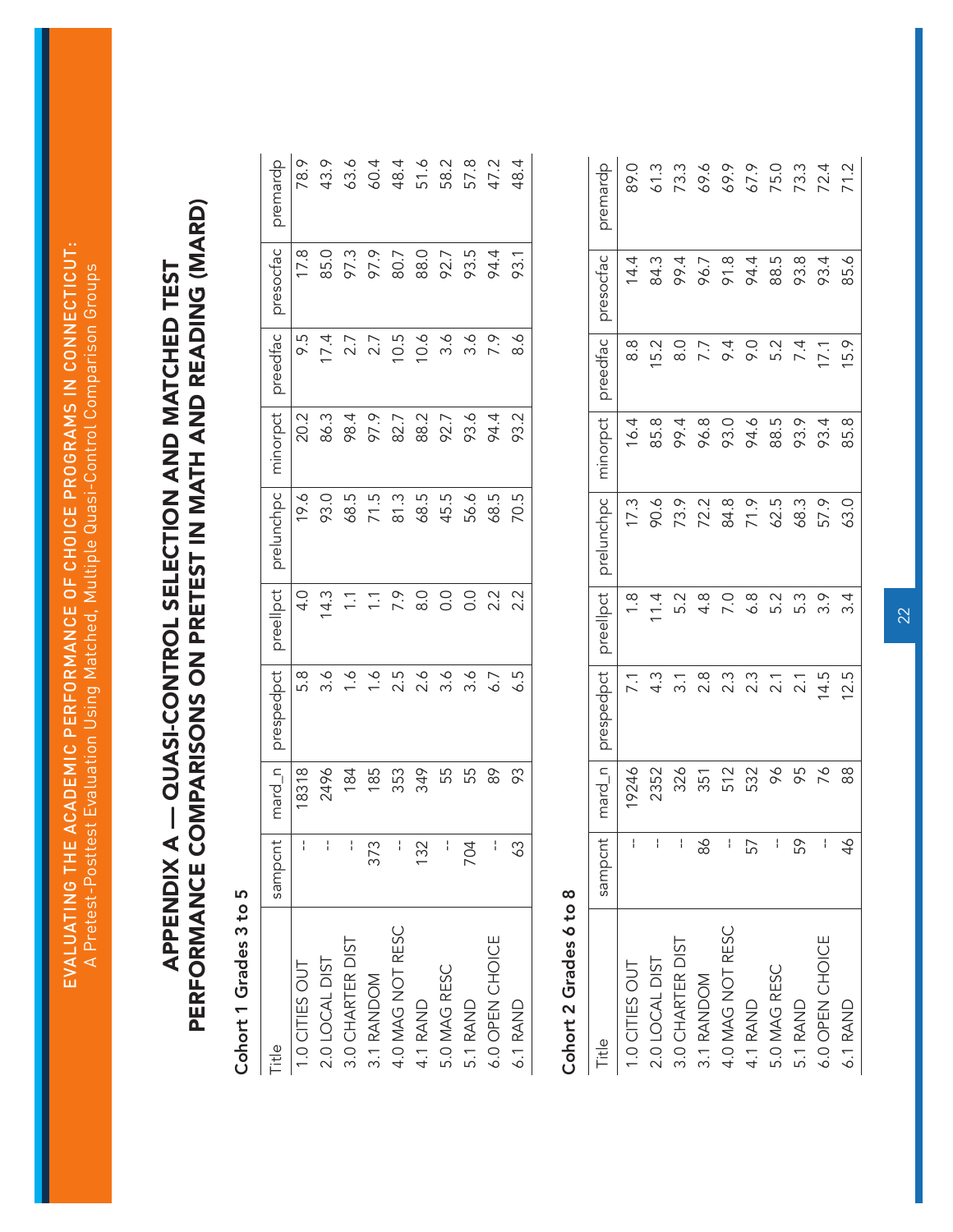*Specific Steps for Determining the Stratified Virtual Peer Samples* — The test-performance-related background characteristics for population and random sample groups for the Grades 3 to 5 cohorts and the Grades 6 to 8 cohorts are displayed above. The key to this strategy lies in the ability to obtain fair representation of the quasi-control group performance and background characteristics at baseline in order to properly assess the performance outcome of quasi-control peers who did not attend the Choice programs. The challenge is to tailor the quasi-control groups to each of the experimental or Choice program groups that received the educational treatments because each program had somewhat different combinations of baseline performance and background characteristics that could influence performance at outcome. The problem is that the total census distribution of test scores also reflects the students' background social disadvantage factors. Specifically, this means that the urban students as a subpopulation tend to have lower than average test scores as well as higher socio-economic factors. Therefore, selecting on social disadvantage factors tends to limit the range of test scores and selecting on test scores limits the range of social disadvantage factors.

This range restriction or sampling problem was resolved using a stratified sampling technique that blended both univariate and multivariate sampling techniques. Univariate sampling means simply that examinees were selected for a single trait, whereas multivariate sampling means that examinees were selected on multiple traits simultaneously. By combining these two strategies, it is possible to select quasi-control groups based on key background traits effectively. First, because the Choice program samples had relatively few students with disabilities as compared with the urban subsample generally, these two groups were randomly sampled from the general population as if they were independent, univariate samples. For example, if 1% of a given Choice program group were special education students, then an equivalent 1% of special education students who were not Choice program attendees were randomly sampled from the general population and retained. A similar univariate subsample of English language learners were also randomly obtained from the general population.

After obtaining the two small samples of students with disabilities and English language learners, and retaining those, a much larger multivariate sample of students who were either jointly or independently either eligible for free/reduced-priced school lunch and/or from minority racial/ethnic backgrounds was randomly sampled from the general population. This was the largest sample because it reflected the majority of the subset of urban Choice program attendees. The reason for doing this sample jointly is to more accurately reflect the reality that most urban students attending the Choice programs are either minority, school-lunch eligible, or both. Next, another relatively small group of nonminority, non-school lunch students was also sampled from the general population. In the last step, all four of these random subsamples were combined together to create one complete, random quasi-control group "candidate" sample. This candidate sample was then tested and compared with the true Choice program group. If the baseline test performance for the candidate quasi-control group was within 5% of the true Choice program group test performance and the background characteristics were within 15% of the true program group background characteristics, then the summarized candidate results are retained. If the criteria are not met, the results are discarded and another random sample sequence begins. The process continues until 30 summarized samples are obtained.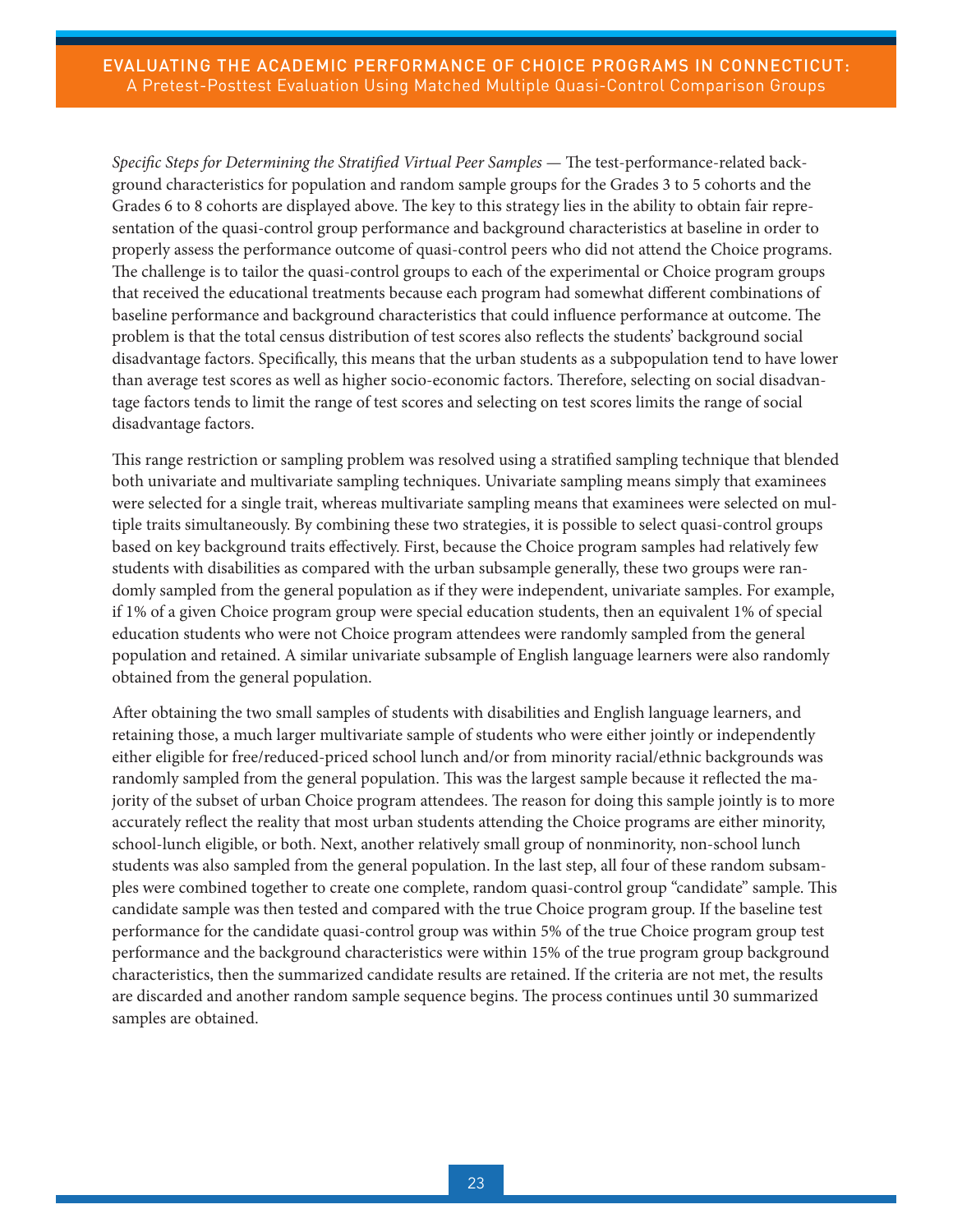## <span id="page-23-0"></span>APPENDIX B – STATISTICAL TESTING APPROACH

Empirical Statistical Testing: The multiple quasi-control matched group samples used in this study are intended to establish a concrete and meaningful statistical performance benchmark in order to fairly assess the relative test performance of the Choice program participants at outcome or posttest. That is, each of the random sample quasi-control groups that are matched or tailored to each of the four individual Choice program groups at pretest become, in effect, a test-performance benchmark of virtual urban peers. Then by tracking these same quasi-control sample groups from pretest to posttest, the summarized results of the test performance for the quasi-control groups therefore provide a valid and meaningful point of comparison for each of the appropriate Choice program test results at outcome.

A related issue has to do with determining a proper statistical test for deciding whether a Choice group has meaningful performance increases on the CMT over and above the matched quasi-control groups at outcome. Using normal statistical tests for ex post facto analyses of census data such as this is improper because these tests are based on the assumption of random assignment at baseline (Henkel, 1976). This leads to two problems: First, the distributional assumptions required in classical statistical analysis may not be appropriate and, second, larger groups tend to be found "statistically significant" due purely to the precision of the statistic. "…[F]inding or failing to find a significant result is often more a function of sample size than the intrinsic truth or falsity of the null hypothesis" (Henkel, p. 82, 1976). These are problems with statistical tests per se, but they are concerns relevant to the proper interpretation of the findings of an ex post facto analysis when employing classical statistical tests.

To resolve these issues, a novel strategy is employed in this analysis. Instead of sampling just one group of quasi-control "peers" 30 valid or viable samples of peer groups were sampled from the CMT archives for each group comparison of interest. Each one of these was subsequently summarized and compiled for each Choice program comparison. That is, the results for each viable sample were first individually summarized at the group level and then those summarized results were compiled together and summarized again. This process has two purposes: First, this compilation of summarized results serves to stabilize the outcome performance for the benchmark comparison groups. Second, it also provides a "null" performance distribution, which can be used to establish a robust empirical estimate of sampling error, while avoiding wellknown problems associated with using traditional inferential statistics for census data.

Choosing an Appropriate Cut-Score Value: In order to decide whether a Choice program performance difference exceeds the matched null distribution, a cut value needs to be determined. Although the random samples may or may not be normally distributed, sampling theory dictates that the averaged and compiled performance levels derived from the 30 random samples of quasi-control test takers should be. Accordingly, a cutoff value of two standard deviations from the mean of the Proficient or Goal scores was selected. This choice is based on the expectation that the properties of the normal distribution can be evoked when the n-count for the number of samples is 30. Thus, although the Proficient or Goal performance of the individual sample groups may not be normally distributed, the means of the performance distributions should be. Therefore, 2 standard deviations reflect a very stringent benchmark standard that corresponds to exceeding approximately the 95th percentile of the one-tailed normal z-score distribution (Ferguson F.N. 1973). Thus, without resorting to the usual statistical testing procedures using theoretical distributions, the matched treatment and control groups can be compared with statistical rigor.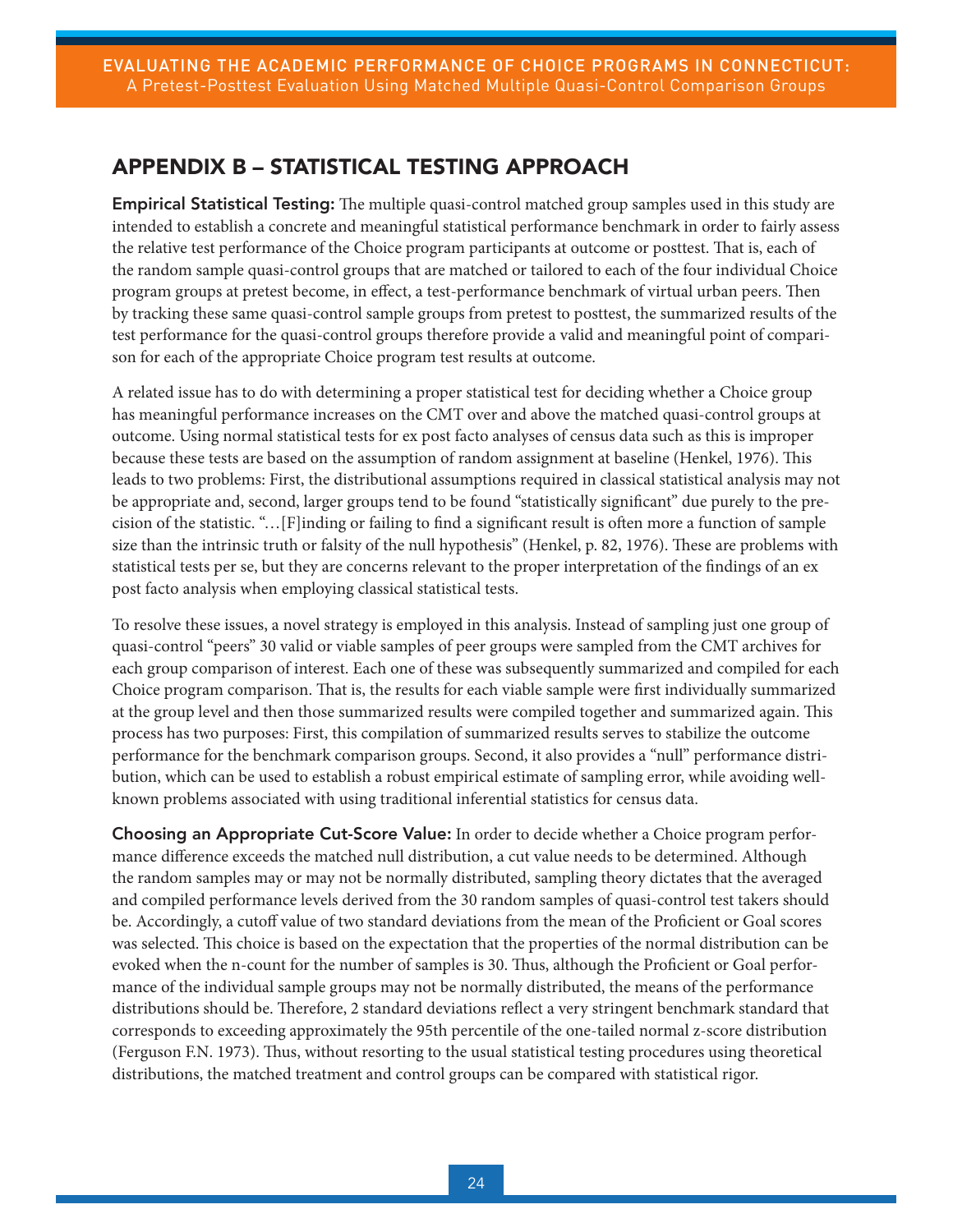Interpretation of Statistical Cut Values: What this cut-score value means in practice is that if a Choice group performance is in the lower or middle range of the "null" distribution, then the findings imply that the program performance is not meaningfully different from the peers, but if the Choice group performance is at the extreme outer limit of this "null" distribution, then the findings imply that those results are so extreme that we say that they are probably from a completely different population. Thus, we can think of each Choice program assessment as a comparison of that single outcome to a distribution of outcomes for 30 same-sized groups of comparable controls, so the notion of a sampling distribution of these 30 samples is relevant.

Exceeding this cut value compared with a normal z-score distribution reflects a conservative, robust, and meaningful way to detect performance differences at outcome for the Choice programs over and above equivalent samples of students who did not attend the Choice programs. The advantages of this model are two: First, it attempts to take into account the critical issue of differential baseline test performance for the Choice program groups due to selection bias. Second, it provides a benchmark performance level at outcome that helps to control for or explain the effects of student maturation over time.

In summary, the proper understanding and interpretation of the benefits of the random peer group results in this study is that the statistical cut value measure establishes what might be called a lower-bound performance expectation at outcome for assessing Choice program effects, although this model does not control for the hidden effects of confounding factors such as student motivation. Also, because this study is not a true experimental design with random assignment of subjects to treatment and controls at baseline, it is not possible to attribute cause to the observed program effects. Hence, if one or more of the Choice programs are observed to be effective at closing the gap in this study, this alone will not be sufficient proof that transferring these strategies to other schools and educational programs is necessarily going to lead to similar positive findings in the future.

Statistical Analyses: To assess the above hypotheses for the four Choice program options, student performance outcomes based on the combined MARD performance metric will be investigated in multiple ways. These include examining baseline percentage at Proficient and Goal, outcome percentage at Proficient and Goal, and percentage of gains over time (the difference between pretest and posttest performance) for each of the programs.

Descriptive Comparisons: The first and most fundamental descriptive index in this analysis is the degree to which these programs help students from Bridgeport, Hartford, New Haven, and Waterbury close the achievement gap in an absolute sense. This statistic will be presented directly by subtracting the performance group outcome to the upper-bound estimate of the gap. This will express in absolute terms the percentage that remains between the program performance result and the gap target index. The index reflects an upper-bound performance expectation that will always be in the negative unless a Choice program result exceeds the overall nonurban (see equation 1, below).

## Equation 1: Descriptive Gap Index

Gap index = PostMARD i − UpperBoundGap (Cities Out), i = 1,2,3,4.

Next the gain index for each of the four Choice programs will be examined. Normally, a dependent pretest-posttest analysis will compare each individual student's score at pretest and posttest, which is the most sensitive way to detect change. However, this test is more conservative because it will compare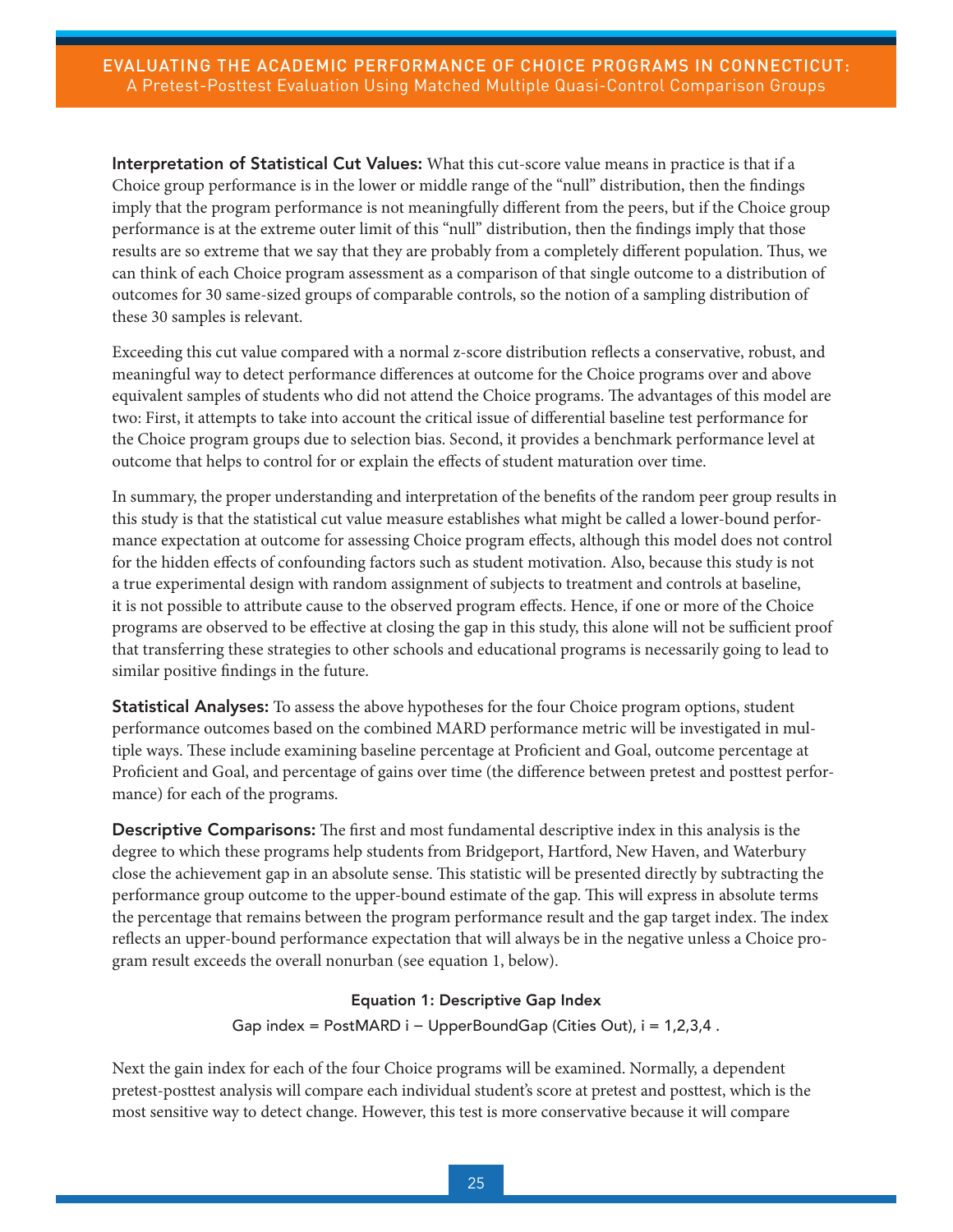independent pretest-posttest gains. The pretest and the posttest measures based on CMT results (MARD) are derived from tests of different levels of difficulty (grade levels) and in this case the test performance levels have not been vertically equated on the measures of interest (i.e., mathematics and reading). The content of the tests reflect increasing pedagogical expectations from the lower to the higher grades. That said, this gains test is a good, practical way to measure student gains from grade to grade based on the Proficiency and Goal levels in a relative way. For example, if the percentage of students who are at or above the Proficient level at pretest is greater at posttest, and they exceed quasi-control peer samples by a meaningful extent, then this argues that academic growth has occurred for the treatment group over and above the expected growth for the quasi-control peers. Accordingly, the raw gains are calculated for each program as follows (see equation 2, below):

## Equation 2: Descriptive Gain Index

Gain index =  $PstMARD$  i −  $PreMARD$  i, i = 1,2,3,4.

Cut-value Comparisons: Equation 3 (below) describes the cut value for the outcome test comparing actual performance of the Choice groups to the virtual peer results. These tests mirror the descriptive tests above, except that they compare the actual posttest results for the Choice programs to the matched results for the 30 samples of virtual peers. Accordingly, this comparison to the null distribution reflects the combined results for the matched and combined virtual program groups. This allows the cut value to be more representative of the population for these particular test-takers and also makes it possible to assess a meaningful standard error derived from the 30 samples. Therefore, the cut values represent a meaningful and robust statistical comparison at outcome.

## Equation 3: Empirical Benchmark Outcome Test

Cut value =  $Avg(PostMARDRand) + 2.0 \times (SD (PostRand i), i = 1,2,3,4$ .

Besides the direct outcome comparison at posttest, we are also interested in the relative gains of the Choice groups over time. To do this, we compare the pretest results for each group with the average group difference from the posttest outcome scores on MARD, and compare those quasi-control group independent gain findings to the Choice group's independent gains for the same period (see equation 4, below):

> Equation 4: Empirical Benchmark Gain Test Cut value = Avg(PostMARDRand) − Avg(PreMARDRand) + 2.0 ×  ${SD (PreMARKDR and i) + SD (PostMARKDR and i)/2}, i = 1,2,3,4$ .

Note that this test for independent groups is less sensitive (more conservative) than the two sample gains test, where the error term is 2 standard deviations of the gains rather than the pooled total group standard deviation.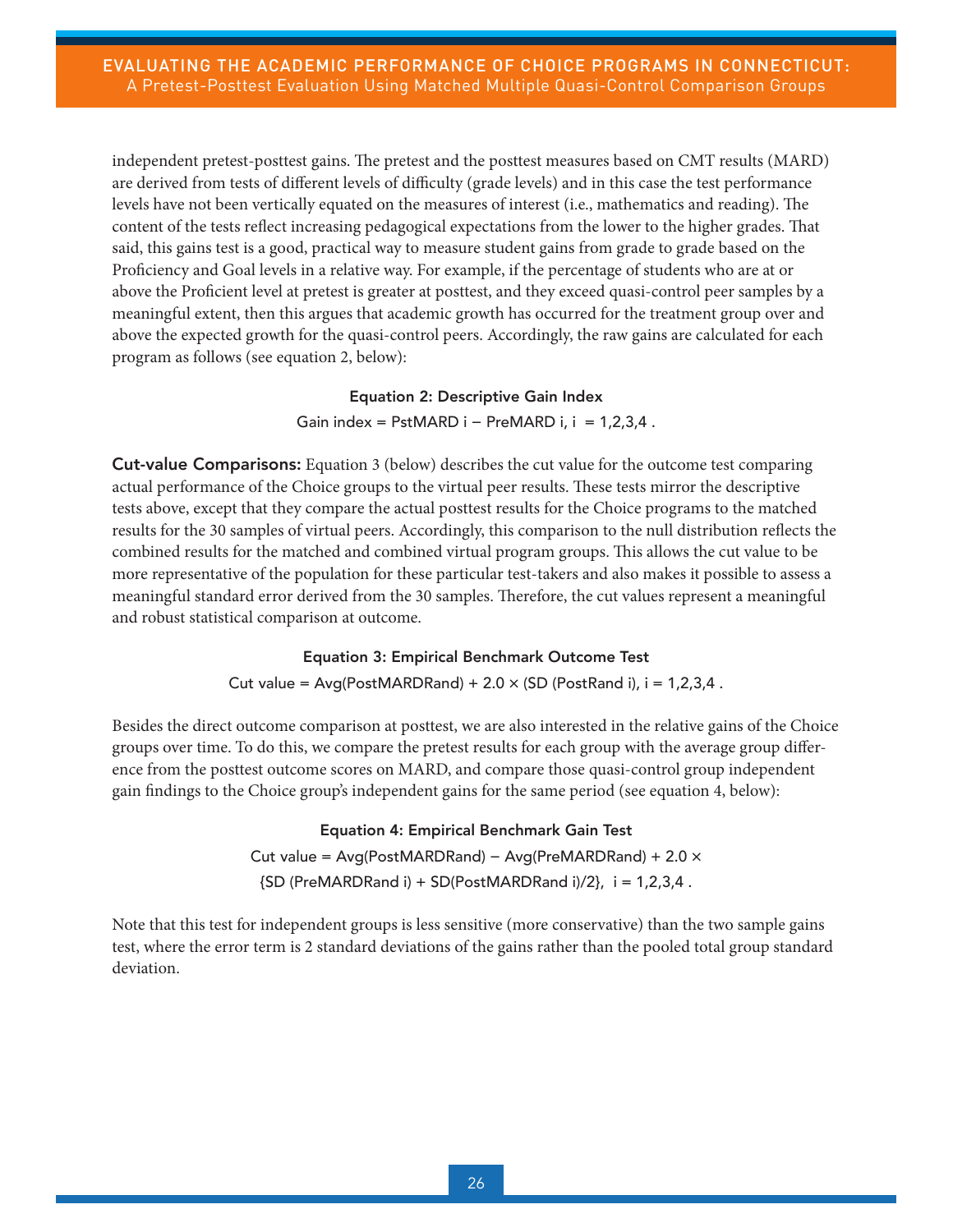## <span id="page-26-0"></span>APPENDIX C — ATTRITION COUNTS BY CHOICE PROGRAM

## Grades 3 to 5 Cohort

| Program                | Attrition <i>n</i> | MARD n | % Attrition |
|------------------------|--------------------|--------|-------------|
|                        |                    |        |             |
| 3.0 CHARTER            | 18                 | 184    | 9.8%        |
| 4.0 MAG NOT RESC       | 12                 | 353    | 3.4%        |
| 5.0 MAG RESC           | $\star$            | 55     | $\star$     |
| <b>6.0 OPEN CHOICE</b> | $^\star$           | 89     | $^\star$    |

## Grades 6 to 8 Cohort

| Program                | Attrition n | MARD n | % Attrition |
|------------------------|-------------|--------|-------------|
|                        |             |        |             |
| 3.0 CHARTER            | 25          | 326    | 7.7%        |
| 4.0 MAG NOTRESC        | 21          | 512    | 4.1%        |
| 5.0 MAG RESC           | $\star$     | 96     | $\star$     |
| <b>6.0 OPEN CHOICE</b> | $\star$     | 76     | $^\star$    |

\*Attrition *n* is less than 6; therefore, *n* and % attrition suppressed to protect student confidentiality.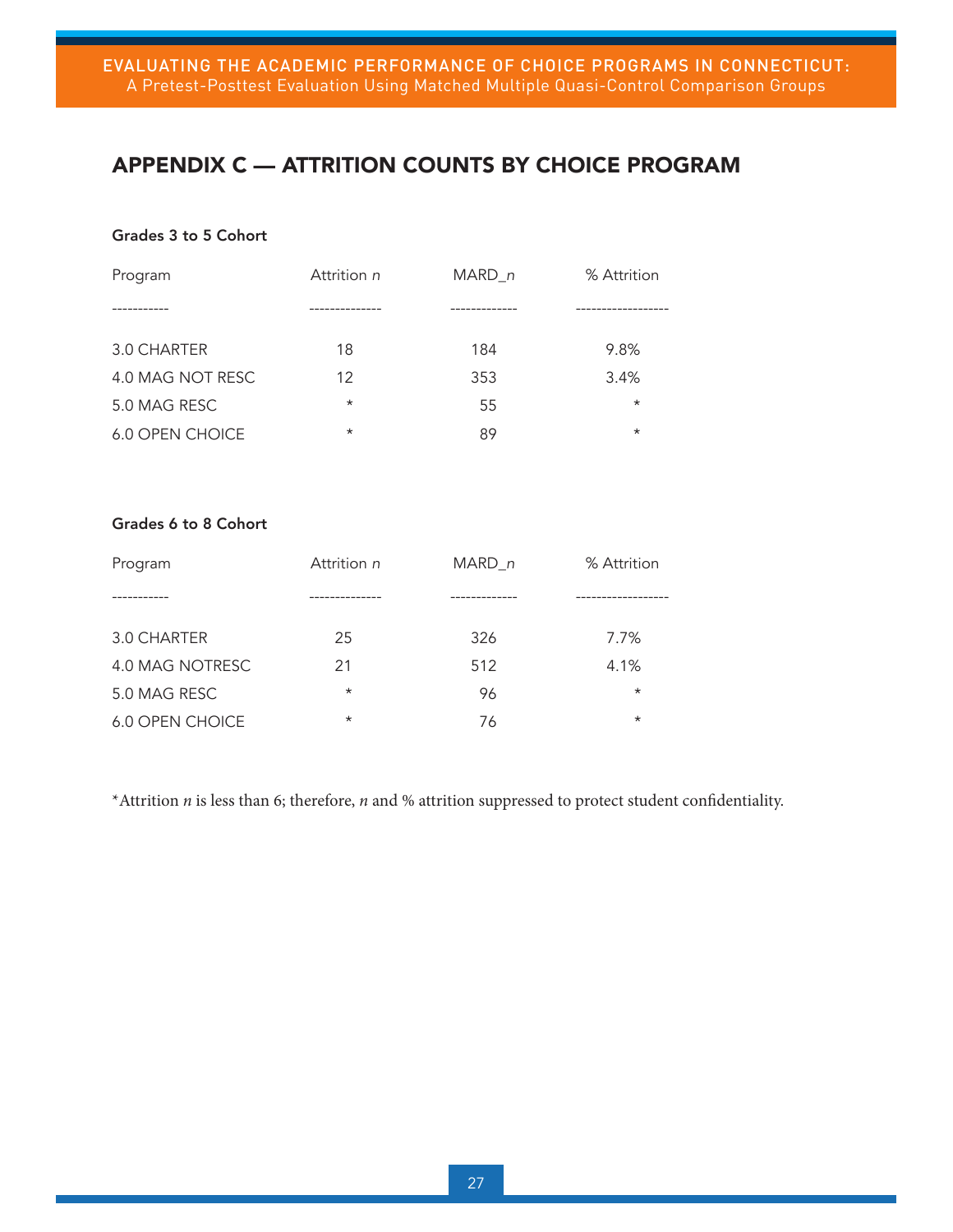## <span id="page-27-0"></span>APPENDIX D — DETAILED DISCUSSION OF RESULTS

Descriptive Comparisons: Each of the following four results tables will present the descriptive analysis for each population parameter and the cut-value comparisons as appropriate. The tables include the performance of the state as a whole (excluding the seven major Connecticut cities) to provide an upper-bound estimate of the performance gap based on MARD. The lower-bound estimate will be based on MARD performance for the four targeted districts of Bridgeport, Hartford, New Haven, and Waterbury. These indices will be calculated both at pretest and posttest. Next the summary population performance for the local schools in the four urban districts is presented, which will provide a lower-bound estimate of the performance gap.

The individual programs that were analyzed were the public charter schools, the non-RESC magnet schools, the RESC magnet schools, and finally the Open Choice program results. To reduce the size of the tables, the percentage of special education and English language learner program attendees will be combined into one index called Education Factors. A second index called Social Factors will combine the percentage of students who are minorities and/or those eligible for free or reduced priced meals.

Quasi-Control Comparisons: The total sample count in each table representing the four Choice program assessment findings reflects the total number of samples needed to obtain 30 viable quasi-control group comparison samples (see table 5). Samples of the virtual peers met the following criteria: First, they must have been within 15% of the school-lunch eligibility percentage for each specific Choice program at baseline, and second their baseline Proficient level scores had to be within 5% of the baseline test performance results on the combined mathematics and reading results (i.e., MARD).

The results for the virtual peers are reported immediately following each listing of the Choice program group results. Samples that do not meet these criteria for inclusion in the comparison groups will be counted but not included in any outcome comparisons. The reason for counting the total number of samples taken is to provide a way to gauge the relative degree of difficulty in obtaining viable random samples. The larger the total number of samples, the more difficult it was to obtain 30 viable samples. This can occur, for example, when the baseline program selects a high percentage of students with higher baseline performance on MARD.

Student performance outcomes based on the combined MARD performance metric will be investigated in multiple ways: Baseline percentage at Proficient and Goal, Outcome percentage at Proficient and Goal, Percentage of Gains over time (the difference between pretest and posttest), and relative Percentage Closing the Achievement Gap. A key descriptive index in this analysis is the degree to which these programs help students from Bridgeport, Hartford, New Haven, and Waterbury close the achievement gap in an absolute sense. This statistic will be presented directly, subtracting the performance group outcome to the upper-bound estimate of the gap. This will express in absolute terms the percentage that remains between the program performance result and the gap target index. This index will always be in the negative, unless Choice program results exceed the results for the nonurban majority.

Cohort 1 Results: Table 5 (below) displays the pretest/posttest results for cohort 1 for Grade 3 2010 to Grade 5 2012 at the Proficient level or higher. The chief benefit of a pretest-posttest analysis is that it better enables us to ascribe observed change to academic program effects, without confounding the findings with the test results from outgoing or incoming students. Hence, all students reported in table 5 had valid test results on the CMT mathematics and reading subtests (MARD) in Grade 3 and also in Grade 5. In addition, two different kinds of results are displayed in each table: census results and empirical random sample results.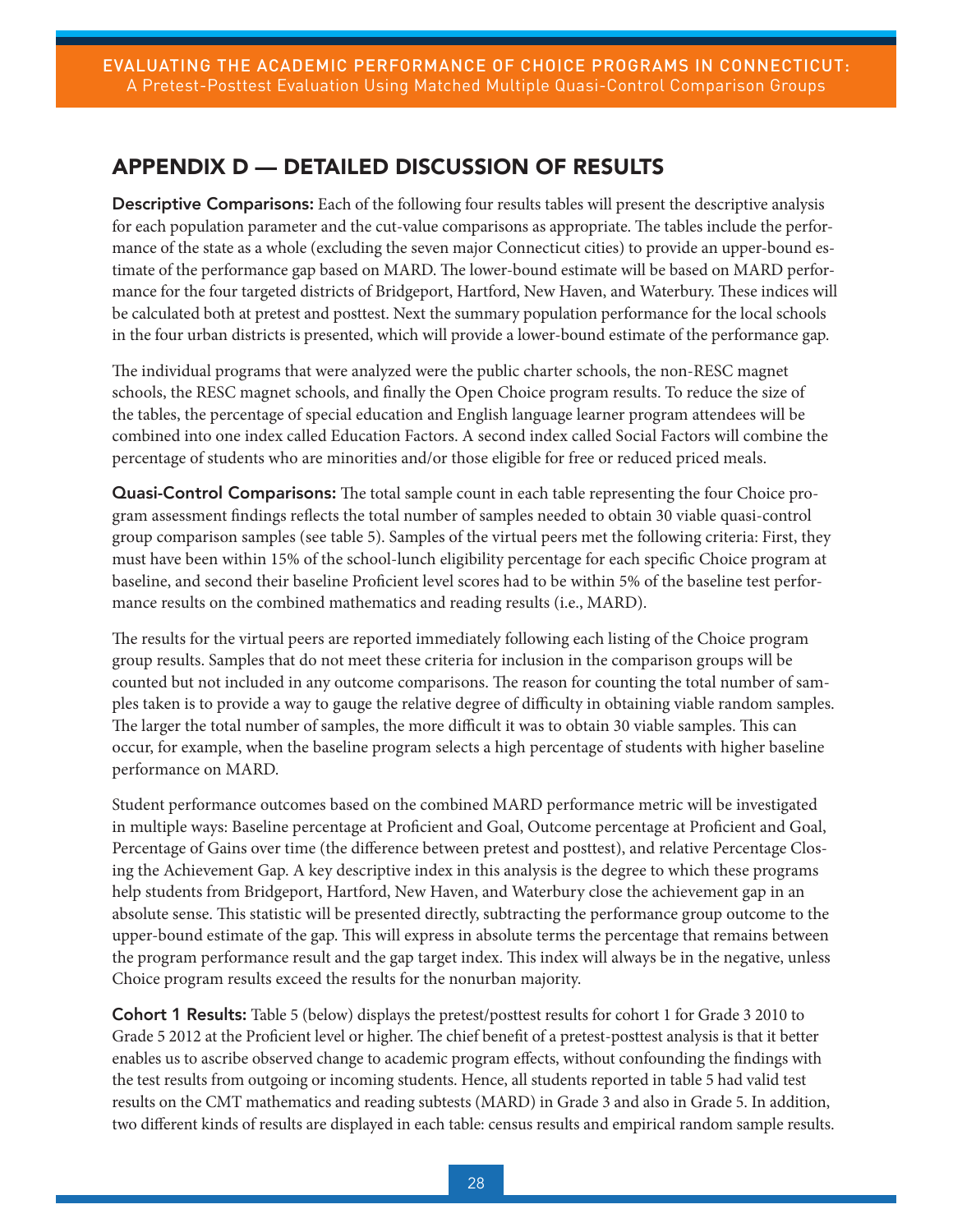The whole number rows in each table display the pretest-posttest census results for all valid MARD test-takers for the appropriate performance level. Thus, row 1.0 shows the findings for all Connecticut's students excluding the seven major cities while row 2.0 shows the combined results for the four target urban districts (Bridgeport, Hartford, New Haven, and Waterbury). The decimalized rows list the findings for the combined, randomly selected quasi-control groups, which are matched to each individual Choice program group. Thus, row 3.0 describes the census charter results and row 3.1 describes the results for the combined 30 quasi-control samples that are matched to the census charter group.

Besides the performance scores listed in table 5, descriptive performance-related background characteristics are also listed for each group. For this analysis, the critical performance related background factors have been combined for compactness. (More detailed descriptions for each of the key data elements are described in appendix A.) Hence, in table 5 the column labeled SocFac, or social factors, describes the percentage of students in each row listing with both minority status and/or eligible for the School Lunch Program.

The column labeled EdFac, or educational factors, shows corresponding percentage of students who are special education and/or English language learners. The baseline test results on table 5 are labeled Prof1 and display the combined percentage of students meeting or exceeding proficiency on both the mathematics and reading CMT subtests in Grade 3 of 2010. The field labeled Prof2 corresponds to MARD test results for the same students at Proficient or higher at outcome in Grade 5 of 2012. The column labeled ProfGain describes the difference between Prof1 and Prof2 group scores, which is an indicator of relative gain.

The absolute gap closure index on table 5 is labeled Gap1 at pretest and Gap2 at posttest. This is the percentage difference between each Choice program performance on MARD at each test-reporting level compared with the overall statewide performance for nonurban students in Connecticut. These indicators are calculated for both the Proficient level or higher in table 5 and for Goal level or higher in table 6 for cohort 1. The "Valid N" is the record count for those students with valid results in both subtests who remained in the same school from the pretest to the posttest. Line 1 reflects the overall statewide results for the nonurban students and reflects the upper-bound limit or target goal for the gap indicator.

The results for each Choice program group will be followed by the results for a matched sample results found in the decimalized rows.

Recall that the matched sample is the summary of 30 subsamples, matched on relative baseline MARD performance and on the four background characteristics of interest (i.e., school lunch eligibility, minority status, special education status plus English language learner status). The relative comparability of these groups is reflected on both the education factors and the social factors indices as well as on pretest MARD performance.

The Samp\_n field denotes the total number of samples required to obtain 30 viable samples where the background parameters were held to within 15% of the true population parameter of the Choice program and the baseline test performance at pretest were held to within 5% of the true population parameter of the Choice program. The higher the Samp\_n, therefore, the more difficult it was to obtain 30 viable samples. What this means in practical terms is that higher Samp\_n counts reflect a higher degree of difficulty in finding sample matches that are closely matched to the census choice program groups. This occurs most typically when the program groups enroll students of higher baseline performance compared with expected performance level of the four target districts.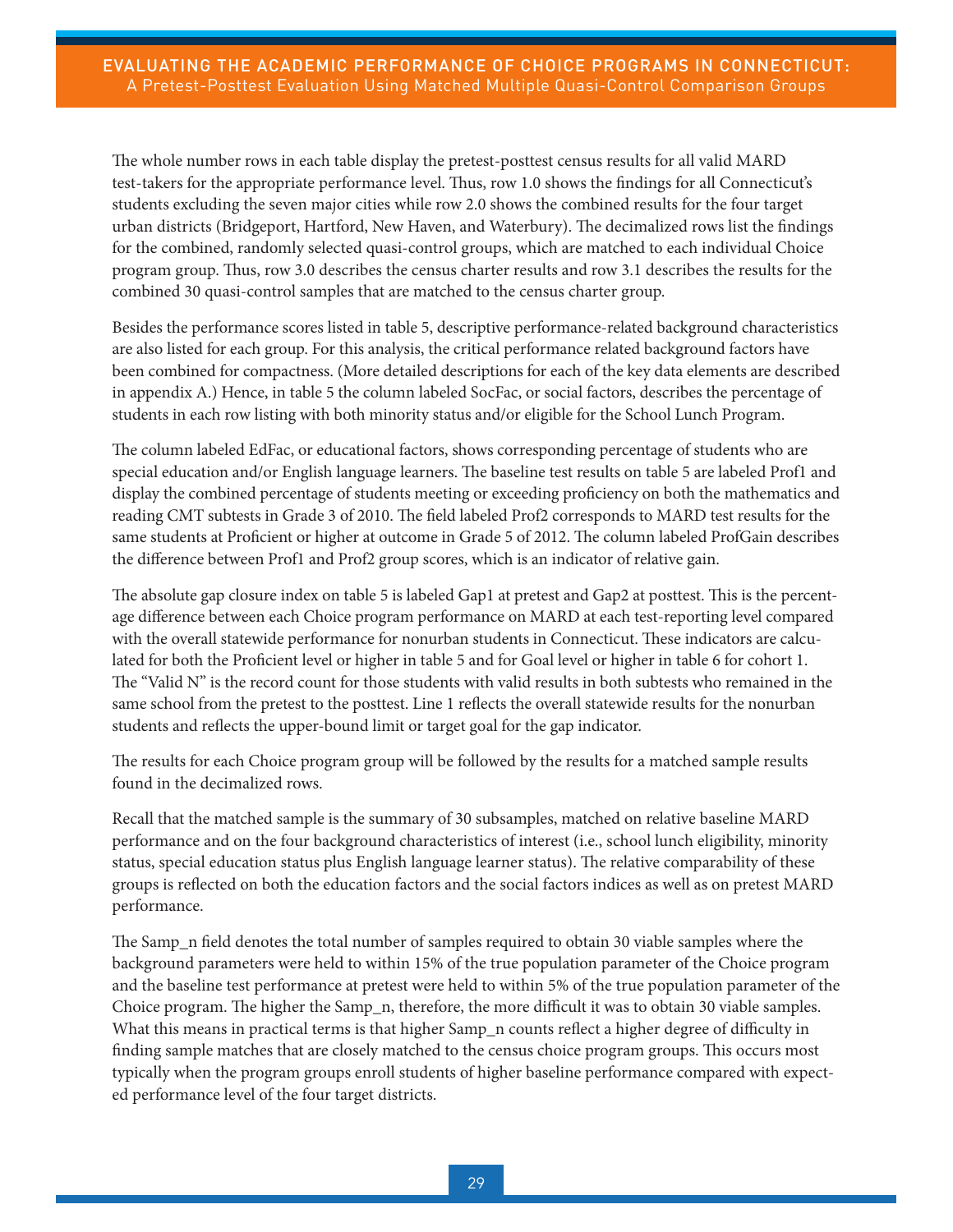Row 1.0 of table 5 labeled Cities Out displays the overall results for nonurban Connecticut test-takers at the Proficient level (or higher) on MARD. Row 1.0 provides the background and performance information for the group (*n* = 18,318) who had valid test results from pretest of Grade 3 of 2010 to posttest in Grade 5 in 2012. The education factors for this group is 9.5% and the social factors is 17.8%. Pretest proficiency is at 78.9% and posttest proficiency is 85.2%, a proficiency gain of 6.3% (see ProfGain). The results for the target districts of Bridgeport, Hartford, New Haven, and Waterbury (*n* = 2,496), excluding Choice program participants, shows 17.4% of these students have education factors and 85.0% have social factors.

More importantly, table 5 also reveals the widely disproportionate academic performance disparities between the urban target districts and non-urban students in Connecticut. Row 1.0 reflects the nonurban students and thus corresponds to the upper boundary of the academic performance gap on MARD, while row 2.0 reflects the target urban districts described in the lower boundary. The column labeled Prof1 shows the Proficient level or higher performance for the Grades 3 to 5 cohort at Grade 3 in 2010. Row 1.0 shows the nonurban results at Proficient level or higher performance on MARD and for Grade 3 students in 2010, which is nearly 80% (78.9%) for most Connecticut students. Meanwhile for the target districts in row 2.0, the Prof1 result shows that only a little less than half (43.9%) of the urban target district students achieve proficiency at pretest. This reflects a performance gap of -35.0% at pretest (see Gap1 on table 5).

Prof2 in table 5 corresponds to Prof1 and shows the posttest or outcome performance on MARD two years later for the same students tracked over time at Grade 5 of 2012. Here the overall statewide performance on MARD for nonurban students has gone up from 78.9% at pretest in Grade 3 of 2010 to 85.2% at Grade 5 in 2010, a performance gain of 6.3% from Grade 3 to Grade 5 (see ProfGain in table 5). For Connecticut's urban target group, the posttest performance is up from 43.9% in Grade 3 of 2010 to 48.3% proficiency or higher by Grade 5 of 2012 (see Prof2 of table 5), and the performance gap has actually increased to -36.9% (see Gap2 of table 5).

This disparity on the achievement gap has grown worse at posttest because the gains for the targeted urban students have only grown by 4.4% for the urban target group in row 2.0, compared with 6.3% for the nonurban students displayed in row 1.0. Taken as a whole, these performance disparities reflect a troubling situation, which is that not only are the target urban students behind academically as early as Grade 3, but that that gap has increased after two years.

Rows 3.0, 4.0, 5.0, and 6.0 describe the census population results for students from the targeted four urban districts attending the Choice programs. For example, row 3.0 is the results for the 184 urban students from the target districts who had valid pretest and posttest results on MARD who attended the same charter school from Grade 3 of 2010 to Grade 5 of 2012; it also includes the exited students who were reattributed (appendix C). These students reported 2.7% of the group had education factors while 97.3% had social factors. Therefore, the urban charter attendees from Bridgeport, Hartford, New Haven, and Waterbury had fewer education factors than the student peers attending local schools but about the same level of social factors (97.9% versus 97.3%). Notably, these urban charter students were much better performers on MARD at pretest, performing at 63.6% Proficient at pretest compared with urban peers who only scored at 43.9% at pretest. Hence the performance gap at pretest (i.e., see Gap1 on table 5) is only -15.3% versus -35.0% for the local urban school attendees (see Local).

The posttest gap of -36.9% (see Gap2 of row 1.0, LOCAL DIST, table 5) for the LOCAL DIST group performance is lower than any of the Choice programs, suggesting that all the programs are beneficial to some degree. However, at outcome the posttest charter performance drops to 58.2% for a proficiency gain of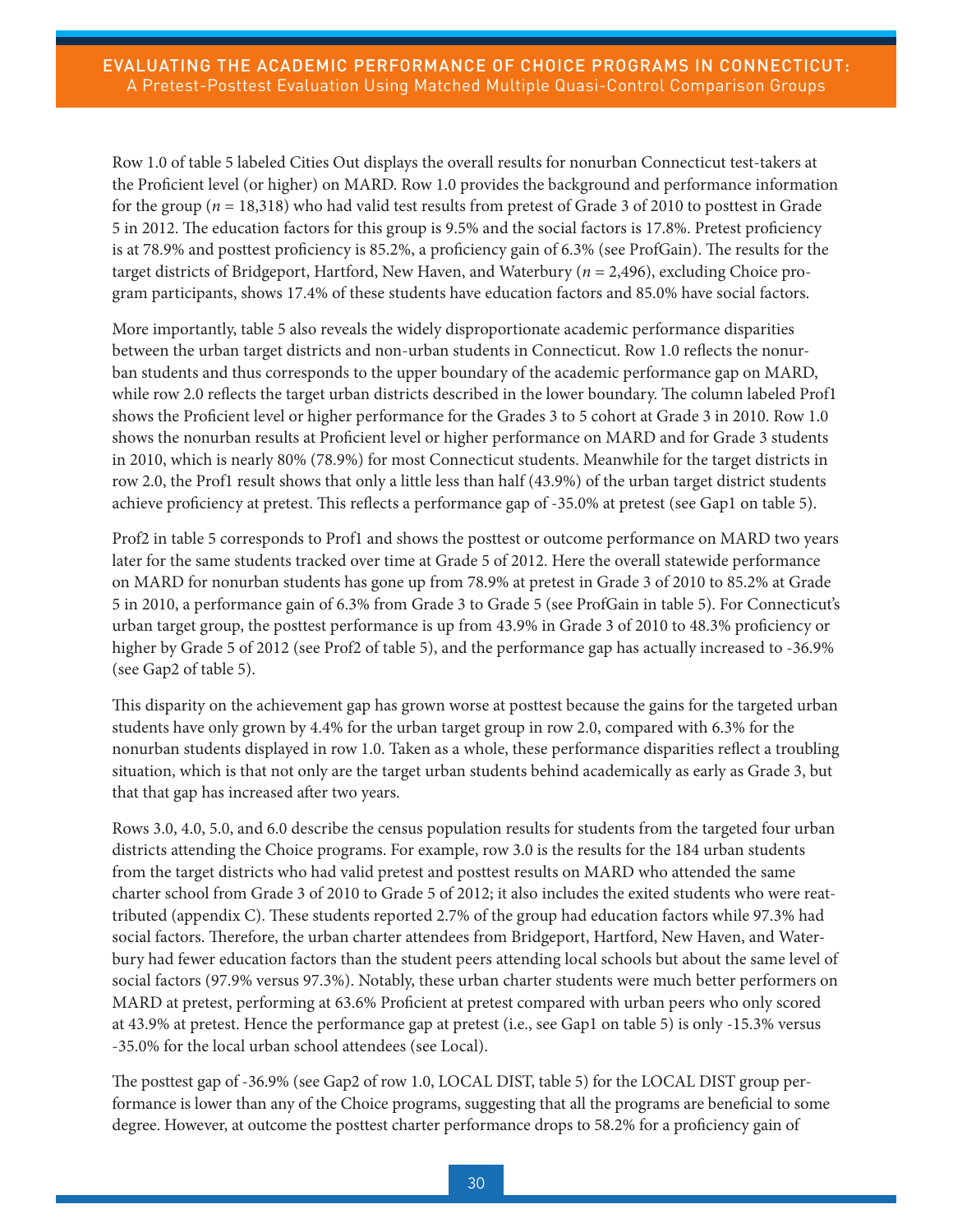-5.4% on MARD, hence showing an increase in the proficiency gap as compared with the rest of the state of -27.0% at posttest (from -15.3 at pretest). Table 5 also displays the results for the matched random charter samples in row 3.1. Note that it took 373 samples to obtain 30 valid comparison samples for the charter group (see table 5, row 3.1 RANDOM). This reflects the relative difficulty of finding students with background characteristics at pretest sufficiently similar to the urban charter students who also had similar pretest scores on MARD at Proficient. In addition, the relative performance at proficiency for the quasi-control peer was only 60.4% for the random samples compared with 63.6% Proficient for charter students.

This finding is interpreted to reflect the fact that it was difficult to obtain 30 valid random samples of students with about 2.7% EdFac and 97.3% SocFac and comparable test performance characteristics. Nevertheless, although the random samples had lower performance at baseline compared with the charter students, at outcome the random quasi-control group did better than the charter students, achieving 64.6% Proficient on MARD at posttest versus 58.2% for the charter group.

This means that while the charter student group did better than the local urban students at posttest, this outcome performance was not statistically meaningful after taking into account the high relative baseline performance and the particular background composition of the charter group at baseline compared with the results for the charter matched random samples (see table 5, row 3.1). In more detail, the charter random samples had an outcome score of 64.6% Proficient (see table 5, row 3.0 column Prof2) with a standard deviation of 2.5% (see StdPst in table 5). Therefore, by looking at the Proficient population parameter of 64.6% for the charters, the expected outcome performance comparison cutoff score derived from the results of the quasi-random yields a comparison benchmark of 69.6% (see table 5, row 3.1, PostCut), which is over 10% above the charter Prof2 Proficient level of 58.2%.

Empirical Cut-Value Assessment for Table 5: Thus the charter population group for the Grades 3 to 5 cohort would have to have achieved a population outcome score over 69.6% at Proficient or higher on MARD to have met or exceeded the statistical cutoff level. Unfortunately, the charter schools performance on MARD at posttest was below this cut value (58.2%), and hence these results are not meaningfully different from the quasi-control outcome after taking into account the random fluctuations of the sample groups. Furthermore, the gains cutoff for meaningful departure from the empirical random samples for the charters is 8.5% (see GainCut in table 5) but the actual population gains were only -5.4% (see ProfGain in table 5). We can therefore conclude that the urban charter attendees would not exceed the expected cutoff scores on performance gains on MARD.

The results for the non-RESC magnets displayed in row 4.0 of table 5 show that these students performed only slightly higher at baseline compared with the LOCAL DIST students (see row 2.0 of table 5). The baseline results on the MARD at Proficient show 48.4% Proficient for the non-RESC magnets compared with 43.9% Proficient for the LOCAL DIST results. Therefore, the non-RESC magnet group at baseline was far more consistent with local student performance than the charter group. This is also reflected in the background characteristics for this group.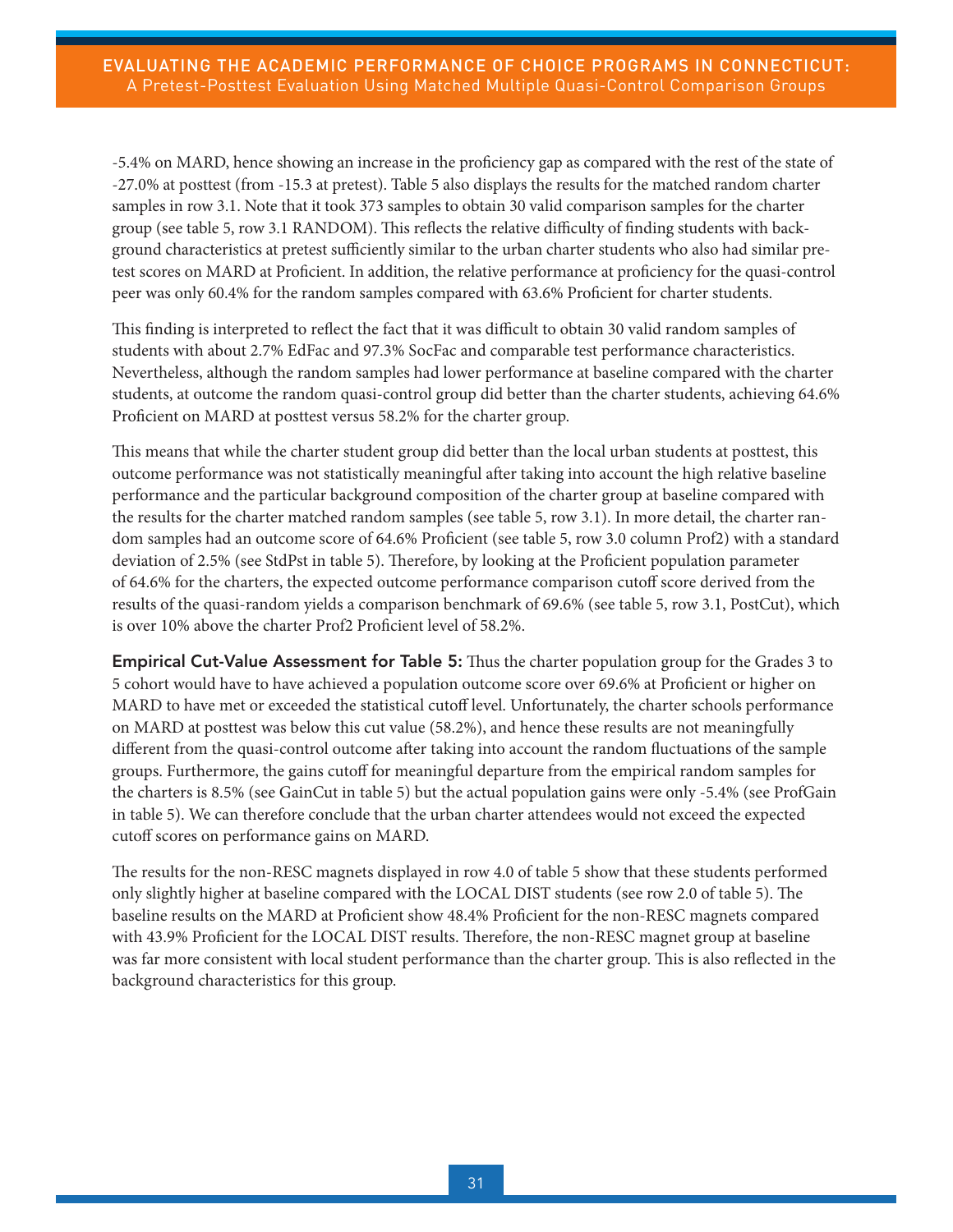EVALUATING THE ACADEMIC PERFORMANCE OF CHOICE PROGRAMS IN CONNECTICUT: EVALUATING THE ACADEMIC PERFORMANCE OF CHOICE PROGRAMS IN CONNECTICUT: A Pretest-Posttest Evaluation Using Matched, Multiple Quasi-Control Comparison Groups A Pretest-Posttest Evaluation Using Matched, Multiple Quasi-Control Comparison Groups

# Table 5: Cohort 1 Proficient Level or Higher (Grade 3 2010 to Grade 5 2012) Table 5: Cohort 1 Proficient Level or Higher (Grade 3 2010 to Grade 5 2012)

| $\frac{1}{1}$    |     | Samp_n MARD_n | EdFac            | SocFac | Prof1 | StdPre                   | Gap1         | Proof2 |                      | Gap2 StdPst              |                          | PstCut   ProfGain | GainCut                  |
|------------------|-----|---------------|------------------|--------|-------|--------------------------|--------------|--------|----------------------|--------------------------|--------------------------|-------------------|--------------------------|
| 1.0 CITIES OUT   | ł   | 18318         | 9.5              | 17.8   | 78.9  | $\overline{\phantom{a}}$ | $\mathbf{I}$ | 85.2   | $\mathord{\uparrow}$ | $\mathbf{I}$             | $\mathfrak{f}$           | 6.3               | $\overline{\phantom{a}}$ |
| 2.0 LOCAL DIST   | I   | 96            | 17.4             | 85.0   | 43.9  | $\mathbf{I}$             | $-35.0$      | 48.3   | $-36.9$              | ł                        | $\mathbf{I}$             | 4.4               | ł                        |
| 3.0 CHARTER DIST | ł   | 184           | 2.7              | 97.3   | 63.6  | $\mathbf{I}$             | $-15.3$      | 58.2   | $-27.0$              | $\overline{\phantom{a}}$ | $\mathbf{I}$             | $-5.4$            | $\overline{\phantom{a}}$ |
| 3.1 RANDOM       | 373 | 185           | 2.7              | 97.9   | 60.4  | $\overline{1}$ .         | $-18.5$      | 64.6   | $-20.6$              | 2.5                      | 69.6                     | $4.2*$            | 8.5                      |
| 4.0 MAG NOT RESC | I   | 353           | 10.5             | 80.7   | 48.4  | $\mathbf{I}$             | $-30.5$      | 58.1   | $-27.1$              | $\mathbf{I}$             | $\mathbf{I}$             | 9.7               | I                        |
| 4.1 RANDOM       | 132 | 349           | 10.6             | 88.0   | 51.6  | $\frac{4}{1}$            | $-27.3$      | 59.6   | $-25.6$              | $\overline{1.7}$         | 63.0                     | $\frac{0}{8}$     | 11.1                     |
| 5.0 MAG RESC     | I   | 55            | $3.\overline{6}$ | 92.7   | 58.2  | $\mathbf{I}$             | $-20.7$      | 83.6†  | $-1.6$               | $\overline{\phantom{a}}$ | $\mathord{\text{\rm I}}$ | 25.4 <sup>†</sup> | $\mathbf{I}$             |
| 5.1 RANDOM       | 704 | 55            | $3.\overline{6}$ | 93.5   | 57.8  | $2.\overline{2}$         | $-21.1$      | 65.0   | $-20.2$              | $\overline{4}$ .         | 74.4                     | 7.2               | 14.1                     |
| 6.0 OPEN CHOICE  | ł   | 89            | 7.9              | 94.4   | 47.2  | $\mathfrak l$            | $-31.7$      | 66.3‡  | $-18.9$              | $\mathord{\text{\rm I}}$ | $\mathbf{I}$             | 19.1†             | ł                        |
| 6.1 RANDOM       | 63  | 93            | $\frac{6}{8}$    | 93.1   | 48.4  | 2.0                      | $-30.5$      | 57.7   | $-27.5$              | 4.5                      | 66.7                     | 9.3               | 15.8                     |
|                  |     |               |                  |        |       |                          |              |        |                      |                          |                          |                   |                          |

† Exceeds empirical cut value *† Exceeds empirical cut value*

# Near empirical cut value *‡ Near empirical cut value*

\* Figures not exact due to rounding *\* Figures not exact due to rounding*

The EdFac index is 10.5% for the MAG NOT RESC program compared with 17.4% for the LOCAL DIST students. However, SocFac is somewhat The EdFac index is 10.5% for the MAG NOT RESC program compared with 17.4% for the LOCAL DIST students. However, SocFac is somewhat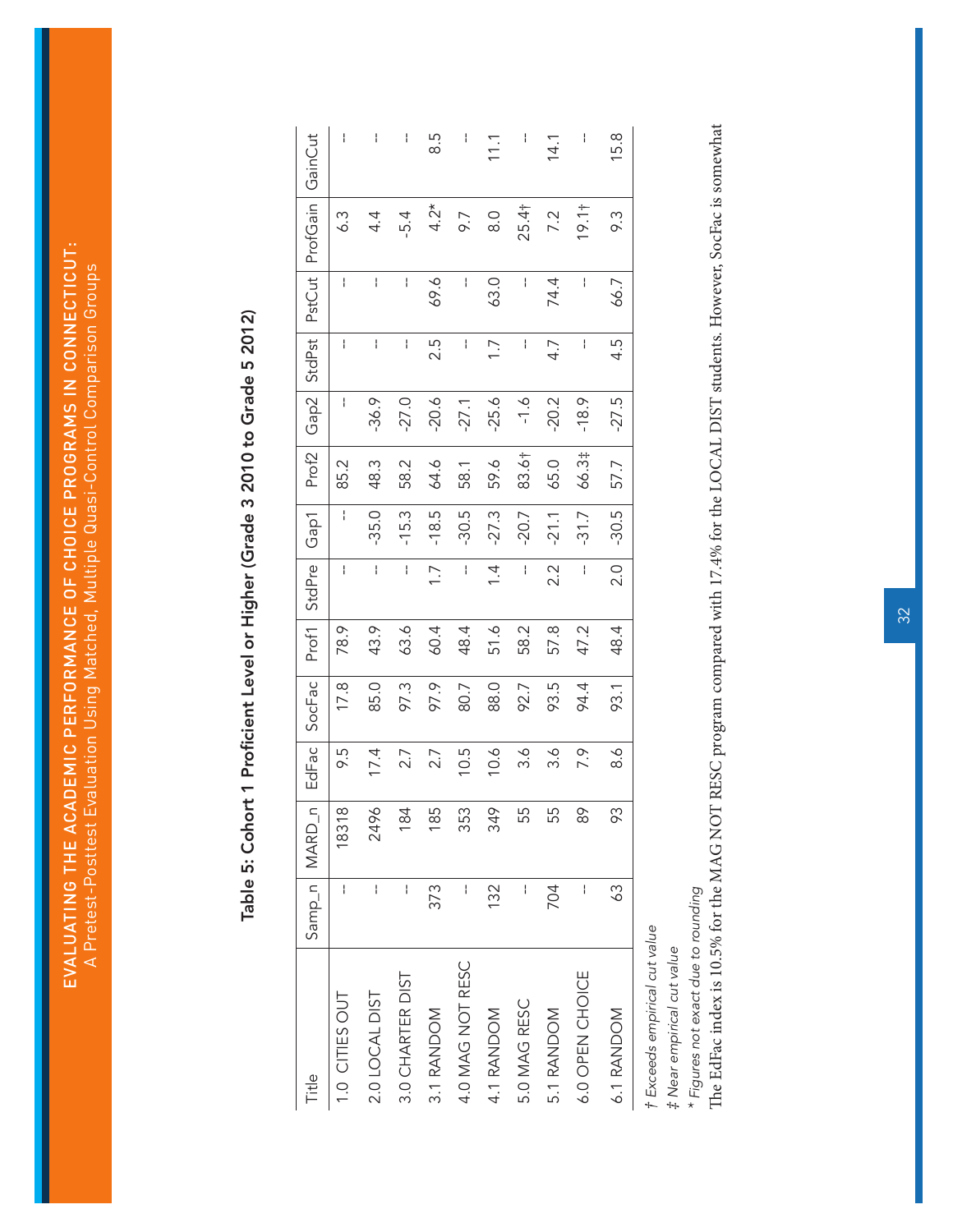lower at 80.7% for MAG NOT RESC compared with 85.0% for the LOCAL DIST students. Nevertheless, this better balance of baseline conditions more closely reflects the overall profile of the target urban districts as a group. This is also reflected in the smaller number of random samples needed to achieve a viable group of 30 samples, which is 132 for the MAG NOT RESC random group (see row 4.1 in table 5) versus nearly triple that (Samp\_n = 373) needed for the charter random group (see row 3.1 of table 5).

Despite a baseline profile for MAG NOT RESC group that is more consistent with urban students generally (see row 4.0 of table 5), the PstCut estimated cutoff score for the random groups is 63.0%, while the performance for the MAG NOT RESC group was below this cut point at 58.1%. Hence, these results are also not statistically meaningful after taking into consideration the statistical cut point. As for the gain score cut-point comparison, the pretest to posttest Proficient gains for MAG NOT RESC were 9.7% (see table 5, row 4.0, ProfGain), which did not exceed the estimated cutoff value of 11.1% for the random quasi-control samples (see row 4.1 of table 5, GainCut), and again, this was not a statistically meaningful gain on proficiency. As was the case with the charters analysis for cohort 1, the MAG NOT RESC group also did not demonstrate sufficient performance increases at posttest on proficiency to overcome the GainCut level.

However, the picture is sharply different for the MAG RESC group displayed on row 5.0 of table 5. The MAG RESC group performance shows a meaningful departure from the cut value at posttest as well as on performance gains. The posttest cutoff score (PstCut) was 74.4% for the random samples (see table 5, row 5.1) and this was exceeded by the MAG RESC group performance of 83.6%. Notably, a substantial 704 samples were required to obtain 30 valid random samples matching the MAG RESC group's baseline performance of 58.2%.

Once again, this difficulty of obtaining 30 viable samples of students with MARD performance above the expected for students with a level of social and educational factors for the program group is explained by the fact that most urban students in the target districts are achieving at only 43.9% proficiency on average (see row 2.0, LOCAL DIST Prof1). Therefore, finding 30 random samples of students from the general population who match the profiles reflected by the MAG RESC students required many samples to be discarded.

The gains for the MAG RESC are substantial at 25.4% at proficiency (compare table 5, row 5.1, GainCut versus row 5.0, MAG RESC, ProfGain), and exceed the gains of all the Choice programs compared in table 5. In addition, these gains exceed the expected random quasi-control group gains cutoff at 14.1% and therefore can be considered statistically meaningful. This impressive level of performance gains can also be observed in the Gap2 column of table 5 for this program, which shows that MAG RESC came to within -1.6% of closing the gap completely (see table 5, row 5.0, Gap2), a result that exceeds all the cohort 1 Choice programs displayed on table 5. One drawback of this impressive performance for the MAG RESC group was that it had only 55 urban students (see table 5, MARD\_n). That is, with such a small subgroup of urban students in the group, it is also possible that special resources could be brought to bear that might not be available for larger numbers of students.

The Open Choice program also performed favorably at the Proficient level from Grade 3 of 2010 to Grade 5 of 2012 (see table 5, rows 6.0 and 6.1). Baseline profiles compared favorably to the LOCAL DIST profiles, particularly for the baseline proficiency results on MARD (47.2% proficiency at baseline compared with 43.9% for the LOCAL DIST group). Posttest results were nearly statistically meaningful for the Open Choice group, where the random group cutoff of 66.7% at posttest was nearly exceeded by a score of 66.3% Proficient (See table 5, row 6.0, OPEN CHOICE, Prof2 and row 6.1, RANDOM PstCut).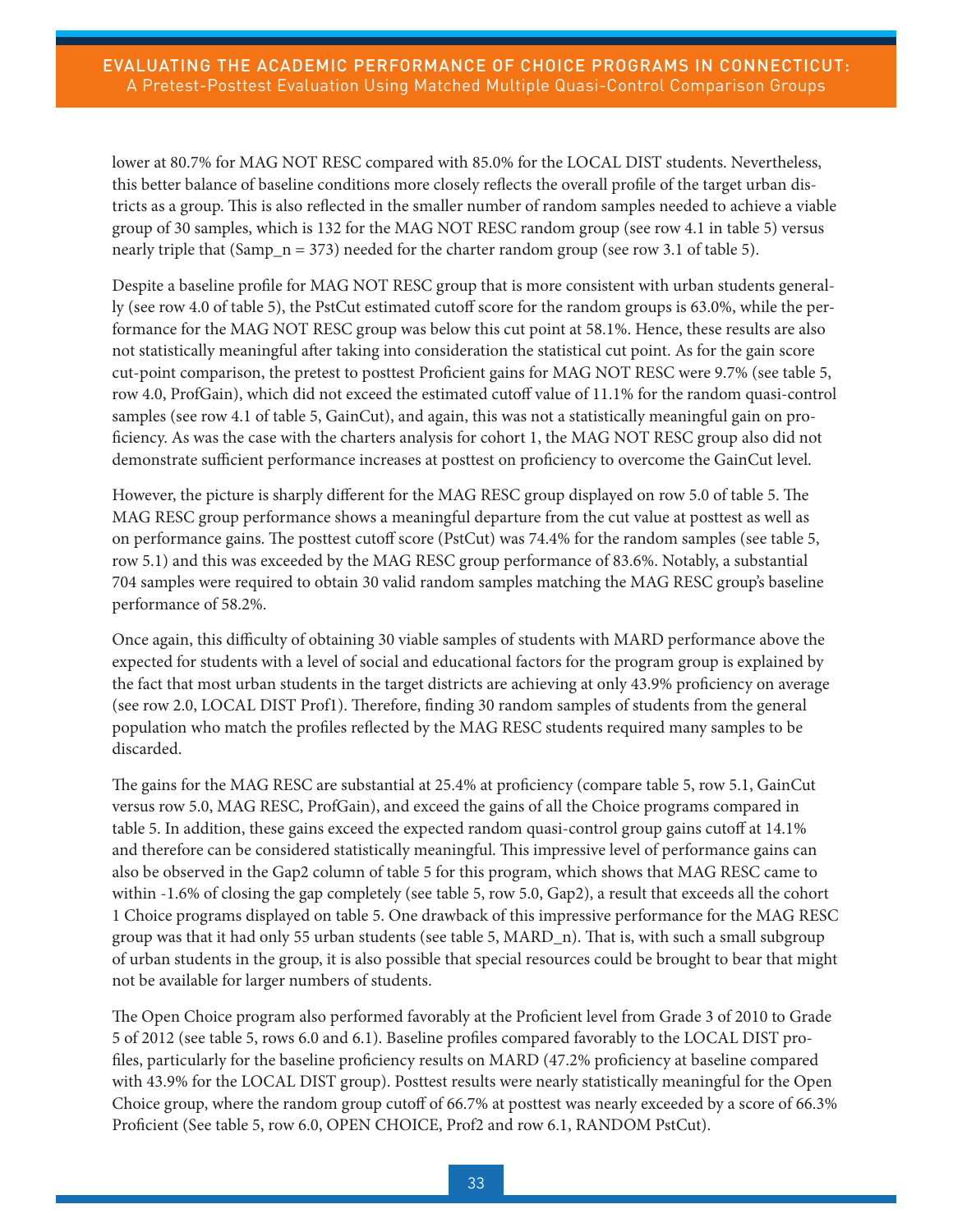Furthermore, the gains results for the Open Choice program group were 19.1%, which was beyond the cutoff of 15.8% for the quasi-control groups (see table 5, row 6.0, OPEN CHOICE ProfGain versus row 6.1, GainCut). It is noteworthy that only 63 samples were required to obtain 30 viable samples for the Open Choice random group. This is interpreted to reflect that the lower baseline or pretest Proficient level of 47.2% for the Open Choice students is more consistent with students reflecting the background profiles exhibited by the LOCAL DIST's MARD proficiency of 43.9% (see table 5, row 6.0 versus row 2.0). This suggests that the pretest performance and background characteristics are a better match for the Open Choice students for the urban population compared with those of some of the other programs.

Table 6 reflects the same students' performance but at the Goal level rather than at the Proficient level. Note however that the performance matching for the groups only occurred at baseline proficiency. Table 6 shows that the LOCAL DIST Goal performance at pretest in Grade 3 is only 21.6% on the MARD composite index. This means that only 21.6% of the local urban students in Bridgeport, Hartford, New Haven, and Waterbury with matching valid test results from Grade 3 of 2010 to Grade 5 of 2012 met or exceeded the Goal level in both mathematics and reading on the CMT in 2010.

The pretest gap for LOCALDIST students as a group is -37.5%, which is the highest pretest gap although Open Choice approaches this at -34.4% and MAG NOT RESC at -32.5%. In other words, these programs appear to be reflections of the true LOCAL DIST population than the other Choice programs. Meanwhile, the posttest gap for the LOCAL DIST group is -41.5% with a goal of 29.8%, which is lower than all the Choice programs. Hence, the implication is that all of the Choice programs are beneficial to urban students.

Continuing to look at the column describing the pretest Gap in table 6, it is evident that the charter group in line 4.0 have the lowest baseline gap at -19.4%, but this gap has increased at posttest to -30.0%, indicating that performance ground is being lost. MAG RESC has the second smallest pretest gap at -24.6% but has the lowest gap performance at posttest, which is -14.9%.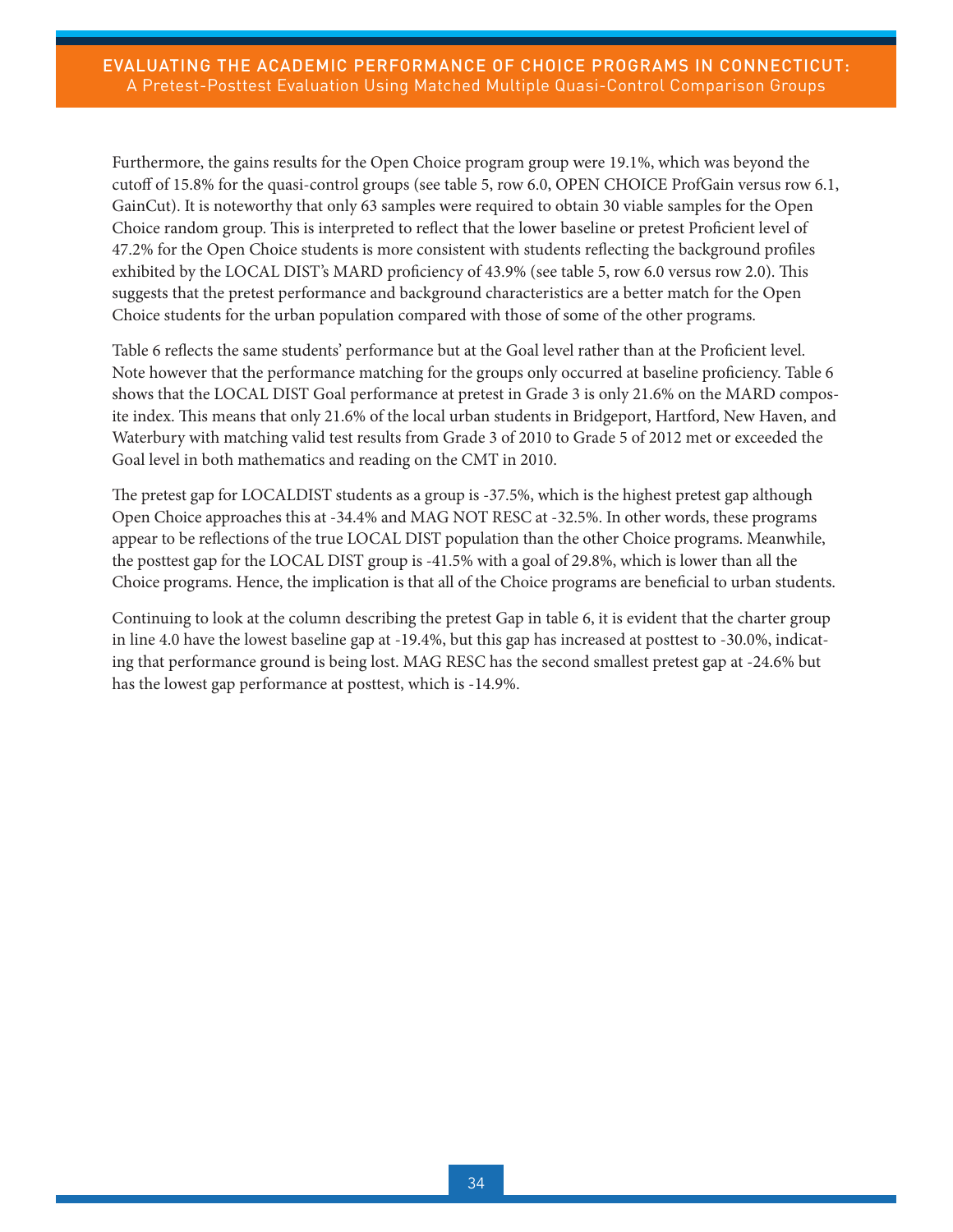EVALUATING THE ACADEMIC PERFORMANCE OF CHOICE PROGRAMS IN CONNECTICUT: EVALUATING THE ACADEMIC PERFORMANCE OF CHOICE PROGRAMS IN CONNECTICUT: A Pretest-Posttest Evaluation Using Matched, Multiple Quasi-Control Comparison Groups A Pretest-Posttest Evaluation Using Matched, Multiple Quasi-Control Comparison Groups

| Fitle            | Samp         | MARD  | EdFac | SocFac | Goal1 | StdPre                   | Gap1           | Goal2 | Gap2    | StdPst                   | Cut2                     | Goalgain          | gaincut |
|------------------|--------------|-------|-------|--------|-------|--------------------------|----------------|-------|---------|--------------------------|--------------------------|-------------------|---------|
| 1.0 CITIES OUT   | ł            | 18318 | 9.5   | 17.8   | 59.1  | ł                        | $\overline{1}$ | 71.3  | ł       | $\mathord{\text{\rm I}}$ | ł                        | 12.2              | ł       |
| 2.0 LOCAL DIST   | I            | 2496  | 17.4  | 85.0   | 21.6  | ł                        | $-37.5$        | 29.8  | $-41.5$ | ł                        | $\overline{\phantom{a}}$ | $\frac{2}{8}$     | ł       |
| 3.0 CHARTER      | I            | 84    | 2.7   | 97.3   | 39.7  | ł                        | $-19.4$        | 41.3  | $-30.0$ | ł                        | $\mathord{\text{\rm I}}$ | $\frac{6}{1}$     | I       |
| 3.1 RANDOM       | 373          | 85    | 2.7   | 97.9   | 32.5  | $\frac{8}{2}$            | $-26.6$        | 43.7  | $-27.6$ | 2.5                      | 48.7                     | 11.3              | 16.6    |
| 4.0 MAG NOT RESC | I            | 353   | 10.5  | 80.7   | 26.6  | $\mathord{\text{\rm I}}$ | $-32.5$        | 38.0  | $-33.3$ | $\overline{\phantom{a}}$ | $\overline{\phantom{a}}$ | 11.4              | I       |
| 4.1 RAND         | 132          | 349   | 10.6  | 88.0   | 28.9  | $\overline{1}$ .         | $-30.3$        | 39.9  | $-31.4$ | 2.0                      | 43.9                     | 111               | 14.8    |
| 5.0 MAG RESC     |              | 55    | 3.6   | 92.7   | 34.5  | $\mathord{\text{\rm I}}$ | $-24.6$        | 56.4† | $-14.9$ | ł                        | $\mathord{\text{\rm I}}$ | 21.9 <sup>†</sup> | I       |
| 5.1 RAND         | 704          | 55    | 3.6   | 93.5   | 34.3  | 5.4                      | $-24.8$        | 45.8  | $-25.5$ | 5.4                      | 56.6                     | 11.5              | 22.3    |
| 6.0 OPEN CHOICE  | $\mathbf{I}$ | 89    | 7.9   | 94.4   | 24.7  | $\mathord{\text{\rm I}}$ | $-34.4$        | 36.0  | $-35.3$ | $\mathbf{I}$             | ł                        | 11.3              | I       |
| 6.1 RAND         | 63           | 93    | 8.6   | 93.1   | 26.5  | 3.3                      | $-32.6$        | 37.6  | $-33.7$ | 3.9                      | 45.4                     | 111               | 18.3    |
|                  |              |       |       |        |       |                          |                |       |         |                          |                          |                   |         |

Table 6: Cohort 1 Goal Level or Higher (Grade 3 2010 to Grade 5 2012) Table 6: Cohort 1 Goal Level or Higher (Grade 3 2010 to Grade 5 2012)

> † Near empirical cut value *† Near empirical cut value*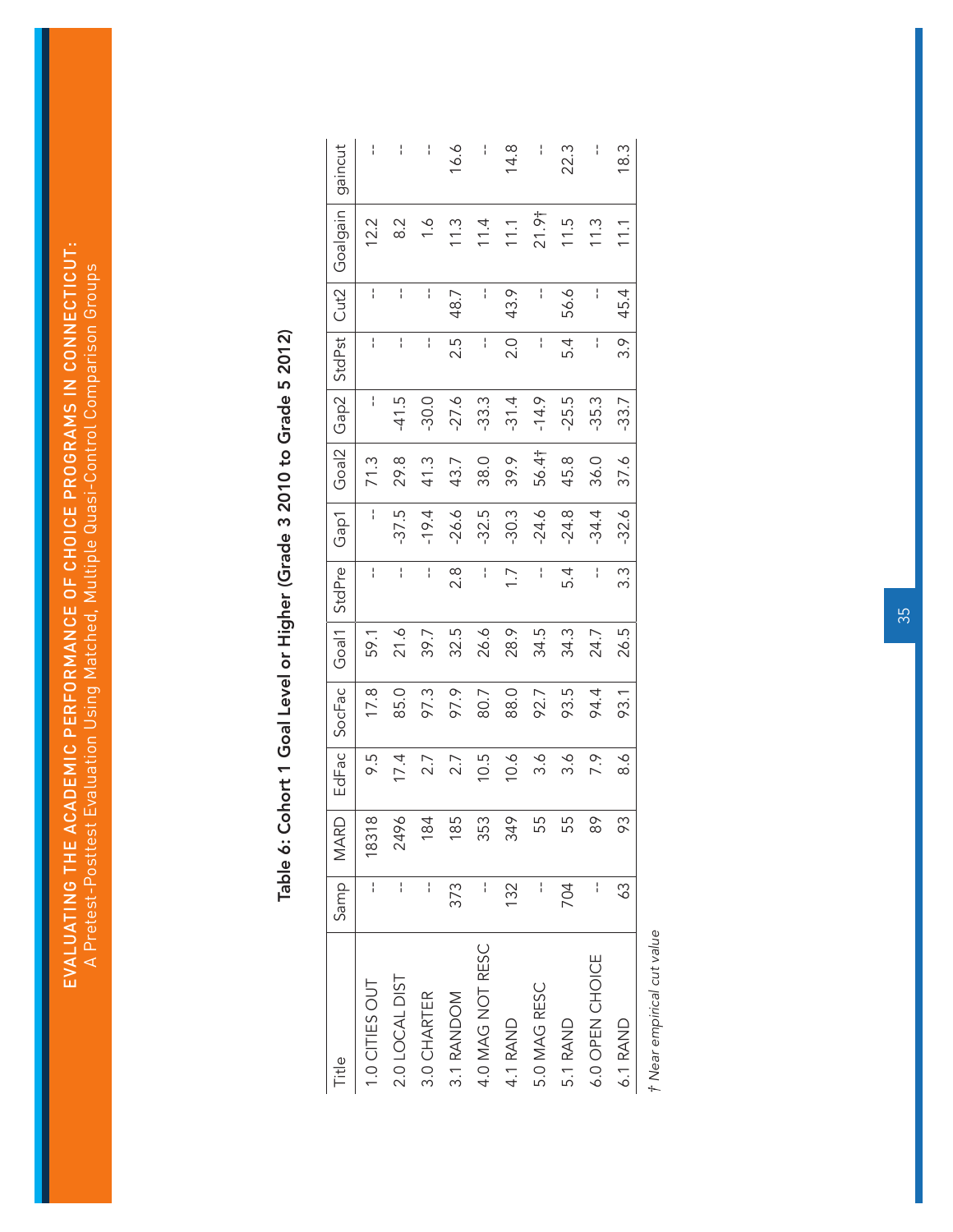Empirical Cut-Value Assessment for Table 6: Table 6 shows no statistically meaningful posttest findings at Goal, implying that performance at Goal was not enhanced by any of the Choice programs over the matched quasi-random groups. However, the MAG RESC program performed at 56.4%, which is nearly exceeding the posttest cutoff value of 56.6% (see table 6, row 5.0, Goal2" and row 5.0, RAND, Cut2). This can also be observed by looking at the gap closure index, which is substantially the lowest of all the Choice programs at -14.9%, meaning that the Goal performance for MAG RESC is within 15% of closing the gap at goal. In addition, the performance gains from Grade 3 to Grade 5 for MAG RESC are also nearly exceeding the cut value (see table 6). The performance result is 21.9% gains for the MAG RESC group, while the cutoff point is 22.3%. Therefore, the MAG RESC program has been found to yield statistically meaningful posttest outcome and gains at Proficient (see table 5) and nearly statistically meaningful outcome and gains at the Goal level (see table 6).

Cohort 2 Results: Table 7 compares Proficient level performance for the Grade 6 2010 to Grade 8 2012 cohort. This cohort is of particular importance because it leads up to the critical high school years. Students who perform better during this period can potentially be better prepared for the more challenging curricular demands of high school. The pretest performance gap between 1.0 CITIES OUT (*n* = 19,246) and LOCAL DIST (*n* = 2,352) is -27.7% meaning that, all other things held equal, the LOCAL DIST schools are nearly 30% below the majority of Connecticut nonurban schools on the combined reading and mathematics performance (MARD).

Furthermore, comparing these same students at posttest in Grade 8, observe that the MARD gap increases to -31.2%, meaning that the performance gap actually increases slightly during the critical pre-high school Grades of 6 to 8. In addition, the education factors are much higher in the four target districts of Bridgeport, Hartford, New Haven, and Waterbury at 15.2% compared with 8.8% for the nonurban districts (see table 7, rows 1.0 and 2.0). Similarly, the social factors that reflect a combination of minority status and school lunch program eligibility are 84.3% of the four target district students compared with only 14.4% for the nonurban students. Again, this reflects a wide disparity between urban student populations and the nonurban student majority in Connecticut.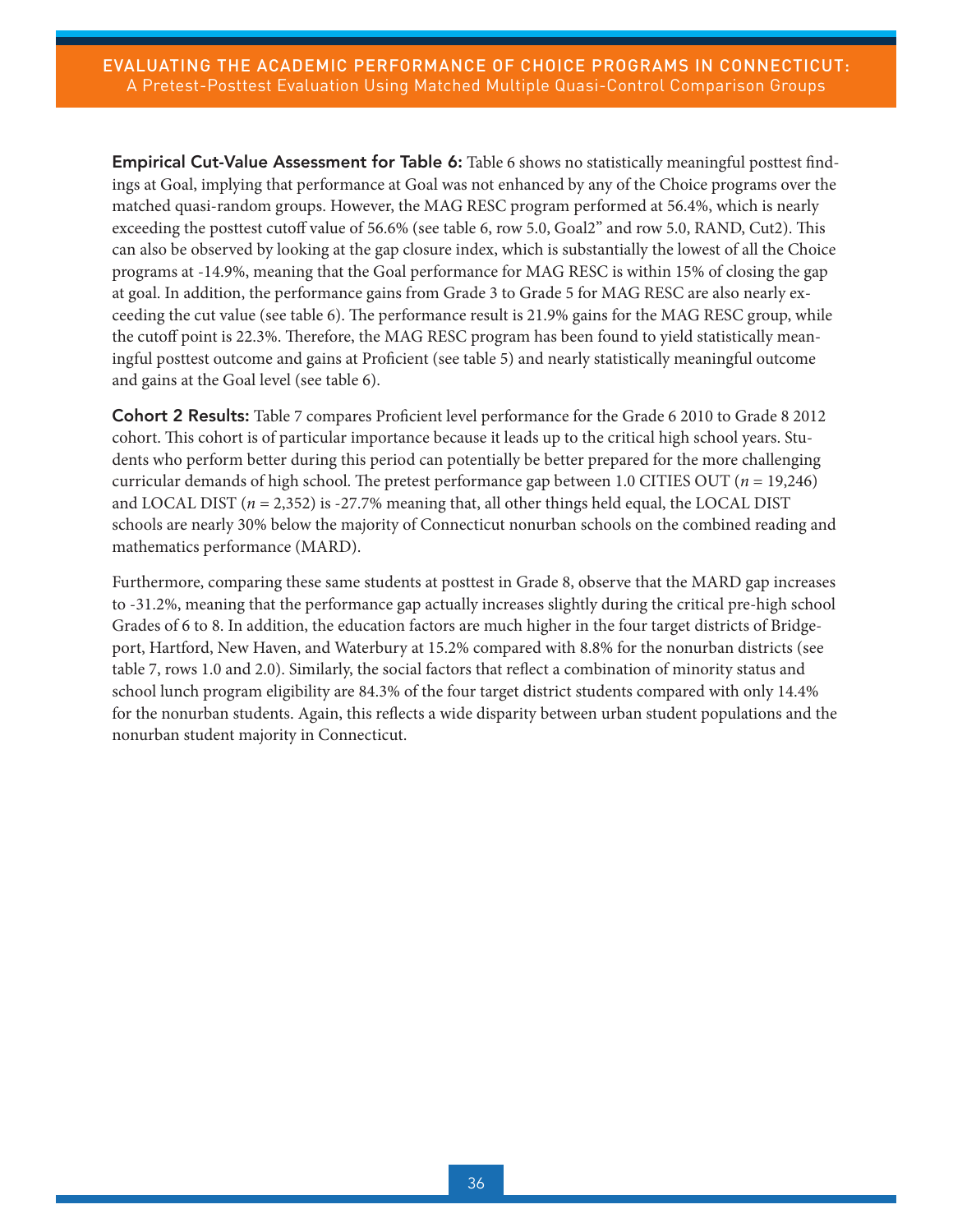EVALUATING THE ACADEMIC PERFORMANCE OF CHOICE PROGRAMS IN CONNECTICUT: EVALUATING THE ACADEMIC PERFORMANCE OF CHOICE PROGRAMS IN CONNECTICUT: A Pretest-Posttest Evaluation Using Matched, Multiple Quasi-Control Comparison Groups A Pretest-Posttest Evaluation Using Matched, Multiple Quasi-Control Comparison Groups

| <b>Title</b>     | Sampn         | <b>MARD</b> | EdFac         | SocFac | Prof1 | StdPre         | Gap1    | Prof <sub>2</sub> | Gap2     | <b>StdPst</b>    | Cut2                     | Profgain         | qaincut |
|------------------|---------------|-------------|---------------|--------|-------|----------------|---------|-------------------|----------|------------------|--------------------------|------------------|---------|
| 1.0 CITIES OUT   | ł             | 19246       | 8.8           | 14.4   | 89.0  | I              |         | 90.8              |          |                  | ł                        | $\frac{8}{1}$    |         |
| 2.0 LOCAL DIST   | I             | 2352        | 15.2          | 84.3   | 61.3  | ł              | $-27.7$ | 59.6              | $-31.2$  | ł                | ł                        | $\overline{.}$   |         |
| 3.0 CHARTER      | I             | 326         | $\frac{0}{8}$ | 99.4   | 73.3  | I              | $-15.7$ | 81.3 <sup>†</sup> | $-9.5$   | I                | ł                        | 8.0 <sub>†</sub> | I       |
| 3.1 RANDOM       | 86            | 351         | 7.7           | 96.7   | 69.6  | $\frac{0}{1}$  | $-19.4$ | 69.3              | $-21.5$  | $\overline{2.1}$ | 73.5                     | $-0.3$           | 2.8     |
| 4.0 MAG NOT RESC | I             | 512         | 6.4           | 91.8   | 69.9  | I              | $-19.1$ | 69.3              | $-21.5$  | I                | $\overline{\phantom{a}}$ | $-0.6$           |         |
| 4.1 RANDOM       | 57            | 532         | 9.0           | 94.4   | 67.9  | $\overline{4}$ | $-21.1$ | 68.6              | $-22.2$  | $\frac{6}{1}$    | 71.8                     | $\overline{0.7}$ | 3.7     |
| 5.0 MAG RESC     | I             | 96          | 5.2           | 88.5   | 75.0  | $\mathbf{I}$   | $-14.0$ | 75.0              | $-15.8$  | $\mathbf{I}$     | $\overline{\phantom{a}}$ | $\frac{0}{0}$    |         |
| 5.1 RANDOM       | 59            | 95          | 7.4           | 93.8   | 73.3  | $\frac{6}{1}$  | $-15.7$ | 73.3              | $-17.5$  | 4.4              | 82.1                     | 0.0              | 6.3     |
| 6.0 OPEN CHOICE  | I             | 76          | 17.1          | 93.4   | 72.4  | I              | $-16.6$ | 75.0              | $-15.8$  | $\mathbf{I}$     | $\overline{\phantom{a}}$ | 2.6              |         |
| 6.1 RANDOM       | $\frac{4}{6}$ | 88          | 15.9          | 85.6   | 71.2  | 2.5            | $-17.8$ | 71.3              | $-19.6*$ | 3.4              | 78.1                     | $\overline{C}$   | 6.0     |

## Table 7: Cohort 2 Proficient Level or Higher (Grade 6 2010 to Grade 8 2012) Table 7: Cohort 2 Proficient Level or Higher (Grade 6 2010 to Grade 8 2012)

† Exceeds empirical cut value *† Exceeds empirical cut value* \* Figures not exact due to rounding *\* Figures not exact due to rounding*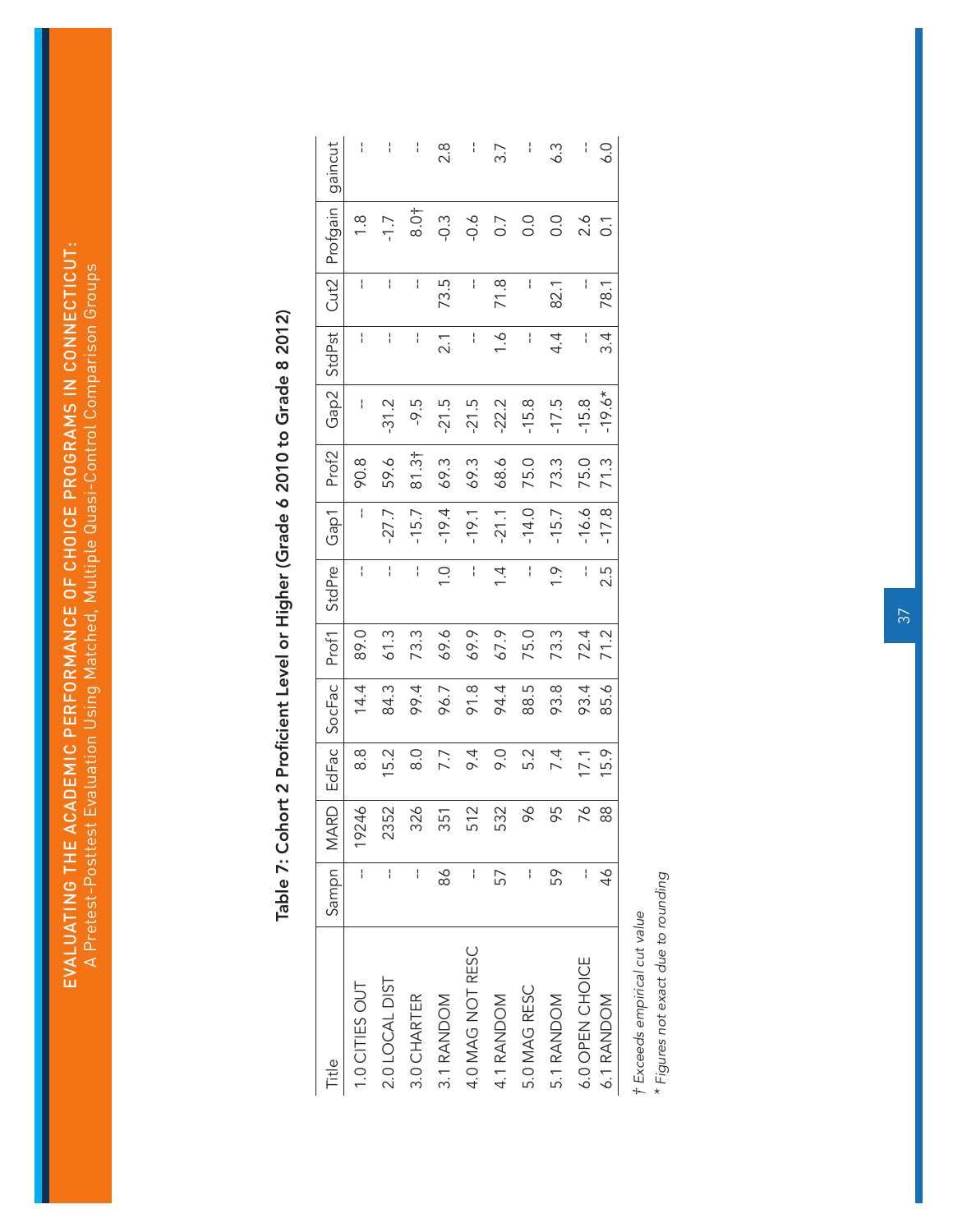Note that these background circumstances shown in table 7 are quite similar to the results for cohort1 displayed in tables 5 and 6. Most of the Choice programs continue to exhibit lower than expected educational factors. The exceptions are the Open Choice program at 17.1% EdFac compared with 15.2% for the LOCAL DIST group and, to a lesser extent, the MAG NOT RESC program at 9.4% (see table 7).

The gap index in table 7 is once again a good descriptive indicator of relative differential performance status at pretest as well as posttest for cohort 2, just as it was for cohort 1. However it is apparent from examining the pretest gap (Gap1) that there is considerable variability in baseline performance among the Grades 6 to 8 Choice programs, just as was the case for cohort 1, and once again, none of these programs is performing on MARD as poorly as the LOCAL DIST target neighborhood urban schools, which indicate a baseline gap of nearly 30% (-27.7% see table 7, row 2.0, Gap1).

It is evident from this discussion that the baseline performance for students attending choice programs is typically higher than their peers who attend schools in their home districts, although this could once again be related to prior program exposure. As we found in the Grades 3 to 5 performance comparisons for cohort 1, the charter and MAG RESC programs have the best pretest performance on MARD at Proficient. The charter schools had a baseline gap score of -15.7% and the MAG RESC group posts the lowest gap pretest score at -14.0% Proficient.

The posttest gap indicator in table 7 tells a different story. First, the difference in scores for the Choice programs are much better than those of the LOCAL DIST posttest gap performance at -31.2%, implying that all the Choice programs are making gains or maintaining performance for their students (see table 7, row 2.0, Gap2). Compared with that standard, the posttest gap is lowest for the charter group at -9.5%, which is a substantial departure from any of the other Choice programs (see table 7, row 3.0, Gap2). Both MAG RESC and Open Choice are tied for the next best posttest gap performance at -15.8% (see table 7). By comparison, MAG NOT RESC program is lagging behind the other Choice programs, showing a posttest gap of -21.5% below the nonurban majority group.

**Empirical Cut Value Assessment for Table 7:** The dramatic findings for table 7 show the charter schools to be statistically meaningful on the Proficient level, both at posttest and also in terms of performance gains for the Grade 6 2010 to Grade 8 2012 Cohort. The charter random group predicts an outcome or posttest score of 73.5% Proficient taking into account the standard error for the 30 matched random sample comparison groups. Meanwhile, the charter school results stand at 81.3% Proficient at posttest (see table 7), and thus the findings are statistically meaningful. None of the other programs demonstrated a meaningful departure from the empirical cut value at posttest for cohort 2. In addition, the charter group also posted statistically meaningful pretest-posttest gains of 8.0%, where the random comparison group predicted 2.8% gains after taking into account the standard error.

Table 8 (below) presents the findings for the Grades 6 to 8 cohort results at Goal. Note that the pretest gap at the Goal level for charters is lowest among all Choice programs at -24.2%, but that the posttest gap is a relatively dramatic -15.1%. The other posttest gap results for the remaining Choice programs are approximately twice as low on the gap indicator, with the next best score posted by MAG RESC at -29.4%. This presents an important piece of information. It says that the charter schools are not only achieving well at the Proficient level, but in addition program attendees are also doing much better than the other Choice programs at closing the gap at the Goal level.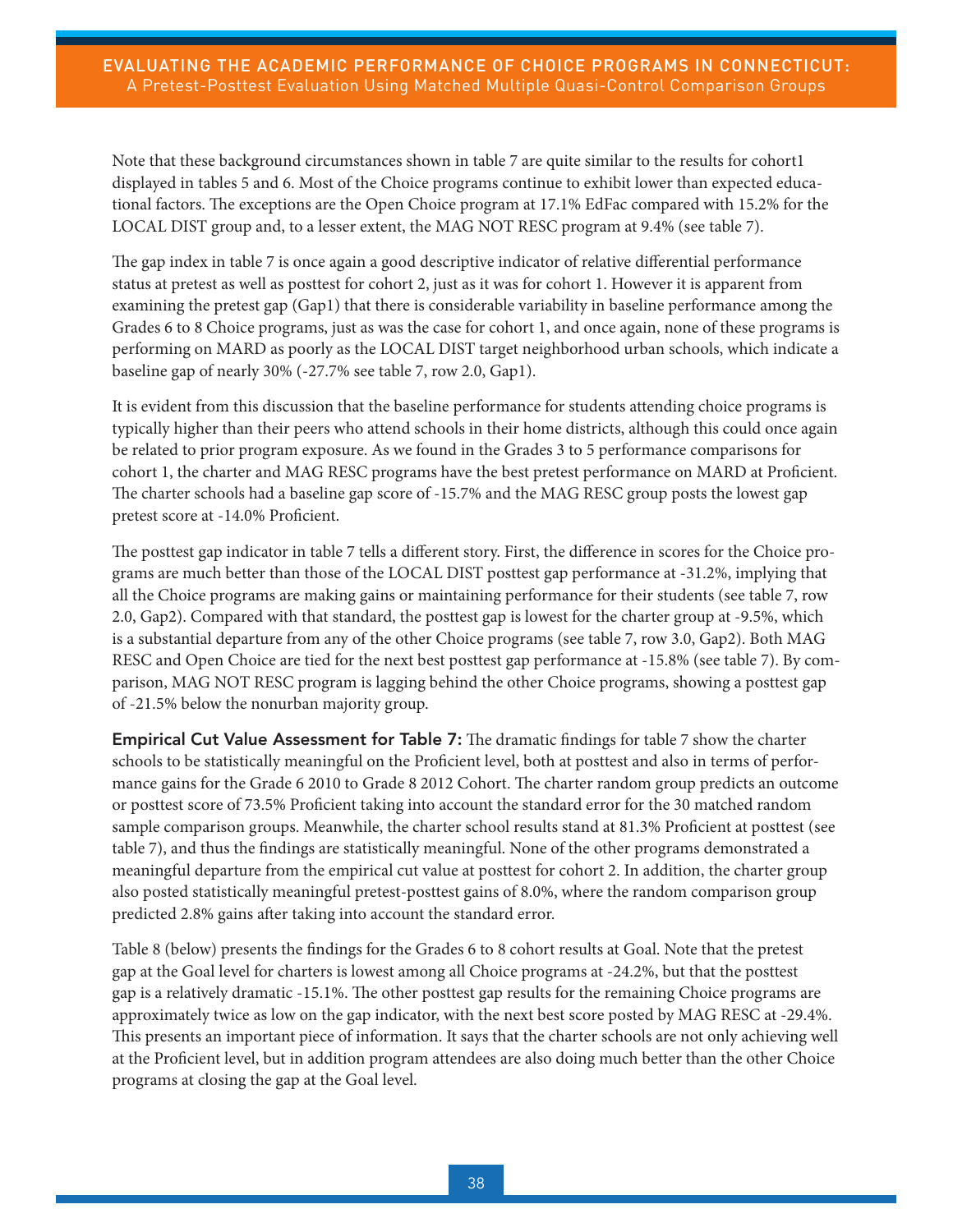EVALUATING THE ACADEMIC PERFORMANCE OF CHOICE PROGRAMS IN CONNECTICUT: EVALUATING THE ACADEMIC PERFORMANCE OF CHOICE PROGRAMS IN CONNECTICUT: A Pretest-Posttest Evaluation Using Matched, Multiple Quasi-Control Comparison Groups A Pretest-Posttest Evaluation Using Matched, Multiple Quasi-Control Comparison Groups

| Title            | SAmpn   MARD  |       | EdFac         | SocFac | Goal1 | <b>StdPre</b>            | Gap1    | Goal <sub>2</sub> | Gap2     | StdPst         | Cut2                     | Goalgain          | gaincut |
|------------------|---------------|-------|---------------|--------|-------|--------------------------|---------|-------------------|----------|----------------|--------------------------|-------------------|---------|
| 1.0 CITIES OUT   |               | 19246 | $\frac{8}{8}$ | 14.4   | 73.6  | ł                        | ł       | 75.2              | ł        | $\overline{1}$ | $\mathfrak l$            |                   | ł       |
| 2.0 LOCAL DIST   | ł             | 2352  | 15.2          | 84.3   | 37.8  | ł                        | $-35.8$ | 32.9              | $-42.3$  | ł              | I                        | $-4.9$            | I       |
| 3.0 CHARTER      | ł             | 326   | $\frac{0}{8}$ | 99.4   | 49.4  | $\mathbf{I}$             | $-24.2$ | 60.1†             | $-15.1$  | $\mathbf{I}$   | $\overline{\phantom{a}}$ | 10.7 <sup>†</sup> | I       |
| 3.1 RANDOM       | 86            | 351   | 7.7           | 96.7   | 42.6  | 2.3                      | $-31.0$ | 40.9              | $-34.3$  | $\frac{4}{2}$  | 45.7                     | $-1.7$            | 3.0     |
| 4.0 MAG NOT RESC | I             | 512   | 6.4           | 91.8   | 39.5  | ł                        | $-34.1$ | 34.2              | $-41.0$  | I              | $\overline{\phantom{a}}$ | -5.3              | I       |
| 4.1 RAND         | 57            | 532   | 0.6           | 94.4   | 42.1  | $\frac{8}{1}$            | $-31.5$ | 41.0              | $-34.2$  | $\ddot{1}$ .   | 44.0                     | $-1.1$            | 2.2     |
| 5.0 MAG RESC     | I             | ò     | 5.2           | 88.5   | 42.7  | ł                        | $-30.9$ | 45.8              | $-29.4$  | I              | $\overline{\phantom{a}}$ | $\overline{3}$ .  | I       |
| 5.1 RAND         | 59            | 95    | 7.4           | 93.8   | 47.3  | 3.8                      | $-26.3$ | 45.0              | $-30.2$  | 4.9            | 54.8                     | $-2.3$            | 6.4     |
| 6.0 OPEN CHOICE  | I             | 26    | 17.1          | 93.4   | 40.8  | I                        | $-32.8$ | 31.6              | $-43.6$  | I              | I                        | $-9.2$            | ł       |
| 6.1 RAND         | $\frac{4}{6}$ | 8     | 15.9          | 85.6   | 43.5  | $\ddot{4} \cdot \dot{6}$ | $-30.1$ | 43.8              | $-31.5*$ | 4.7            | 53.2                     | $0.\overline{3}$  | 9.6     |

## Table 8: Cohort 2 Goal Level or Higher (Grade 6 2010 to Grade 8 2012) Table 8: Cohort 2 Goal Level or Higher (Grade 6 2010 to Grade 8 2012)

† Exceeds empirical cut value *† Exceeds empirical cut value*

\* Figures not exact due to rounding *\* Figures not exact due to rounding* 39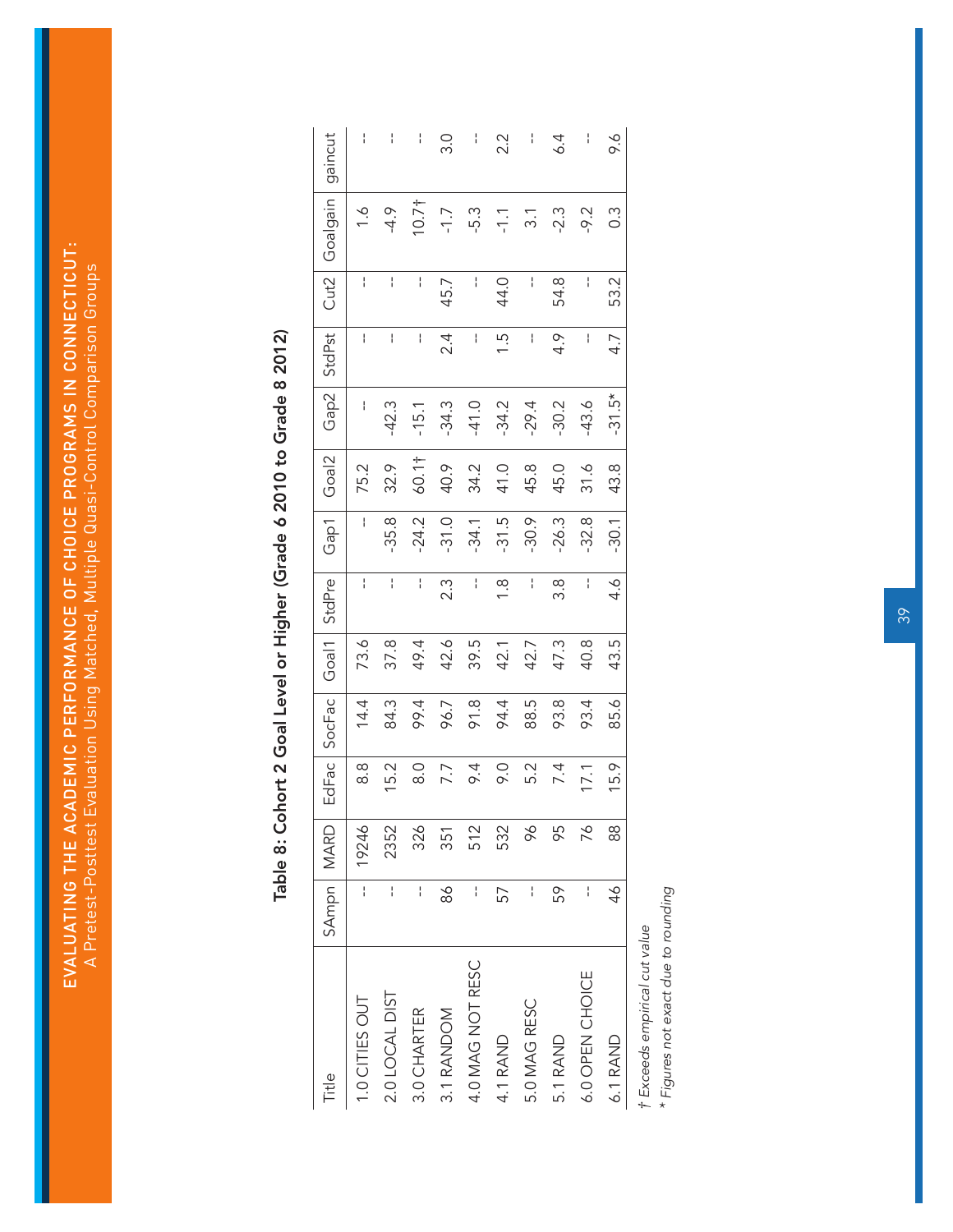Empirical Cut Value Assessment for Table 8: Again, the posttest Goal results exceed the empirical cut value for the charter schools only (see table 8, rows 3.0 and 3.1). The expected performance based on the 30 random samples matched to the charter group at baseline and including the standard error is 45.7% at Goal, compared with 60.1% at Goal for the charter schools' performance at posttest. This is approximately double the expected outcome for the LOCAL DIST urban Cohort as a whole at 32.9% (see row 2.0 at Goal 2) and 20 to 30 percentage points above all the other Choice programs. Most notable is the fact that at Goal, the gains at posttest for the charter group are 10.7% (see table 8, row 3.0, GoalGain), which also exceeds in a statistically meaningful way the expected outcome for the random samples at 3.0% (see table 8, row 3.1, GoalGain). Hence, the charter group has obtained a meaningful departure from the empirical cut values at posttest and for both the Proficient and Goal levels.